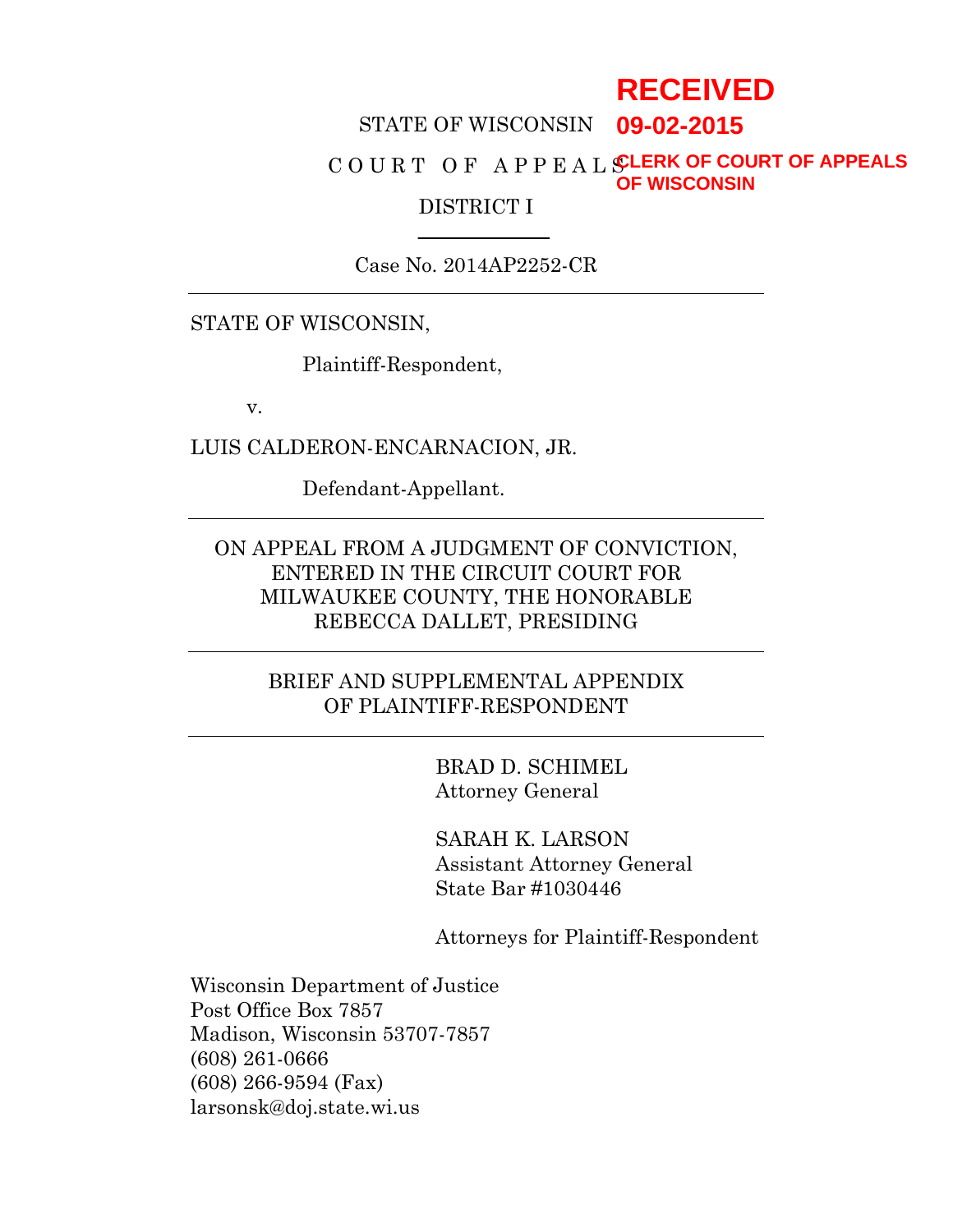# TABLE OF CONTENTS

| STATEMENT ON ORAL ARGUMENT AND |                |                                                                                                                                                           |
|--------------------------------|----------------|-----------------------------------------------------------------------------------------------------------------------------------------------------------|
|                                |                | SUPPLEMENTAL STATEMENT OF FACTS 2                                                                                                                         |
|                                |                |                                                                                                                                                           |
| I.<br>THE                      |                | CIRCUIT COURT PROPERLY<br>EXERCISED ITS DISCRETION<br>IN<br>ADMITTING THE OTHER ACTS<br>EVIDENCE THAT THE VICTIM HAD<br>SEEN CALDERON WITH A GUN          |
| A.                             |                |                                                                                                                                                           |
|                                | 1.             | This court reviews the circuit<br>court's Sullivan decision only<br>for an erroneous exercise of                                                          |
| 2.                             | the            | The State, as the proponent of<br>other acts evidence,<br>needed to show the evidence's<br>purpose and relevance by a<br>preponderance of the evidence 15 |
|                                | a.             |                                                                                                                                                           |
|                                | $\mathbf{b}$ . |                                                                                                                                                           |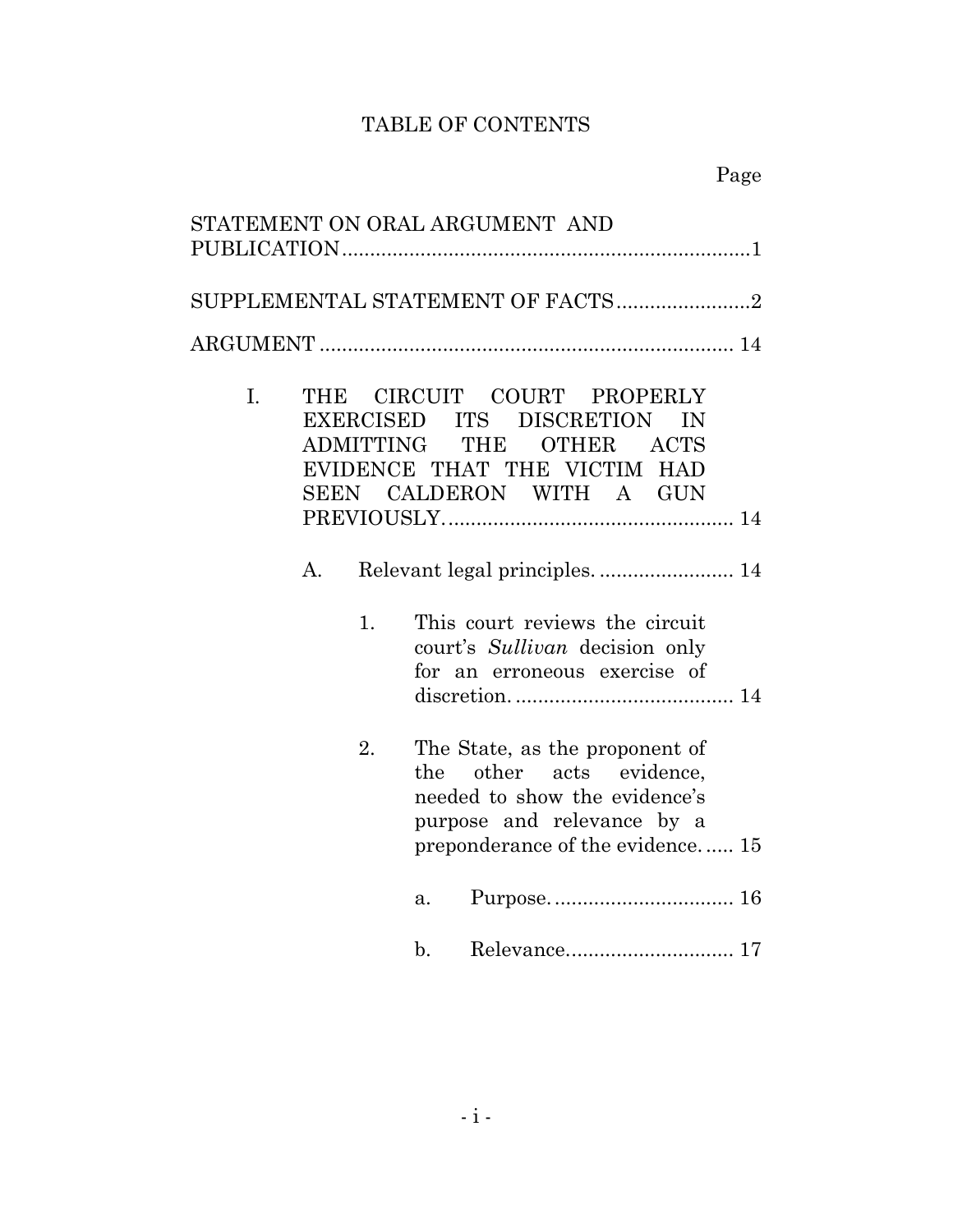Page

|    | 3. | The burden then shifted to<br>Calderon, the opponent of the<br>evidence, to show unfair                                                                                                                                                 |  |
|----|----|-----------------------------------------------------------------------------------------------------------------------------------------------------------------------------------------------------------------------------------------|--|
| В. |    | The circuit court properly exercised<br>its discretion in admitting the other<br>acts evidence for the purposes of<br>establishing the shooter's identity<br>and rebutting Calderon's contention<br>that he did not know the gun was in |  |
| C. |    | The circuit court properly exercised<br>its discretion in finding that the<br>other acts evidence was relevant to<br>establish that Calderon was the<br>shooter, and to rebut Calderon's<br>contention that he did not know the         |  |
|    | 1. | Both the shooter's identity and<br>Calderon's possession of the<br>gun inside the vehicle were<br>material facts of consequence 22                                                                                                      |  |
|    | 2. | The other acts evidence that<br>the victim had seen Calderon<br>with the same gun previously<br>was highly probative to show<br>that Calderon was the shooter<br>and to show that Calderon had<br>possession of the gun inside          |  |
|    |    |                                                                                                                                                                                                                                         |  |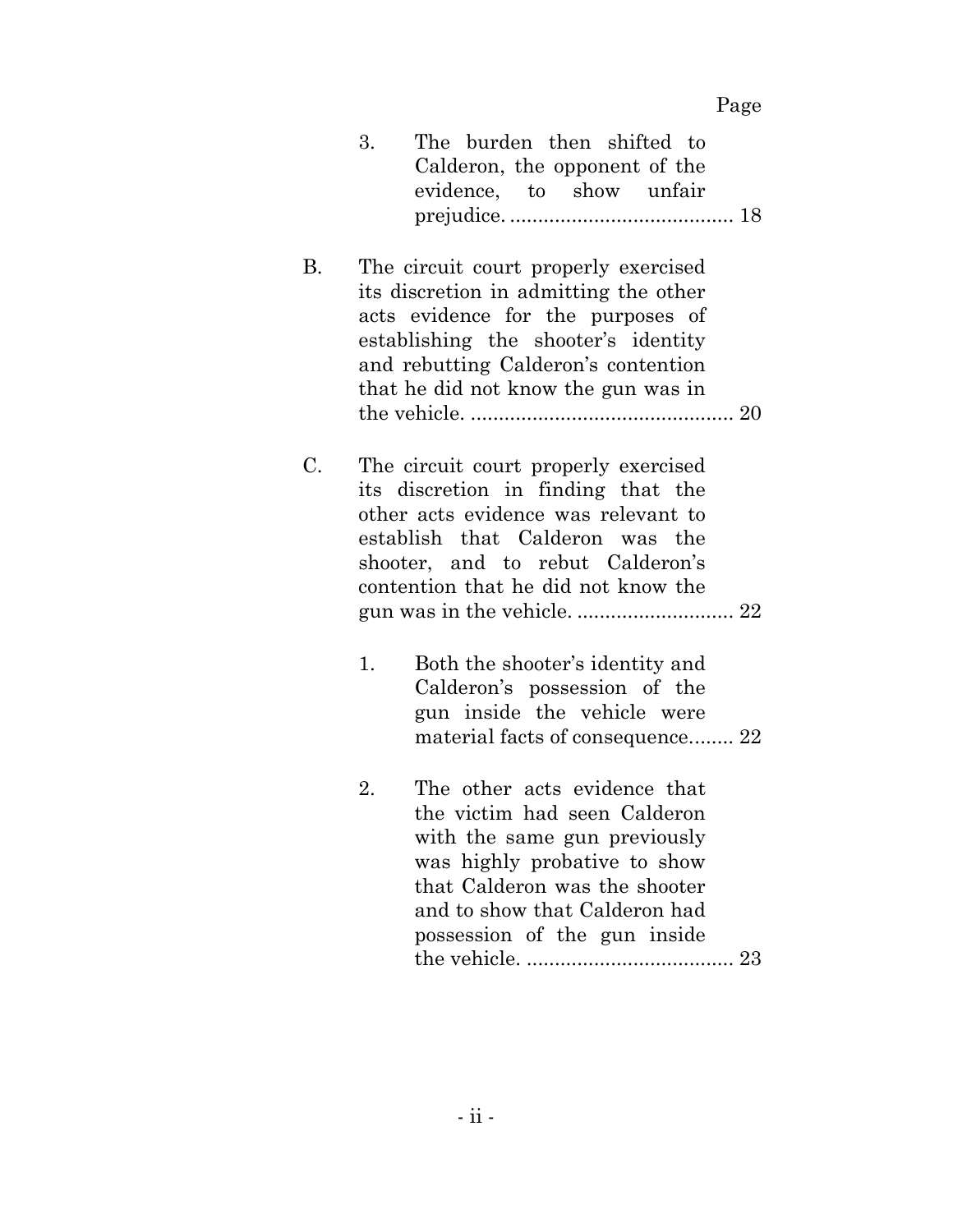|    | D. |    | The circuit court properly exercised<br>its discretion in finding that<br>Calderon had not met his burden in<br>showing that the probative value of<br>the other acts evidence was<br>substantially outweighed by the |
|----|----|----|-----------------------------------------------------------------------------------------------------------------------------------------------------------------------------------------------------------------------|
| П. |    |    | CALDERON'S DUE PROCESS RIGHT TO<br>A FAIR TRIAL WAS NOT VIOLATED<br>BECAUSE NO EVIDENCE OF<br>CALDERON'S GANG INVOLVEMENT<br>WAS ACTUALLY ADMITTED.  32                                                               |
|    | A. |    | Calderon's due process argument is                                                                                                                                                                                    |
|    |    | 1. | No evidence of Calderon's gang<br>involvement was actually                                                                                                                                                            |
|    |    | 2. | The jury would not necessarily<br>an inference<br>make<br>that<br>Calderon was in a gang based<br>upon the testimony of Officers                                                                                      |
|    | В. |    | Calderon's due process argument is                                                                                                                                                                                    |
|    |    | 1. | <i>Burton</i> is distinguishable 36                                                                                                                                                                                   |
|    |    | 2. |                                                                                                                                                                                                                       |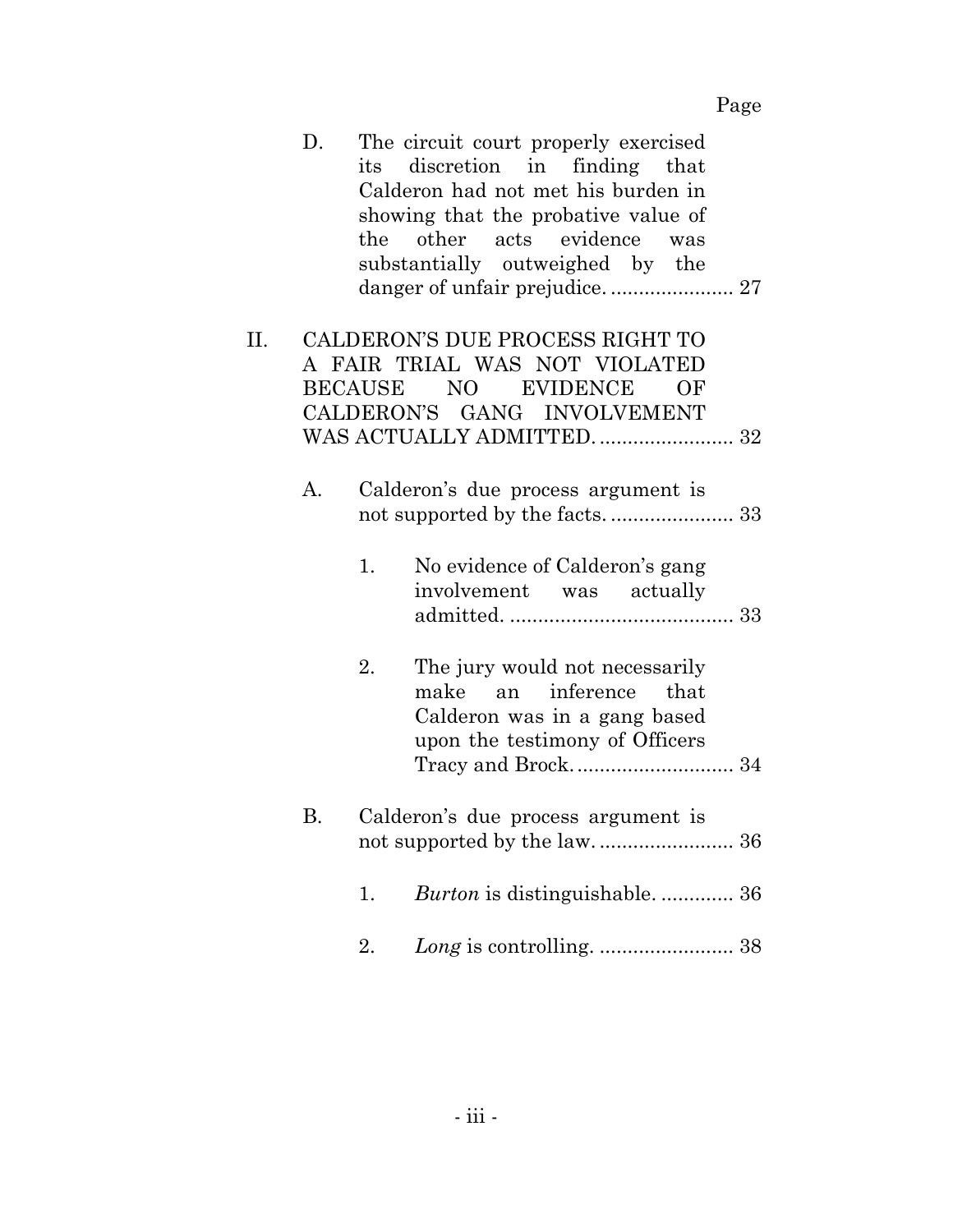# Page

| C. Any inference that Calderon was in  |
|----------------------------------------|
| a gang was harmless error, because     |
| it is clear beyond a reasonable doubt  |
| that the jury still would have         |
| convicted Calderon absent the error 40 |
|                                        |

|--|--|

# CASES

| State v. Burton,                                     |
|------------------------------------------------------|
| State v. Edmunds,<br>229 Wis. 2d 67, 598 N.W.2d 290  |
| State v. Gray,<br>225 Wis. 2d 39,                    |
| State v. Harvey,<br>2002 WI 93, 254 Wis. 2d 442,     |
| State v. Hunt,<br>2003 WI 81, 263 Wis. 2d 1,         |
| State v. Hurley,<br>2015 WI 35, 361 Wis. 2d 529,     |
| State v. Johnson,<br>184 Wis. 2d 324, 516 N.W.2d 463 |
| State v. Long,<br>2002 WI App 114, 255 Wis. 2d 729,  |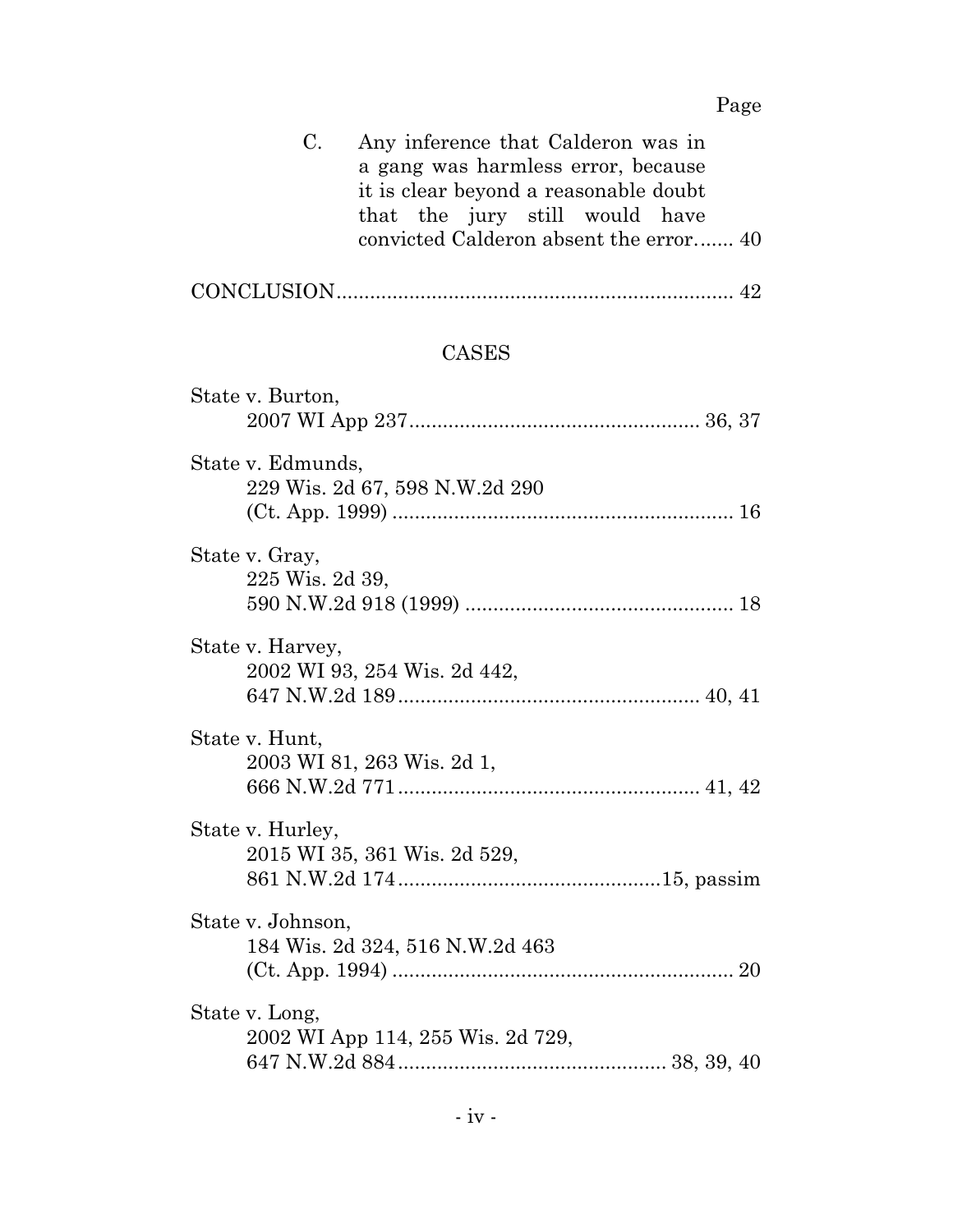| State v. Marinez,                 |
|-----------------------------------|
| 2011 WI 12, 331 Wis. 2d 568,      |
|                                   |
| State v. Payano,                  |
| 2009 WI 86, 320 Wis. 2d 348,      |
|                                   |
|                                   |
| State v. Richardson,              |
| 210 Wis. 2d 694,                  |
|                                   |
|                                   |
| State v. Sullivan,                |
| 216 Wis. 2d 768,                  |
|                                   |
|                                   |
| State v. Veach,                   |
| 2002 WI 110, 255 Wis. 2d 390,     |
|                                   |
| State v. Ziebart,                 |
| 2003 WI App 258, 268 Wis. 2d 468, |
|                                   |
|                                   |
| Whitty v. State,                  |
| 34 Wis. 2d 278,                   |
|                                   |

# **STATUTES**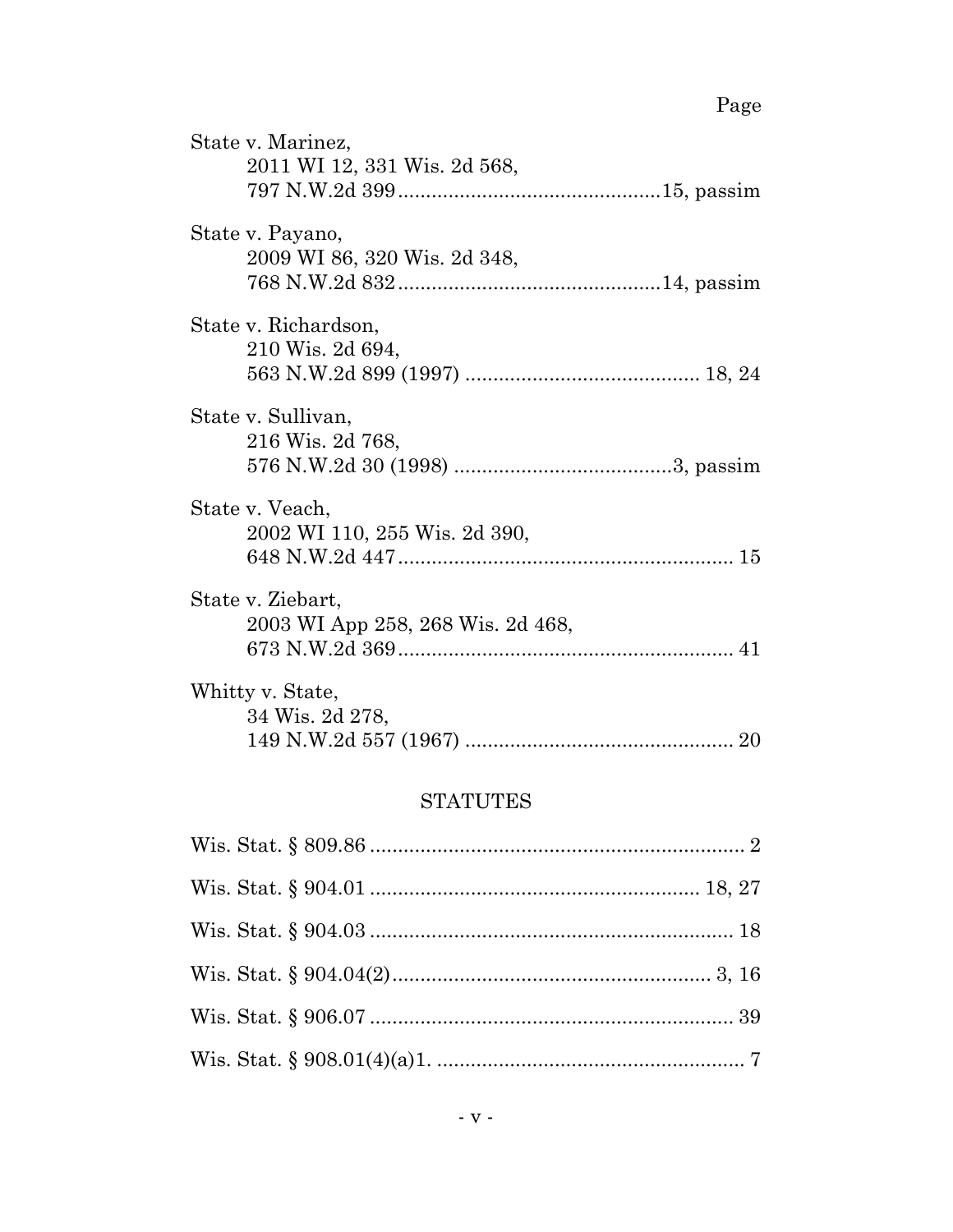#### STATE OF WISCONSIN

## COURT OF APPEALS

#### DISTRICT I

Case No. 2014AP2252-CR

STATE OF WISCONSIN,

Plaintiff-Respondent,

v.

LUIS CALDERON-ENCARNACION, JR.

Defendant-Appellant.

# ON APPEAL FROM A JUDGMENT OF CONVICTION, ENTERED IN THE CIRCUIT COURT FOR MILWAUKEE COUNTY, THE HONORABLE REBECCA DALLET, PRESIDING

#### BRIEF OF PLAINTIFF-RESPONDENT

# **STATEMENT ON ORAL ARGUMENT AND PUBLICATION**

The State submits that neither oral argument nor publication are warranted. The briefs of the parties adequately develop the law and facts necessary for the disposition of the appeal, and this case can be decided by applying well-established legal principles to the facts.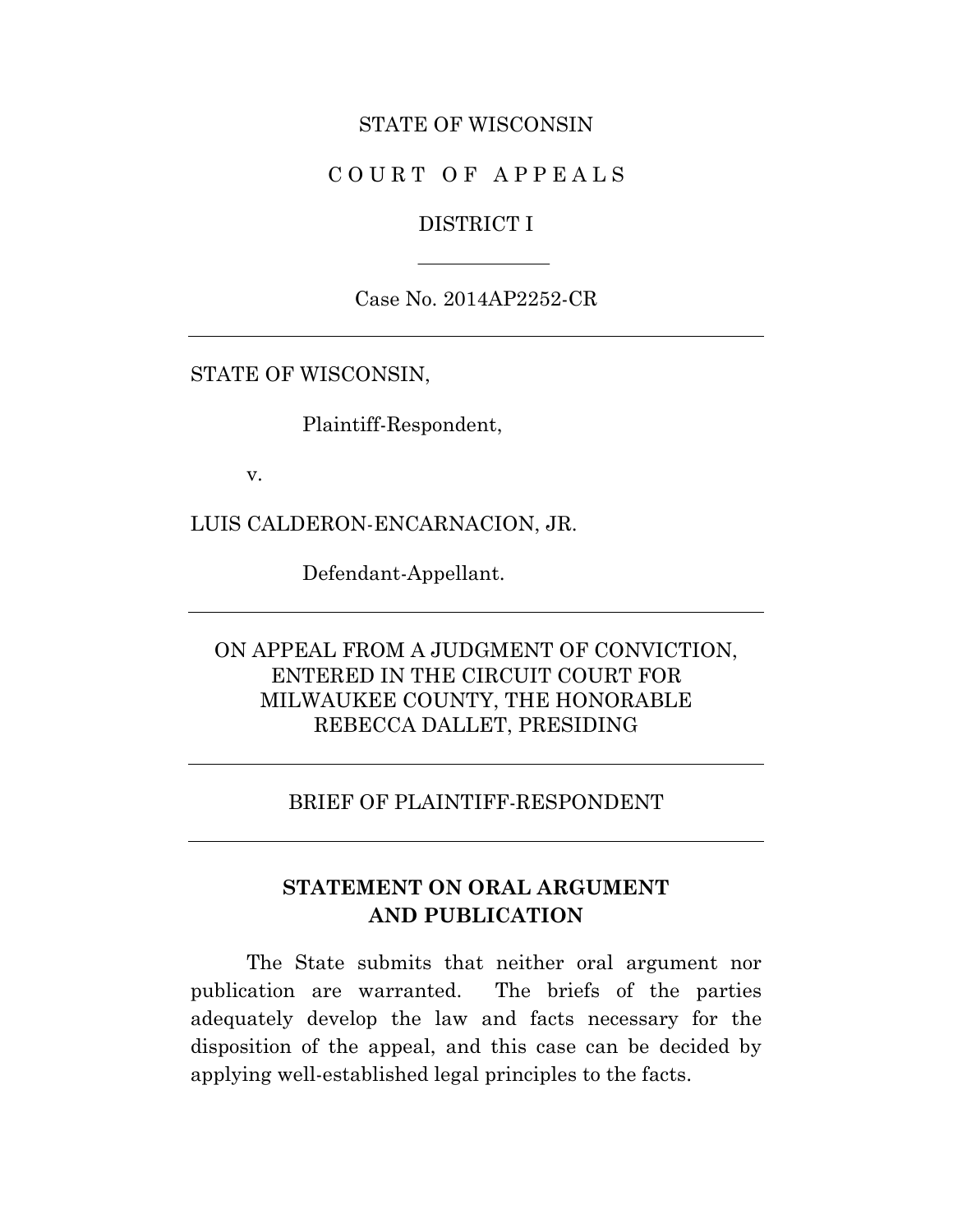#### *Complaint*

 $Calderon<sup>1</sup>$  $Calderon<sup>1</sup>$  $Calderon<sup>1</sup>$  was charged with one count of recklessly endangering safety, as a repeater, with a domestic abuse assessment, stemming from allegations that he shot at the victim's<sup>[2](#page-7-1)</sup> house in a drive-by shooting  $(2:1-3)$ . Calderon was also charged with one count of possession of firearm by a felon, as a repeater, stemming from the same incident (*id.*).

#### *Other acts motion*

In a pre-trial motion *in limine*, the State sought to introduce "other acts" evidence that the victim had seen Calderon with a firearm earlier in the month, and had described the gun as a silver revolver with a black handle (6:1-2). The State proffered the evidence in support of the reckless endangerment charge, as being relevant to prove the identity of the shooter in the car who shot at the victim's house (6:3).

Calderon opposed the motion, and also filed his own motion *in limine* to exclude any evidence of Calderon's "past connection to Hispanic youth gangs, or specifically the Latin Kings"  $(7:1)$ .

<span id="page-7-1"></span><span id="page-7-0"></span> <sup>1</sup>For ease of reference, the State will refer to Calderon-Encarnacion as "Calderon," as is his preference (44:8-9 [R-Ap. 108-109]).

<sup>2</sup>In order to protect her identity, the State will refer to the victim only by the designation "the victim." *See* Wis. Stat. § 809.86.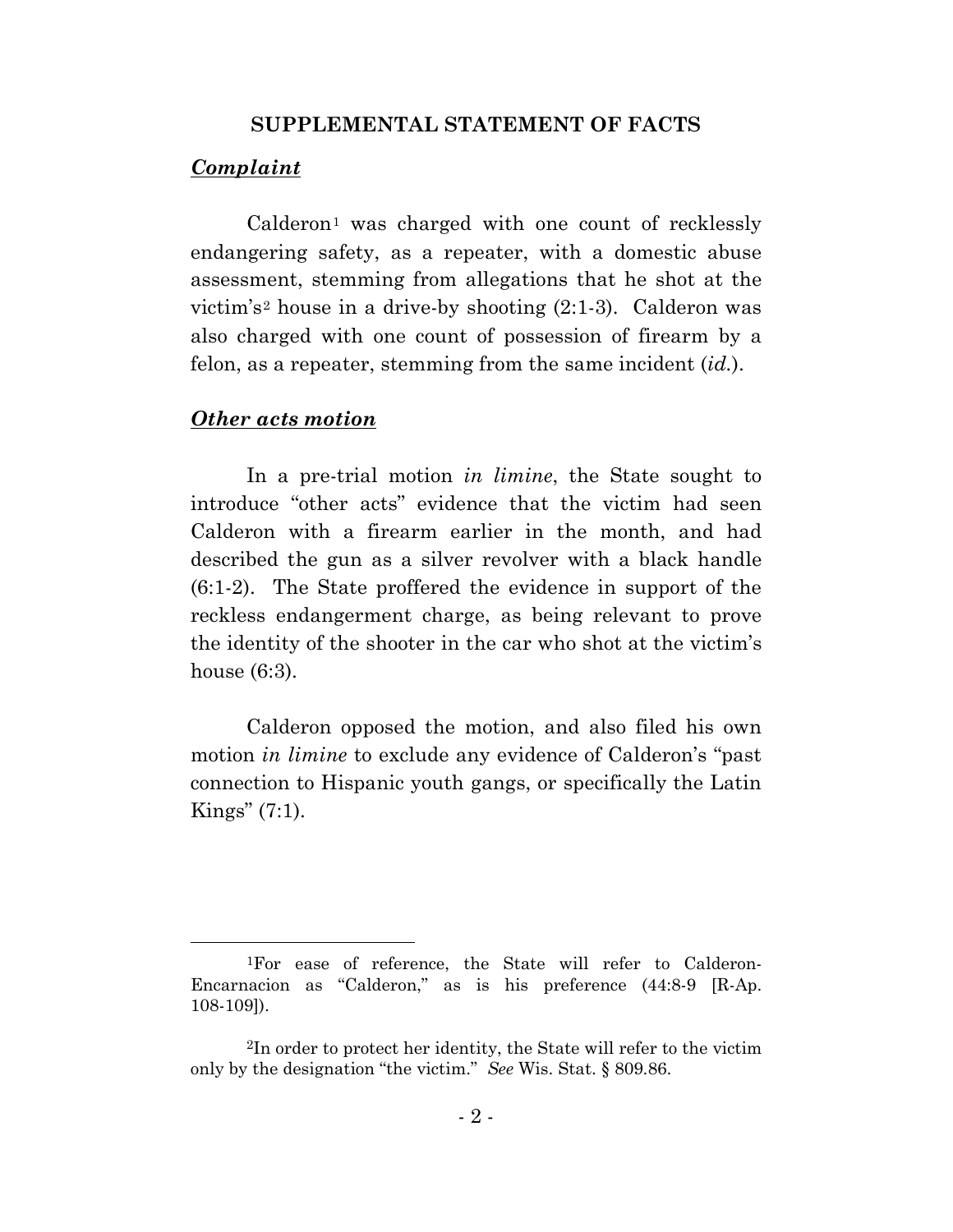#### *Sullivan hearing*

On May 28, 2013, the circuit court held a *Sullivan*[3](#page-8-0) hearing on the other acts motions (44:1-13 [R-Ap. 101-113]).<sup>4</sup> The State again proffered its other acts evidence as being relevant to establish the identity of the shooter, but added that the evidence was also relevant to rebut Calderon's assertion of mistake or absence of knowledge that the gun was in the vehicle (44:3-4 [R-Ap. 103-104]).

Calderon opposed the motion, arguing that the defense theory was that he did not know the firearm was inside the vehicle (44:4 [R-Ap. 104]).

In ruling on the State's motion, the circuit court acknowledged that, under Wis. Stat. § 904.04(2), absence of knowledge or mistake were proper purposes for the evidence (44:4 [R-Ap. 104]). The court continued that, in this case, knowledge and absence of mistake were acceptable purposes, "more so than identity" (44:4 [R-Ap. 104]).

As to relevance, the circuit court found that the "whole issue" in the case was whether Calderon "shot the gun and was he found in the car with the gun shortly after?" (44:4 [R-Ap. 104]). The court continued:

So certainly whether or not he had that gun before does potentially go toward certainly at least [the] felon in possession of a firearm charge as means of him knowing that that gun was there. It goes to prove that specific fact.

 <sup>3</sup>*State v. Sullivan*, 216 Wis. 2d 768, 576 N.W.2d 30 (1998).

<span id="page-8-1"></span><span id="page-8-0"></span><sup>4</sup>For the court's convenience, the State has included in its appendix (R-Ap. 101-113) the transcript of the *Sullivan* hearing, because Calderon has failed to do so. The State also includes the excerpt of the sidebar (44:51-55 [R-Ap. 114-118]).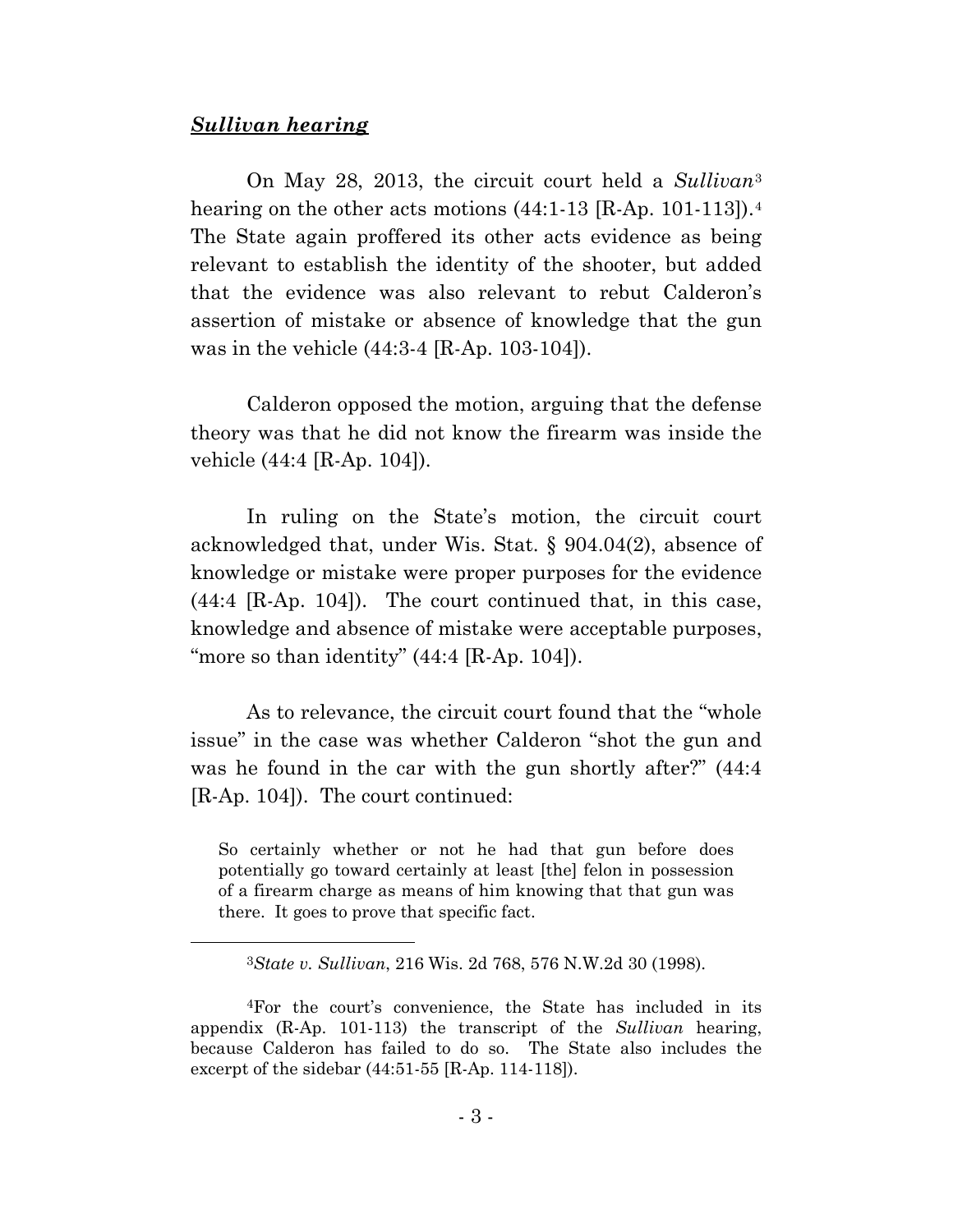So it is relevant even if it doesn't go to whether he actually fired the weapon.

 $(44:5$  [R-Ap. 105]).

Further, as to the potential prejudice of the evidence, the court explained:

I think that given the probative value which is very high because of the allegation that he was a felon and that this was his gun in the car and given that it's not going to take a lot of time in terms of any kind of undue delay, you are talking about the same witness being asked a couple questions, I assume. I don't think it confuses or misleads the jury, and I certainly don't think it's cumulative. So I don't think that the … probative value is substantially outweighed (sic) by the danger of unfair prejudice. So I'm going to allow that testimony.

(44:5 [R-Ap. 105]).

The court then asked whether there were any other witnesses who saw the gun, and the prosecutor replied that he would instruct the other witness—the victim's father not to testify that he previously saw Calderon with the gun, not to describe the gun's characteristics, and not to mention the gun at all (44:5-6 [R-Ap. 105-106]).

The court noted, "That is appropriate," and reiterated that it was proper for the victim to testify as to the other acts that "this was the handgun that looked like the one that was found in the car" (44:6 [R-Ap. 106]).

With respect to Calderon's other acts motion, defense counsel again asked that "no mention be made that my client has any affiliation with the Latin Kings or any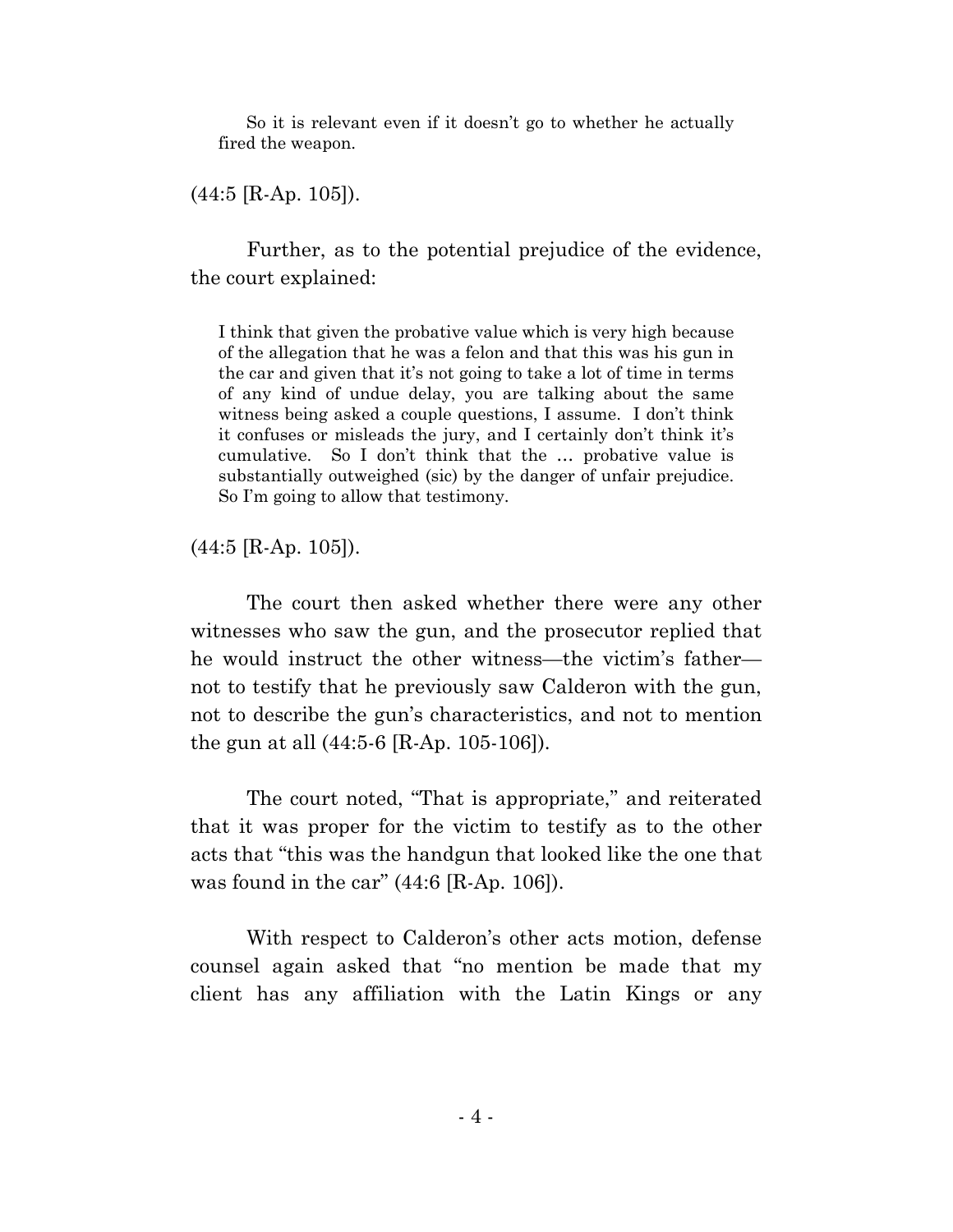mention of that during the trial" (44:6 [R-Ap. 106]). The prosecutor responded that he did not intend to ask about it, "unless for some reason the defense opens the door" (44:6-7 [R-Ap. 106-107]). The prosecutor also noted that the incident was not motivated by "any gang-related retaliation" but instead stemmed from domestic violence against the victim (44:7-8 [R-Ap. 107-108]).

The circuit court agreed that Calderon's gang affiliation had no relevance to the charges, and ruled that "there should be no mention of any kind of gang affiliation on behalf of Mr. Calderon, and you should instruct your witnesses to that effect" (44:7 [R-Ap. 107]). The parties agreed (*id.*). Calderon also agreed to the stipulation that he had been previously convicted of a felony, and that the conviction remained unreversed (11; 44:8-13 [R-Ap. 108-113]).

# *Trial*

## *The victim*

At trial, the victim testified she dated Calderon for almost two years, and had a one-year-old son with him, but they had broken up about a year before and Calderon's new girlfriend had been harassing her on the phone (45:89-91). As to the day in question, the victim remembered that Calderon had confronted her over the phone, so she went to the police station and gave a statement to Officer Brock (45:91-94).

She did not recall whether Calderon told her on the phone that he was going to drive by her house and was going to "air it out" (45:92). She did not recall telling Officer Brock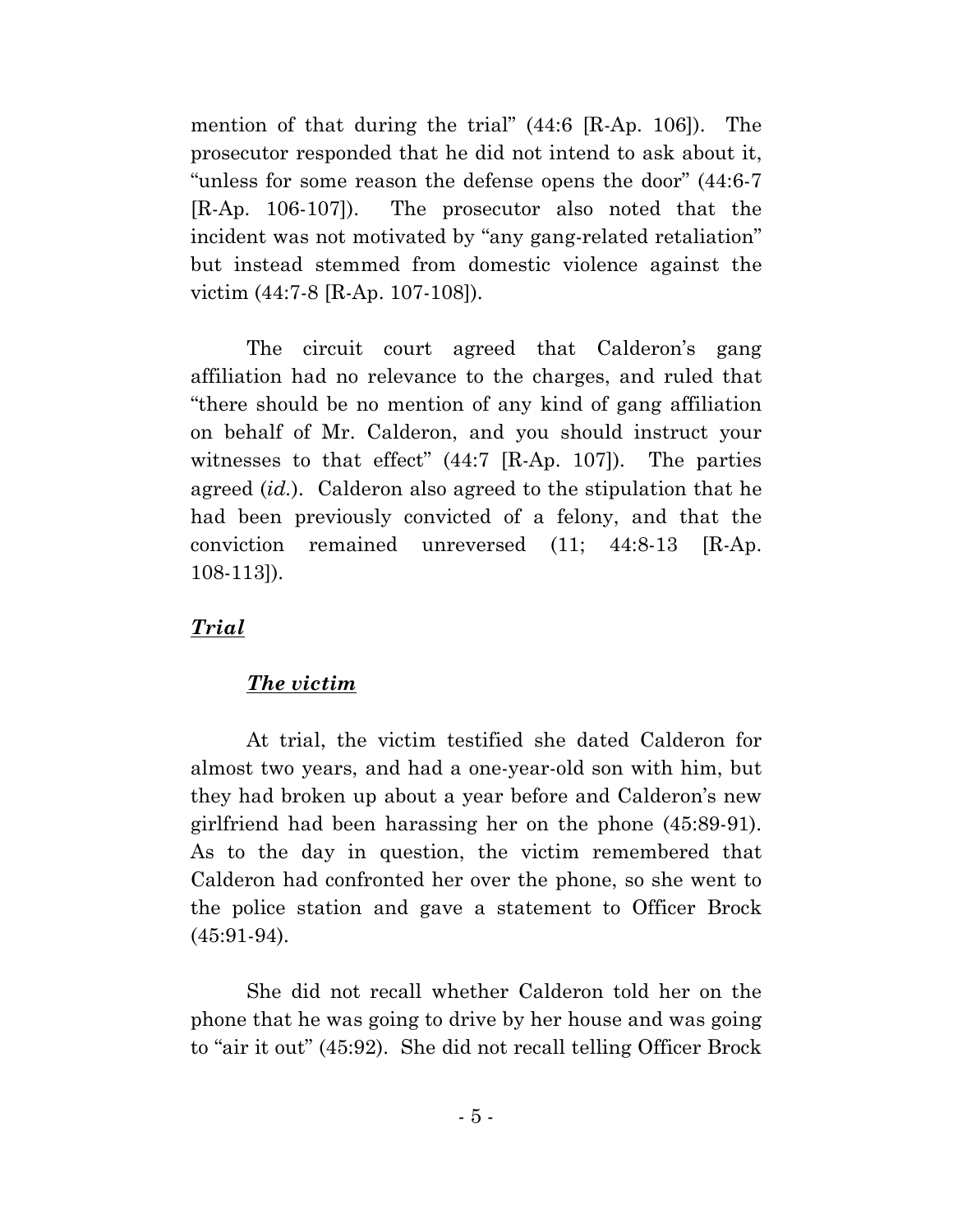that she had seen Calderon with a silver gun with a black handle (45:94). She did not recall telling her father that Calderon had told her he was going to "air out" the house (*id.*). After being at the police station, the victim later went home to pack because she was leaving her house, but she denied that the phone confrontation with Calderon had anything to do with her leaving (45:94-95).

The victim further testified she did not see Calderon's car before the shooting, but that the next door neighbor saw it (45:95-96). She knew something was wrong because her father had warned her that he had seen Calderon's car (45:97-98). She was inside with her son when gunshots went off, and heard more than one shot but less than ten (45:98).

She did not recall telling Officer Brock that a revolving barrel gun was the type of weapon she had seen Calderon carry before, because she did not know anything about guns (45:98-99). She also did not know what kind of truck Calderon drove, but knew it was gray or silver (45:99).

## *The victim's father, Ed*

The victim's father, Ed, testified he lived with his wife, the victim, and the victim's son (45:101-102). The morning of the incident, he saw Calderon's SUV which had stopped by "in a threatening manner" (45:101-105). Calderon was outside the vehicle right outside their living room window, and asked Ed to come outside because Calderon wanted to talk to the victim (45:105).

Ed testified that Calderon saw him pick up the phone inside, and made some "threatening remarks" before walking away and leaving in his vehicle (45:105-106). The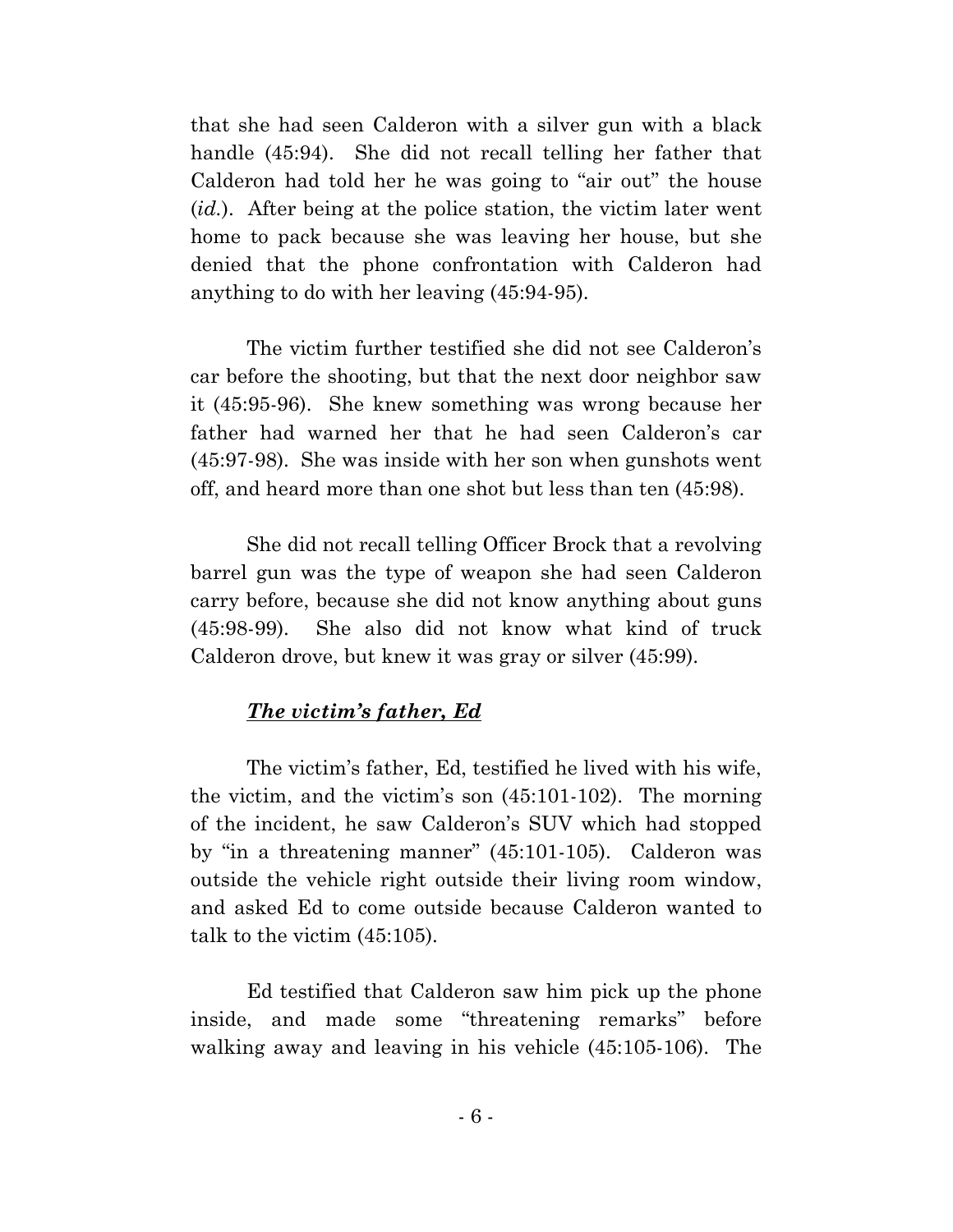victim told Ed that Calderon had "texted her saying that he was going to kill her and air out her house" (4[5](#page-13-0):106).<sup>5</sup>

Ed further testified he advised the victim to call the police that morning after seeing a vehicle that he knew to be "Luigi's," but that he ended up calling police instead (46:11-12). After Ed reported to police what his daughter had told him, the victim went down to the police station about an hour-and-a-half to two hours later to show them the text messages (46:12-13). The victim also told one of her friends to get her out of the house because "it was becoming a volatile situation real quick" (46:14).

Ed testified that, after he saw Calderon's car that morning, he again saw "Luigi's" car driving by later that afternoon (46:14-15). Although he did not know whether Calderon owned the car, he had seen Calderon driving the silver Trailblazer in question about a half dozen times (46:28-29). That evening, he again saw the vehicle pass by the house more than once and it concerned him because his daughter, grandson, and wife were in the house (46:15-16). The first time, "he went by at a high rate of speed" and the second time, "[h]e was moving slower" (*id.*).

The first time the car drove by, fast, Ed noticed the driver was "Luigi," which was Calderon's nickname, but could not see anyone else in the car (46:22-23). Ed thought he needed to get his daughter and the baby to safety because

 <sup>5</sup>At that point, defense counsel objected on hearsay grounds (45:106), but the court recessed for the day and the parties agreed to discuss the defense objection the next day (45:106-108). The next day, the court overruled the objection and allowed the answer to stand, holding that the statement was admissible non-hearsay under Wis. Stat.  $\S 908.01(4)(a)1$ , because it was the victim's prior inconsistent statement (46:4-7, 10).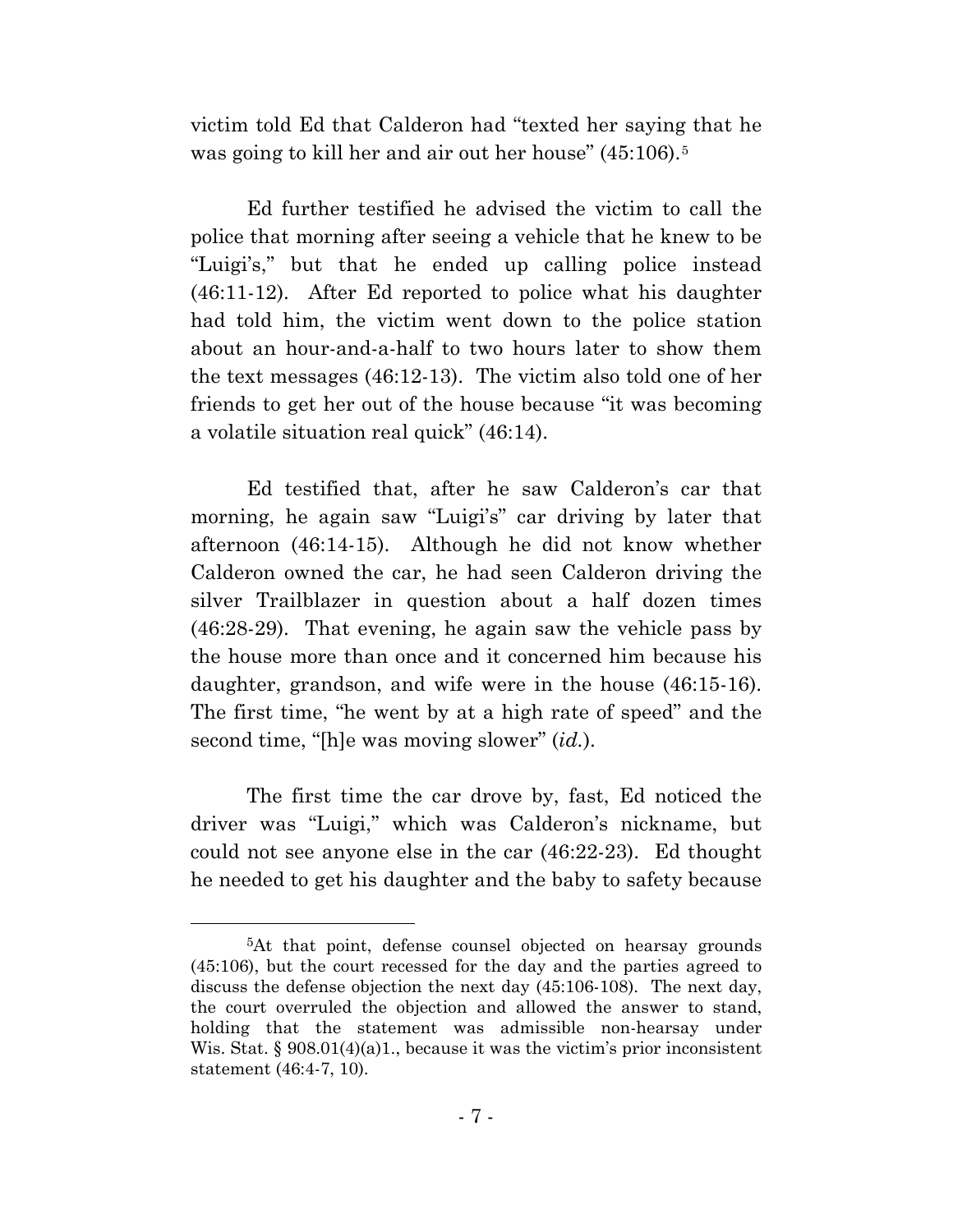he was afraid "[t]hat the threats that were made prior to that point were actually being carried through" (46:16). Ed heard the first gunshot as he was trying to barricade everyone—including the victim and her son—inside the closed door (46:16-17).

After the car drove by slowly a second time, gunshots were fired within two to three minutes (46:22-23). No more than 10 to 15 minutes had elapsed between the time Ed first saw Calderon in the vehicle and the time he heard the shots fired from the vehicle (*id.*).

Ed did not see the person who was shooting the gun, but he heard between five and six gunshots (46:17). He immediately called 911, and police arrived within 10 minutes (46:30-31). The next morning, Ed saw four bullet holes in the side of his house that were not there before the shooting, so he again notified police (46:19-21). Officer McGrury arrived to investigate, and saw four bullets stuck in the home's exterior walls (47:5).

#### *The victim's friend, Amanda*

<span id="page-13-0"></span>The victim's friend, Amanda, testified the victim had called her, "freaked out for her life," and wanted to be picked up because of a "situation" with "Luigi," or Calderon (46:33-36). The plan was that the victim and her son would stay with Amanda until "everything calmed down" with "Luigi," so they packed a diaper bag for the baby and Amanda waited in her car for them (46:37). But before they could leave, Ed saw "Luigi's car" so Ed and the victim went back inside (46:38-39).

Amanda testified that, from her car, she could see the "flash" from the "really nice" rims of the vehicle, but could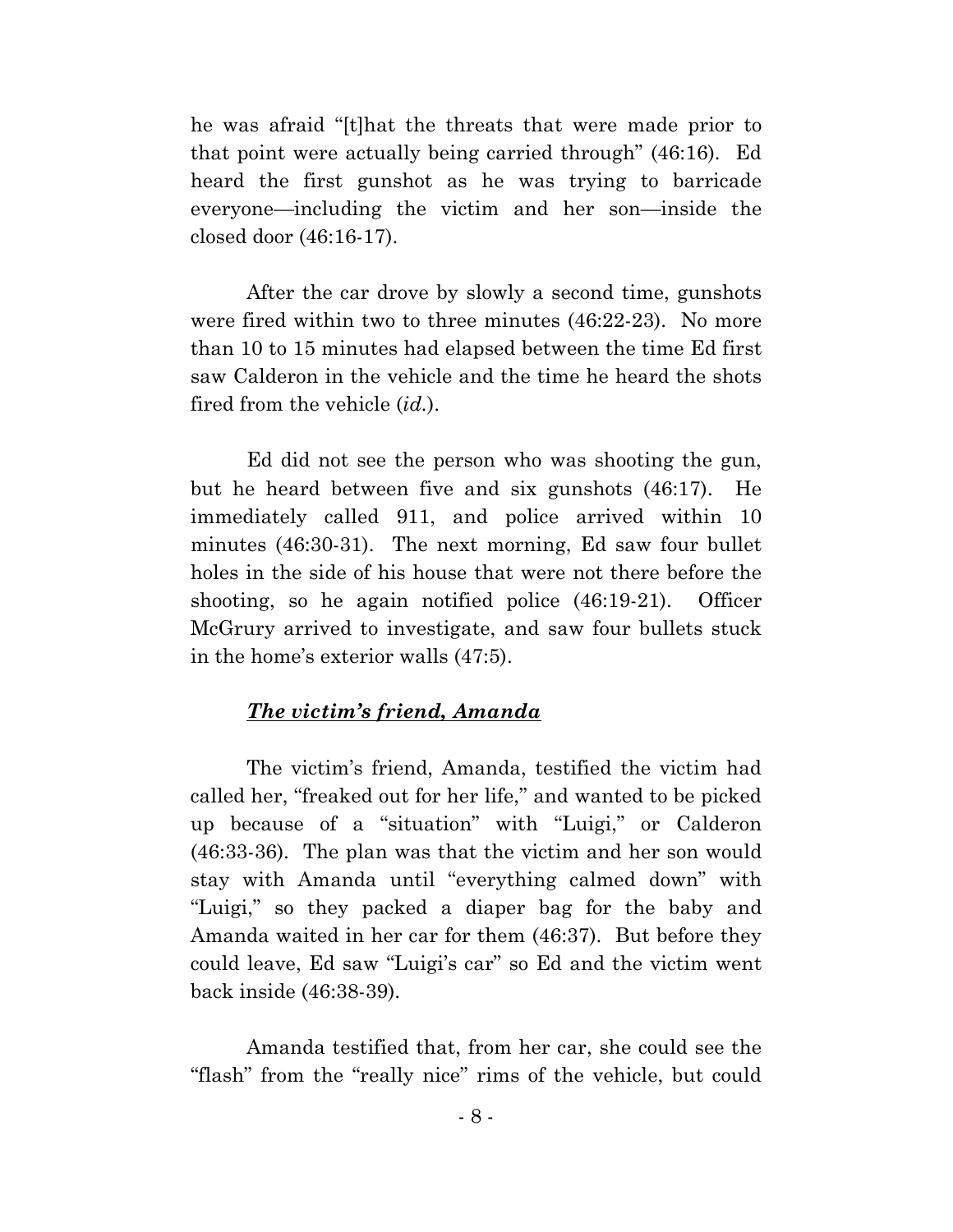not see who was inside (46:39-41). She testified she saw a slender man, around 5 feet 8 inches tall to about 6 feet tall, approaching the house with his hoodie up (46:41-44). She denied that she told Officer Tracy that the suspect had dark jeans on (46:43-44).

She saw a flash from a "red spark," and then heard a gunshot (46:44). She saw a handgun, but denied that she told Officer Tracy that she saw three muzzle flashes and heard four more gunshots (46:51-52). She could not say whether Calderon fired the firearm or what color the firearm was (46:55).

## *Officer Weber*

Officer Weber testified he was patrolling when he heard a call for service for a shots fired complaint, and that the vehicle involved was a 2005 silver Chevy Trailblazer SUV with large chrome wheels (46:60-62). About five minutes later, he observed a vehicle with the same description and license plate number, so he asked for additional backup and initiated a high risk traffic stop (46:62-63).

The sole occupant and driver of the vehicle was Calderon (46:63-64). The traffic stop occurred 12 blocks north and seven blocks east from the victim's house (46:73), no more than a few miles away (47:70-71). Officer Brock later testified that he conducted a registration search, he determined that the vehicle was registered to Calderon's sister (47:43).

Officer Weber secured Calderon in his squad while Officers Keller and Alvarado conducted a search of Calderon's vehicle (46:64-65, 82-84). They indicated there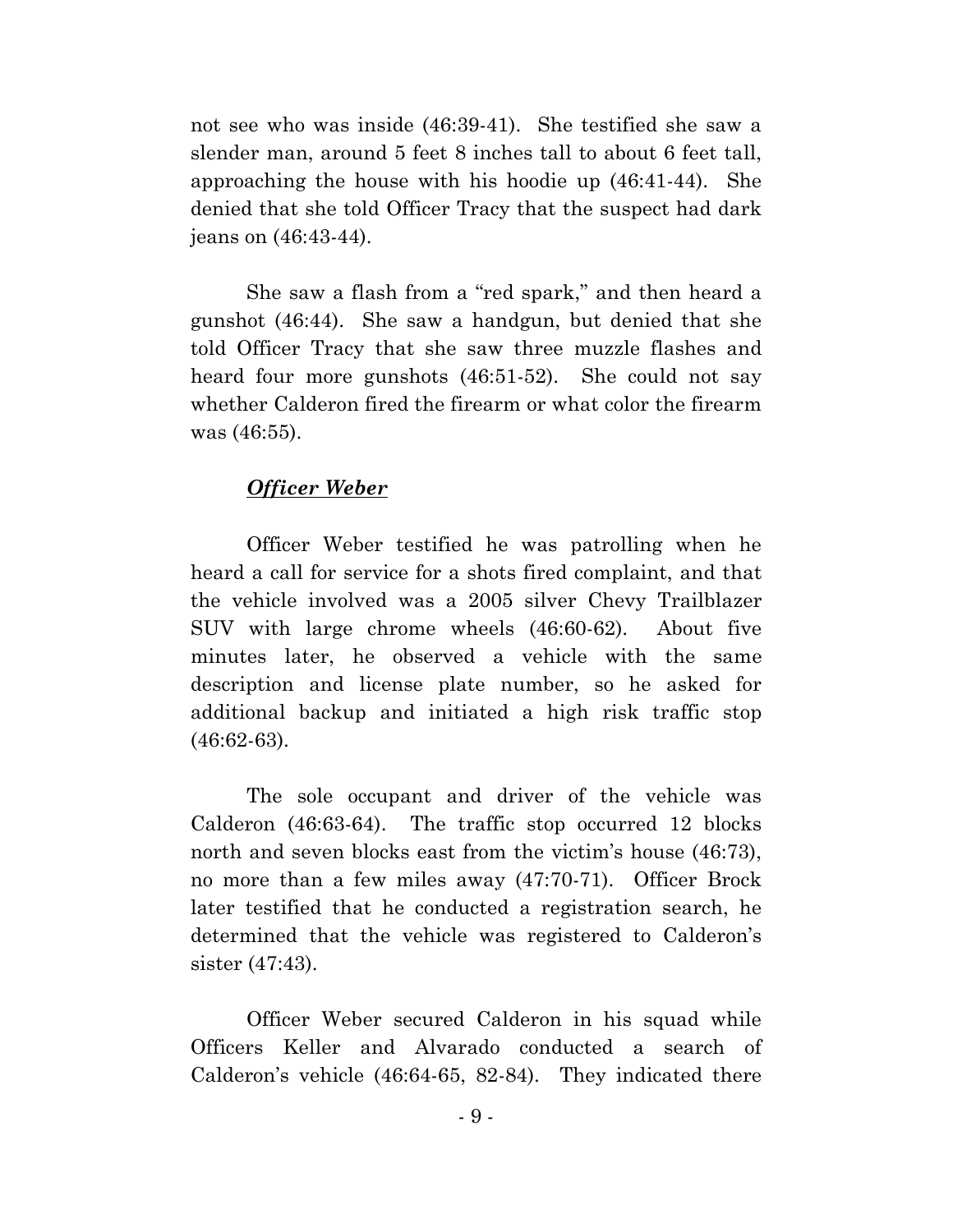was a weapon in Calderon's car, and Officer Weber observed an open fuse panel box on the driver's side containing a silver revolver (46:65-66). When Officer Alvarado first discovered the weapon, the fuse box door was "kind of loose" and he had no difficulty opening it (46:85).

Police later determined that the weapon, a Ruger revolver, had five spent casings left inside the revolver after the weapon had discharged  $(46:67-72)$  $(46:67-72)$  $(46:67-72)$ .<sup>6</sup> When Calderon was arrested during the traffic stop, Calderon was wearing a dark hoodie and dark colored jeans (46:80).

## *Officer Tracy*

Officer Tracy testified that Amanda told him at the crime scene that she saw a silver Trailblazer with large shiny rims, that she knew to be "Luigi's," drive by at a high rate of speed (47:25, 27). A few moments later, Amanda saw a man dressed in a blue or black hoodie with dark jeans, who then raised his hand to fire shots towards the victim's residence (47:25-26). Amanda said the suspect was average height and stocky  $(47:26)$ .

Upon being asked whether Amanda told him if she had met "Luigi" before, Officer Tracy answered: "Yes. She indicated to me that she had met Luigi once prior to this incident just briefly. She actually knew that his nickname— Luis' nickname was Luigi and he was also a member of—" (47:27). At that point, defense counsel moved to strike the answer, and the court struck it (*id.*).

 <sup>6</sup>A revolver is distinct from a semi-automatic weapon in that the spent casings remain inside a revolver after the weapon is discharged, whereas spent casings eject from a semi-automatic weapon (46:71).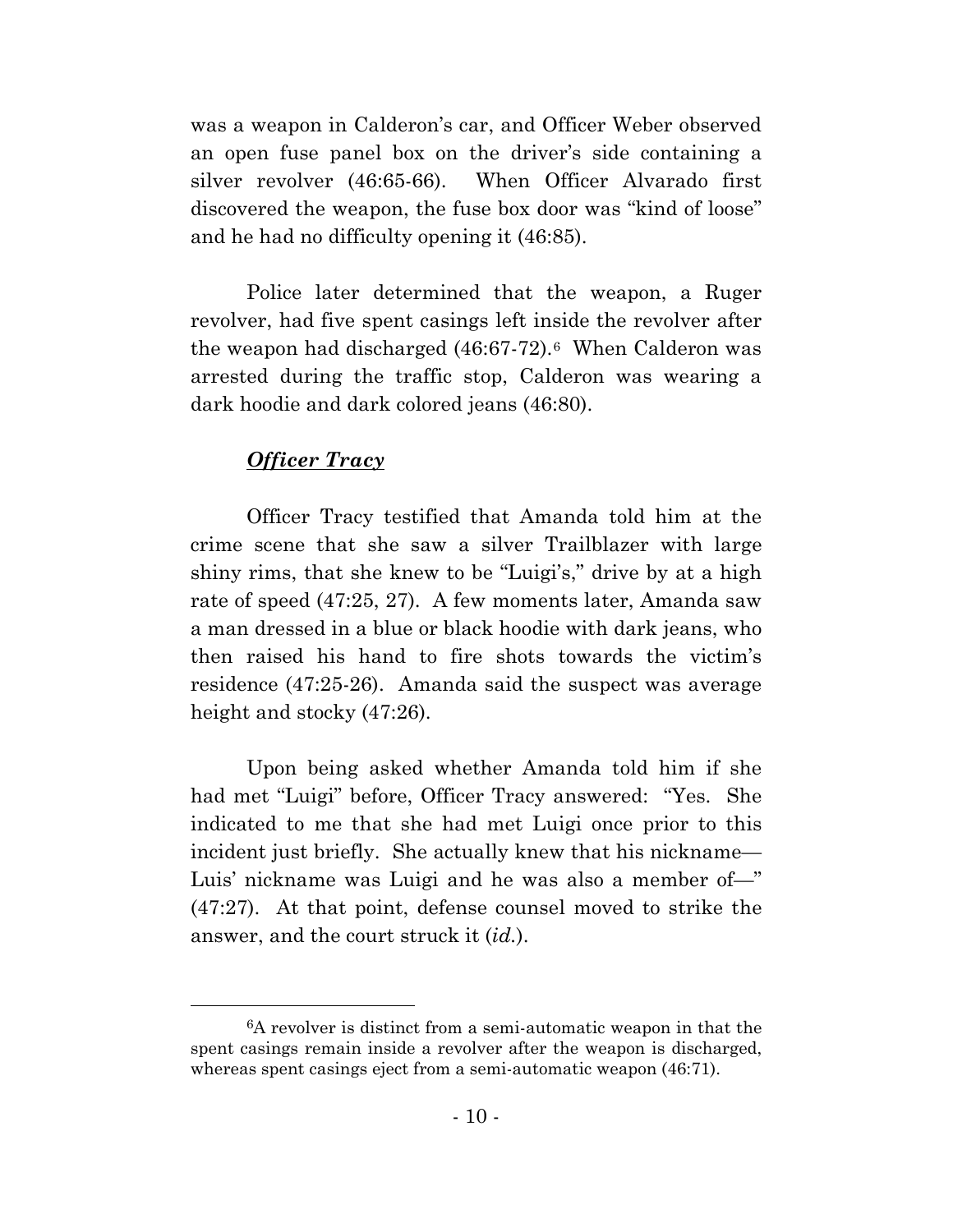Officer Tracy also said that Amanda told him she saw the first shot, and saw three muzzle flashes from the firearm (47:29). She said she heard three total gunshots before ducking, and then heard four to seven more gunshots thereafter (47:29-30).

#### *Officer Brock*

Officer Brock testified that he responded to a location where the victim had reported a threat (47:35). Upon being asked how he learned of the threat, Officer Brock testified:

We had actually, myself and my partner, actually heard the call come across the radio and while the dispatcher was giving out some of the info she had mentioned a nickname of a person that we are familiar and have dealt with in the past so we decided to go along with the original investigating squad and give them a hand.

(47:35). The nickname that dispatch provided was "Luigi," whom Officer Brock knew to be Calderon (47:35-36).

Around 5:00 to 5:30 p.m., the victim and her infant son then met officers at the police station (47:36). She reported that Calderon had threatened her over the telephone earlier that day, and she called her father because the threat involved their house (47:37). At some point, she told her father she was going straight to the police station (*id.*).

<span id="page-16-0"></span>Officer Brock testified the victim told him that Calderon's threat "consisted of a phrase I'm going to air your house out which she took to mean that this guy was going to shoot her house" (47:37). The victim also told Officer Brock that she had seen Calderon with a gun, less than a month before, and described the weapon as "[s]ilver with a black handle" (47:37-38). She did not know the difference between revolver and a semi-automatic, but upon being shown photos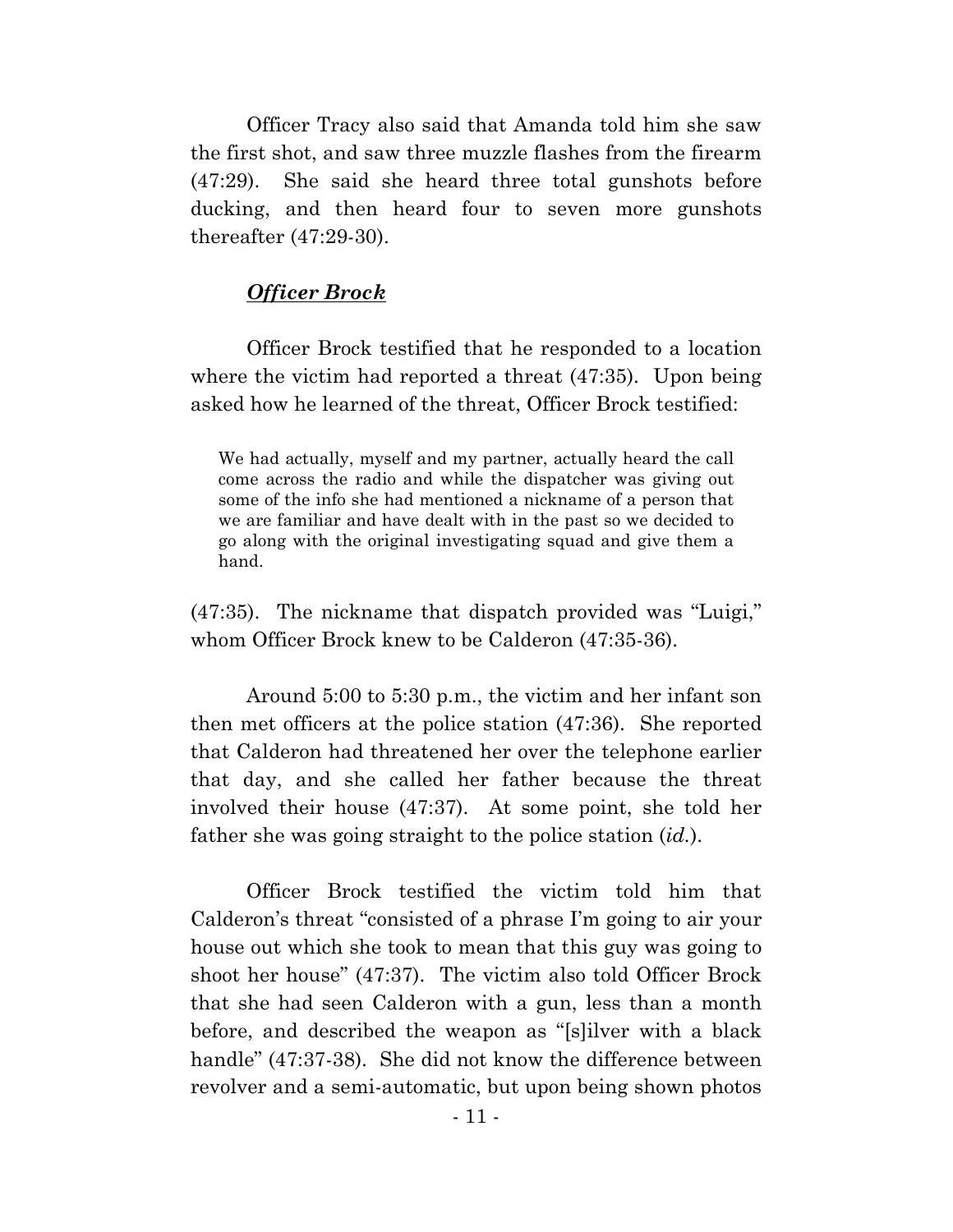of both, she identified Calderon's weapon as being a revolver (47:38-39). She also told Officer Brock that she planned to spend the night at a friend's house, because Calderon did not know where the friend lived so she felt "pretty safe" there (47:39).

Later that evening, around 9:00 p.m., Officer Brock responded to the 911 call about the shooting, and when he arrived at the scene of the traffic stop, he observed the gun that Officer Alvarado had found hidden behind Calderon's fuse panel (47:40). The gun matched the description of Calderon's gun that the victim had described earlier (47:40-41). The victim later confirmed again that Calderon's weapon was a revolver with a bulky cylinder on the side  $(47:42-43).$ 

The victim also told Officer Brock that she had seen Calderon's Trailblazer about five minutes before the shooting, and had called 911 from a friend's cell phone (47:41-42). Officer Borst later testified that the 911 call came in at 8:50 p.m., and the traffic stop was made at 9:04 p.m. (47:68-69). Officers Borst and Brock went to the victim's house at 9:15 p.m. (47:69).

Officers recovered a bullet embedded in the house, which was then submitted to the crime lab for testing and comparison (47:46-49, 72-73). The firearms and tool marks examiner later testified that the 38 357 caliber bullet—that is, the bullet found embedded in the victim's house—had been fired through the barrel of the Ruger revolver—that is, the gun found in the car Calderon was driving (47:58-62). After a registration search, Officer Brock determined that the gun had been purchased by, and was registered to, an unrelated third party (47:43-45).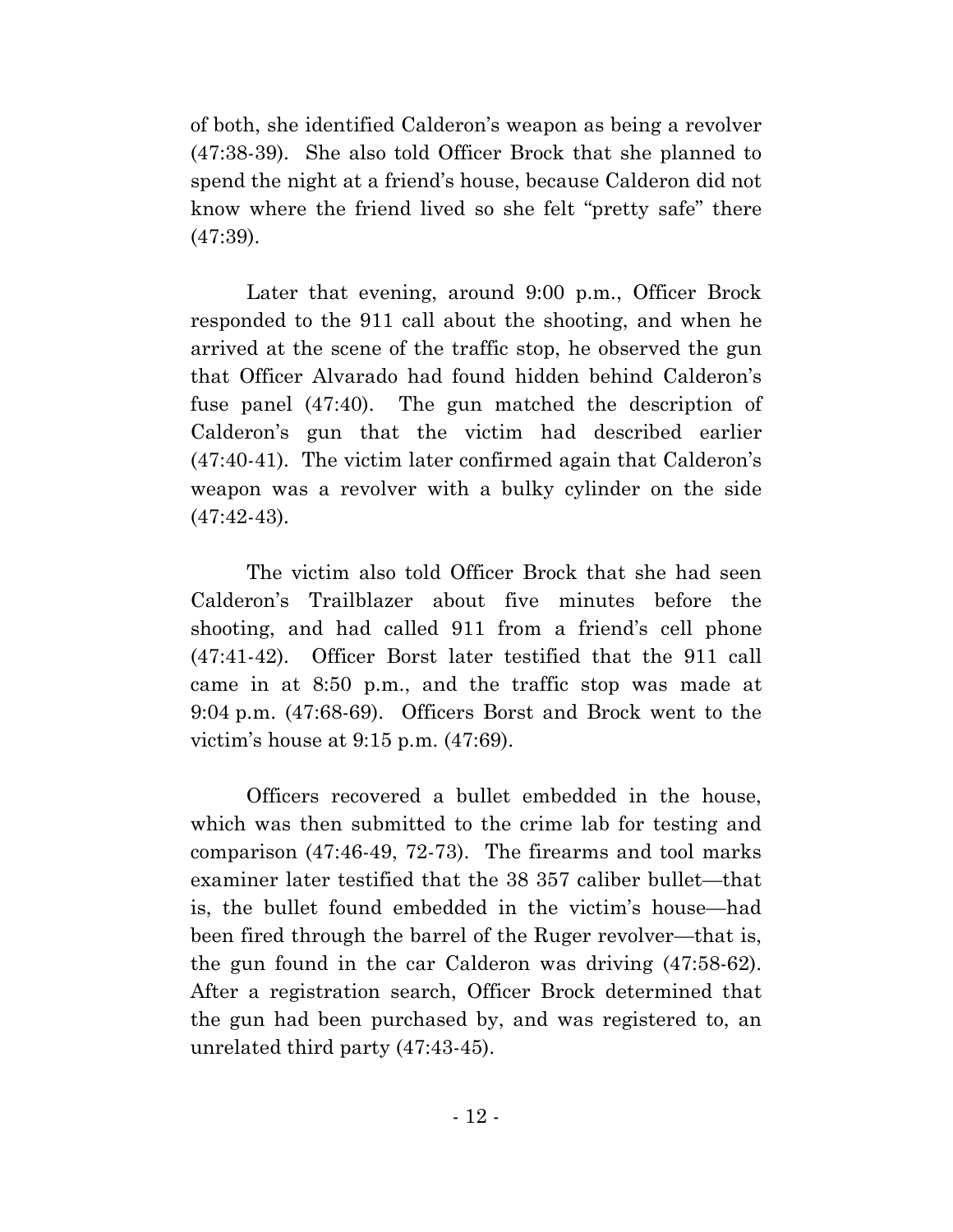#### *Sidebar*

During a sidebar, defense counsel put on the record his objection to Officer Tracy's testimony that "Luigi" was a "member of—"  $(47.51 \text{ [R-Ap. 114]})$ . He noted that "the jury still heard that" (*id.*). Defense counsel further objected to Officer Brock's alleged testimony that "we know [Calderon] from the station," but acknowledged the testimony "was unsolicited" (47:52 [R-Ap. 115]).[7](#page-19-0) Defense counsel argued that the State was not "controlling the witnesses well" and "those comments are getting made in front of the jury" (*id.*).

The prosecutor responded, "May the record reflect that [Officer Tracy] said a member [of]—and I made some sort of yelp I believe on the record that cut him off. It could have been for all we know a member of the 4-H Club or Lion's Club"  $(47:52-53$  [R-Ap. 115-116]). The prosecutor continued:

*But nothing came out that was the subject of the motion in limine*. What Officer Brock said was merely that he had known the defendant from past interactions with him. There was nothing, no details or nothing sinister.

I think at this point I have advised my witnesses to avoid making any mention of the defendant's gang affiliation, and *as of right now no one has made a mention of the defendant's gang affiliation*. There was no motion in limine as to whether or not the officers had ever seen the defendant before, and there's nothing to imply that just because an officer has seen somebody in the community before doing their work that that means that for some reason that's a nefarious individual. There was no implication. That was made in passing. It wasn't dwelt upon and we moved on.

(47:53 [R-Ap. 116]) (emphasis added).

 <sup>7</sup>Officer Brock's actual testimony was that they were "familiar with" Calderon and had "dealt with him in the past" (47:35), not that they knew him from the station.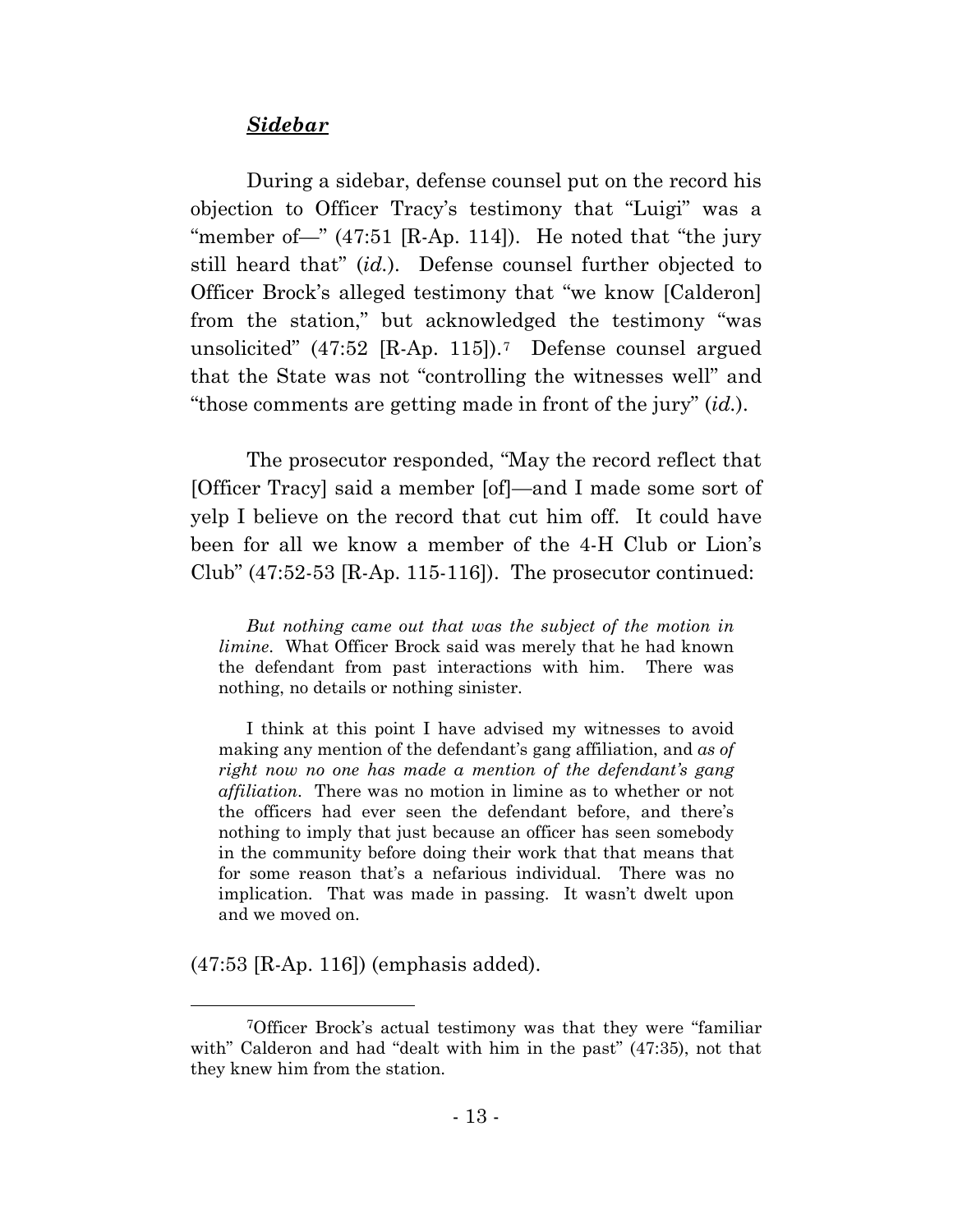In ruling on the objection, the circuit court noted that the comment did not rise to the level of mistrial, and "the jury doesn't know what that is and you cut him off quickly, [Mr. Prosecutor], which was good" (47:54 [R-Ap. 117]). The court further explained that, in terms of the comment about knowing Calderon from the station, "these aren't generally good things to put out there because they can potentially rise to the level of prejudice" sufficient to warrant a mistrial (*id.*). "But in this case, I don't think that that's at that level now" (*id.*).

As the circuit court further explained, "really this record does not spell out anything for the jurors," and the court had already stricken the answer and instructed the jury to disregard it (47:54 [R-Ap. 117]). The court concluded, "there's no prejudice here," but added that the officers should be careful to not add extra testimony, because it could result in a mistrial (47:54-55 [R-Ap. 117-118]).

#### **ARGUMENT**

## **I. THE CIRCUIT COURT PROPERLY EXERCISED ITS DISCRETION IN ADMITTING THE OTHER ACTS EVIDENCE THAT THE VICTIM HAD SEEN CALDERON WITH A GUN PREVIOUSLY.**

**A. Relevant legal principles.**

### **1. This court reviews the circuit court's**  *Sullivan* **decision only for an erroneous exercise of discretion.**

<span id="page-19-0"></span>The decision whether to admit other acts evidence rests within the trial court's sound discretion, and is reviewed for an erroneous exercise of discretion. *State v. Sullivan*, 216 Wis. 2d 768, 780-81, 576 N.W.2d 30 (1998); *State v. Payano*, 2009 WI 86, ¶¶ 40-41, 320 Wis. 2d 348,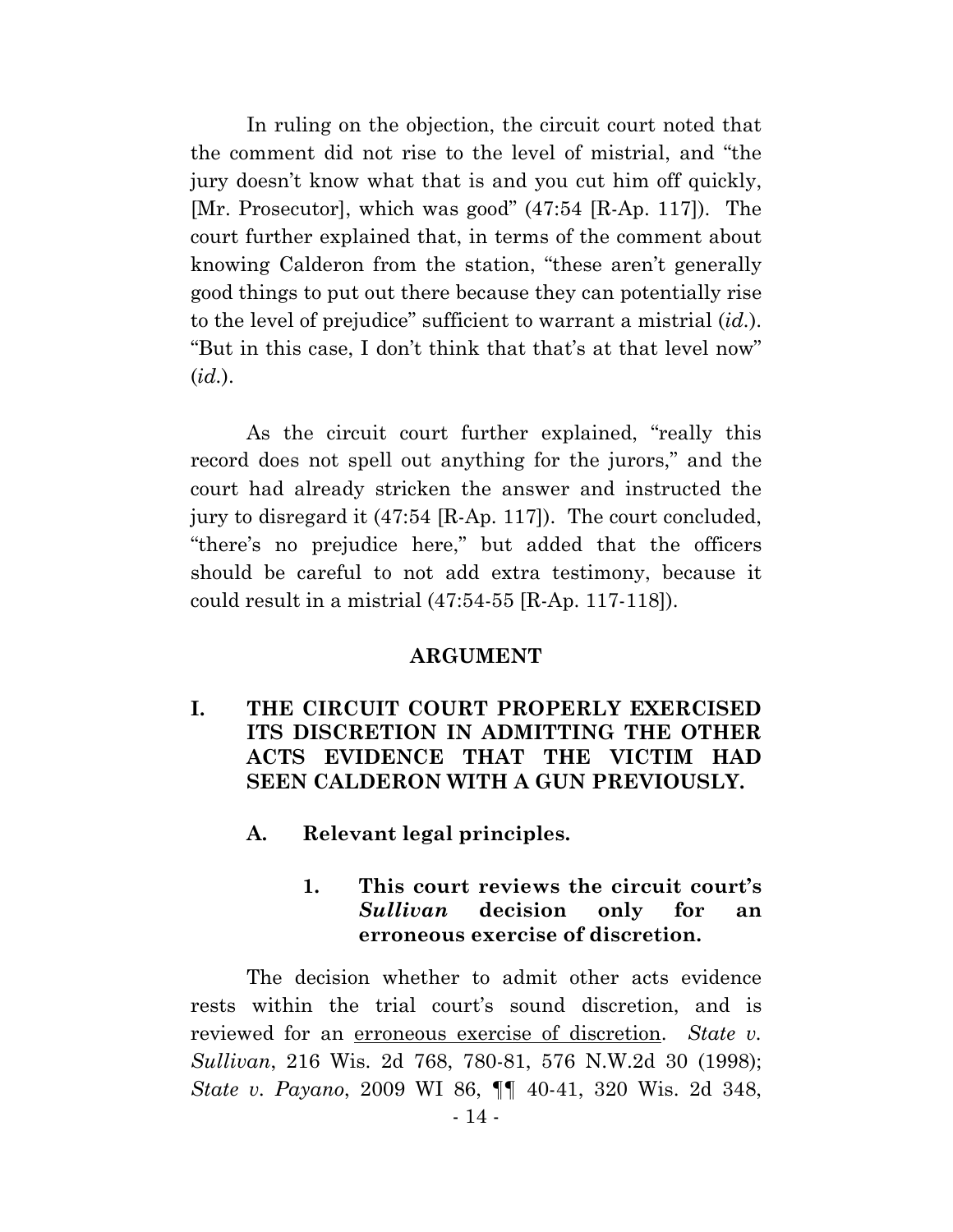768 N.W.2d 832 (if there is reasonable basis for trial court's ruling, appellate court should affirm).

Therefore, the question on review is not whether this court would have allowed admission of the evidence; but whether the circuit court examined relevant facts, applied a proper standard of law, and used a demonstrative rational process to reach a conclusion that a reasonable judge would reach. *State v. Hurley*, 2015 WI 35, ¶ 28, 361 Wis. 2d 529, 861 N.W.2d 174; *State v. Veach*, 2002 WI 110, ¶ 55, 255 Wis. 2d 390, 648 N.W.2d 447.

In short, the circuit court does not erroneously exercise its discretion in admitting other acts evidence unless the circuit court's decision was a decision that no reasonable judge could make. *Payano*, 320 Wis. 2d 348, ¶ 52; *Hurley*, 361 Wis. 2d 529, ¶ 54.

# **2. The State, as the proponent of the other acts evidence, needed to show the evidence's purpose and relevance by a preponderance of the evidence.**

The party seeking to admit the other acts evidence bears the burden of establishing that *Sullivan's* first two prongs—proper purpose and relevance—are met by a preponderance of the evidence. *State v. Marinez*, 2011 WI 12, ¶ 19, 331 Wis. 2d 568, 797 N.W.2d 399. Once the proponent establishes the first two prongs, however, the burden shifts to the <u>opponent</u> to show that the probative value of the evidence is substantially outweighed by the risk or danger of unfair prejudice. *Id.*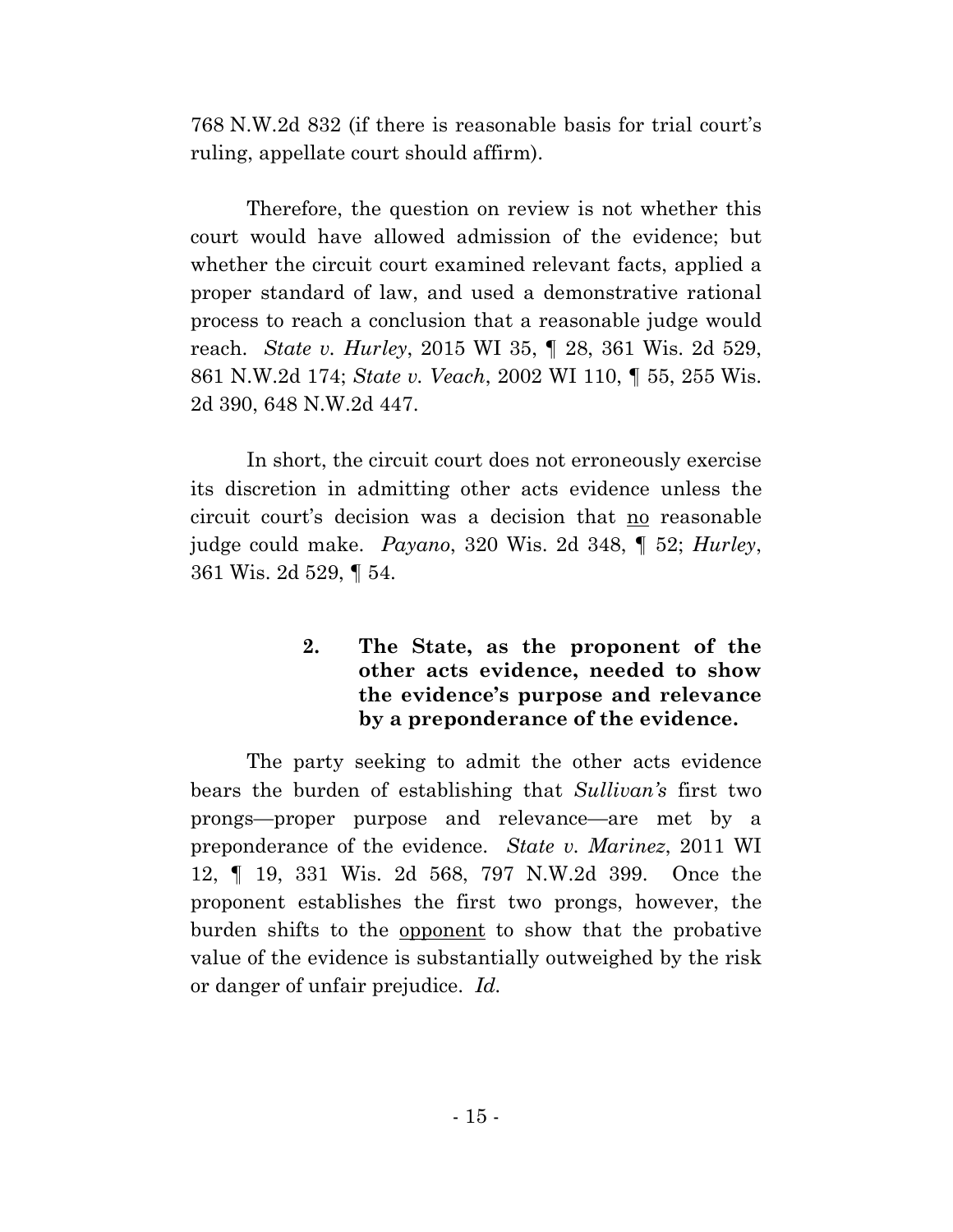#### **a. Purpose.**

First, the evidence must be offered for an admissible purpose under Wis. Stat. § 904.04(2), such as to establish motive, opportunity, intent, preparation, plan, knowledge, identity or absence of mistake or accident. *Sullivan*, 216 Wis. 2d at 772. This statutory list, however, is illustrative, not exhaustive. *State v. Edmunds*, 229 Wis. 2d 67, 79, 598 N.W.2d 290 (Ct. App. 1999). *See also Payano*, 320 Wis. 2d 348, ¶ 63 n.12 (purposes are not mutually exclusive, and same evidence may fall into multiple exceptions).

The statute, therefore, mandates the exclusion of other crimes evidence in only one instance: when it is offered to prove the propensity of the defendant to commit similar crimes. *Hurley*, 361 Wis. 2d 529, ¶ 56 (other-acts evidence offered for purpose other than prohibited propensity purpose admissible if relevant to permissible purpose and not unfairly prejudicial).

In other words, the statute serves dual purposes: it acts as an exclusionary rule precluding the use of a person's character as circumstantial evidence of conduct; but it also acts as an inclusionary rule allowing other acts evidence to be used to prove something other than the forbidden propensity inference. *Payano*, 320 Wis. 2d 348, ¶ 63.

As long as the proponent identifies one or more proper purposes for the evidence that is not related to the forbidden character inference, the first step is satisfied. *Payano*, 320 Wis. 2d 348, ¶ 63. Consequently, this first step is hardly demanding, and does not require that courts pigeonhole (or more accurately, jam) the other acts into one of the categories. *Id.* ¶ 63 & n.12.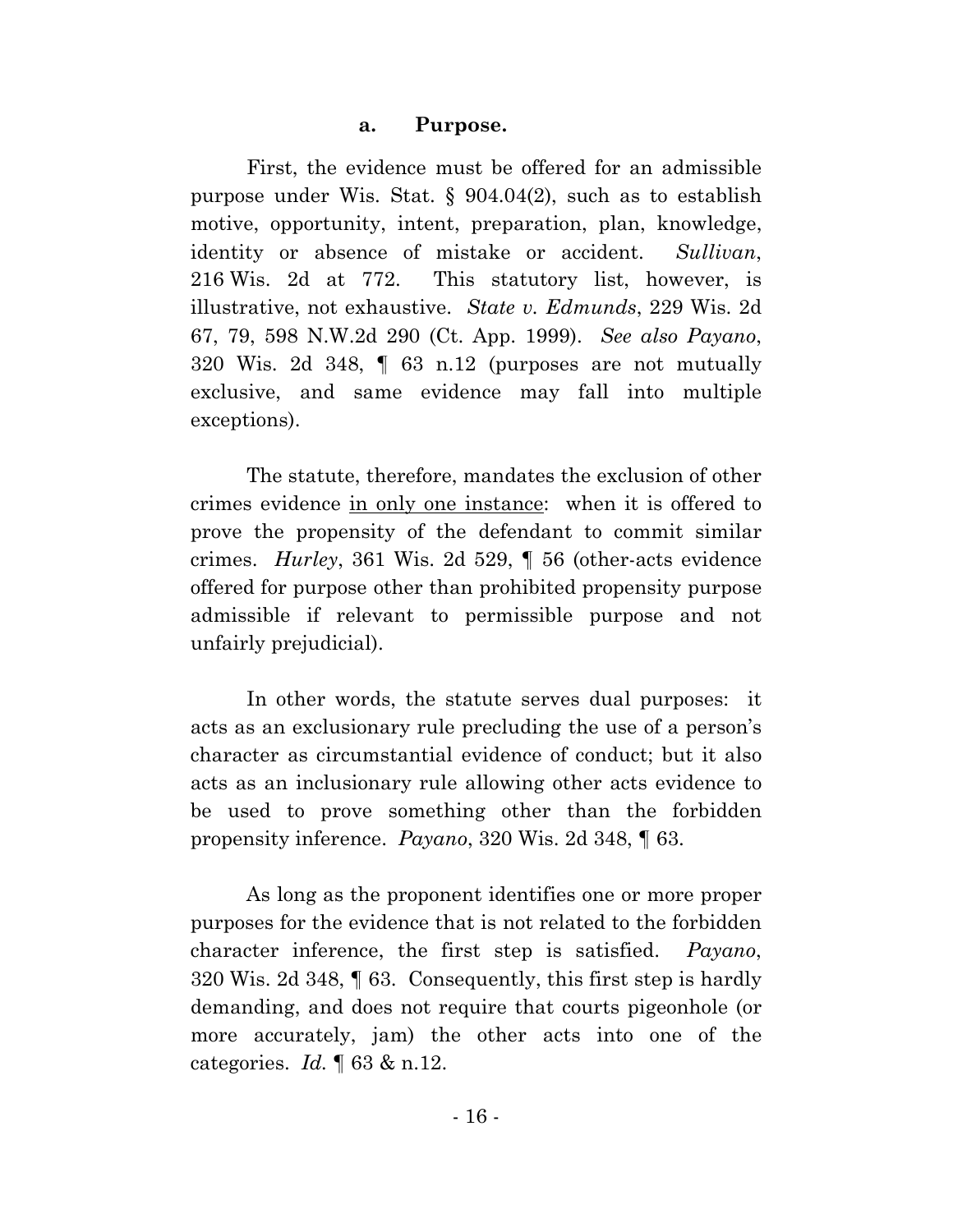Identifying proper purposes is largely meant to develop the framework for the relevancy determination; but the purposes for which other acts evidence may be admitted are almost infinite, with the prohibition against propensity inference being the main limiting factor. *Marinez*, 331 Wis. 2d 568, ¶ 25.

#### **b. Relevance.**

Second, the evidence must be relevant, which is a twopronged determination: first, the evidence must be of consequence to the determination of the action; and second, it must have a tendency to make the consequential fact or proposition more probable or less probable than it would be without the evidence. *Sullivan*, 216 Wis. 2d at 772.

However, because other acts evidence is inherently relevant to prove character and therefore a propensity to behave accordingly, the real issue is whether the other act is relevant to anything else. *Payano*, 320 Wis. 2d 348, ¶ 67 (proponent must convince judge that evidence has relevance apart from its tendency to shed light on defendant's character).

Thus, in order for evidence to be relevant, the following questions must be answered affirmatively: (1) is the proposition for which the evidence is offered "of consequence" to the determination of the action; and (2) does the evidence have probative value when offered for that purpose? *Payano*, 320 Wis. 2d 348, ¶ 68.

In answering the first question, the circuit court must focus on the pleadings and contested issues in the case. *Id.* ¶ 69. In a criminal case, the State must prove all elements, even ones the defendant does not dispute. *Id.* ¶ 69 n.15. In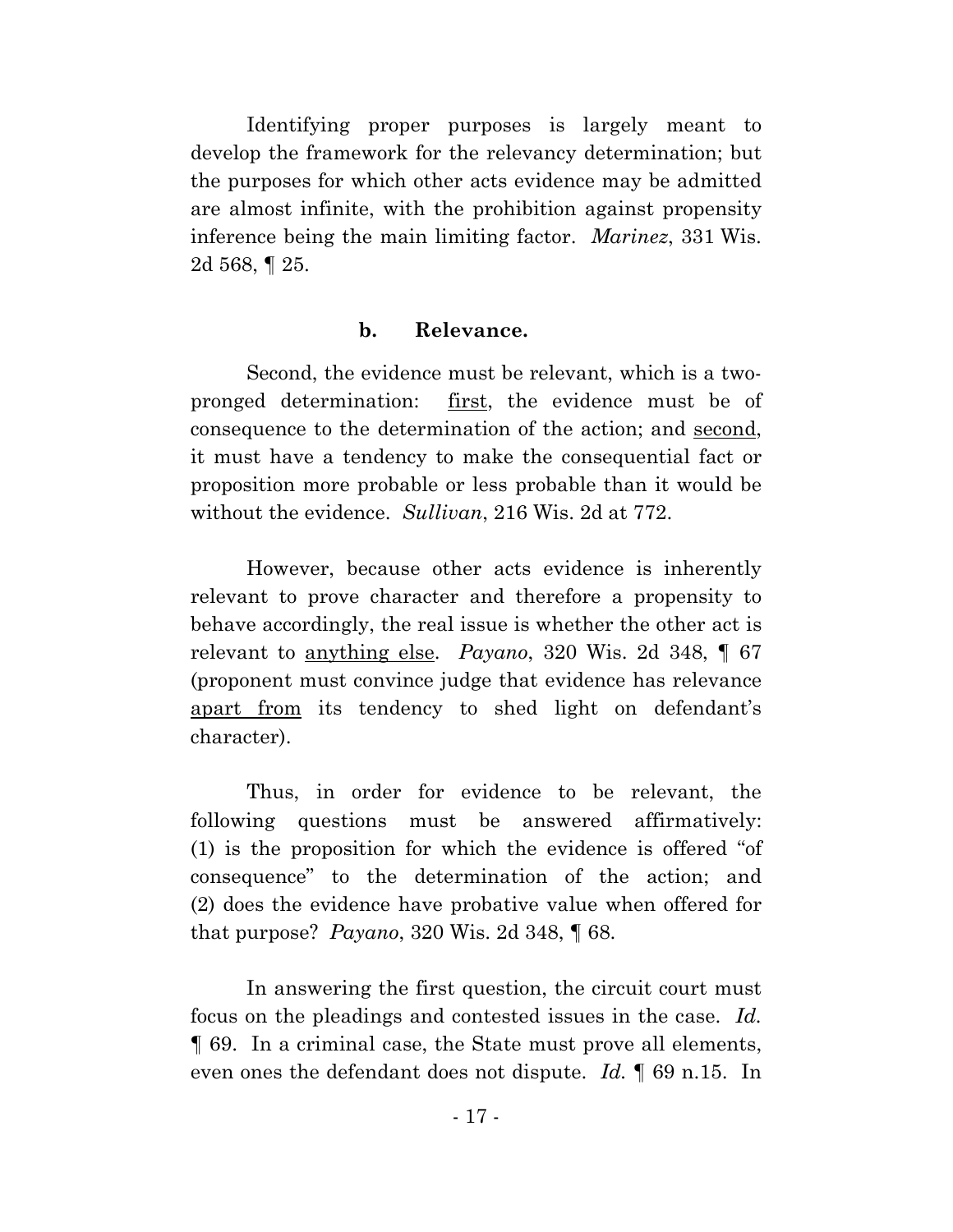answering the second question, the circuit court must make a common sense determination based less on legal precedent than life experiences. *Id.* ¶ 70.

Moreover, *Sullivan* relevance means having any tendency to make the consequential fact more or less probable than without the evidence. *Id.* ¶ 68. *See also State v. Richardson*, 210 Wis. 2d 694, 707, 563 N.W.2d 899 (1997) (because of broad definition of relevancy, strong presumption of relevance exists).

Thus, although *Sullivan's* second prong is significantly more demanding than the first prong, it still does not present a high hurdle for the proponent, because the expansive definition of relevancy in Wis. Stat. § 904.01 is the true cornerstone of the Wisconsin Rules of Evidence*. Marinez*, 331 Wis. 2d 568, ¶ 33.

# **3. The burden then shifted to Calderon, the opponent of the evidence, to show unfair prejudice.**

Third, the probative value of the other acts evidence must not be substantially outweighed by the considerations set forth in Wis. Stat. § 904.03, which are: the danger of unfair prejudice; confusion of the issues or misleading the jury; or undue delay, waste of time or needless presentation of cumulative evidence. *Sullivan*, 216 Wis. 2d at 772-73. The opponent of the evidence bears the burden of showing unfair prejudice. *Marinez*, 331 Wis. 2d 568, ¶ 19.

The appropriate inquiry is not whether the other acts evidence is prejudicial, but whether it is unfairly prejudicial. *State v. Gray*, 225 Wis. 2d 39, 64, 590 N.W.2d 918 (1999). The term "substantially outweighed" indicates that if the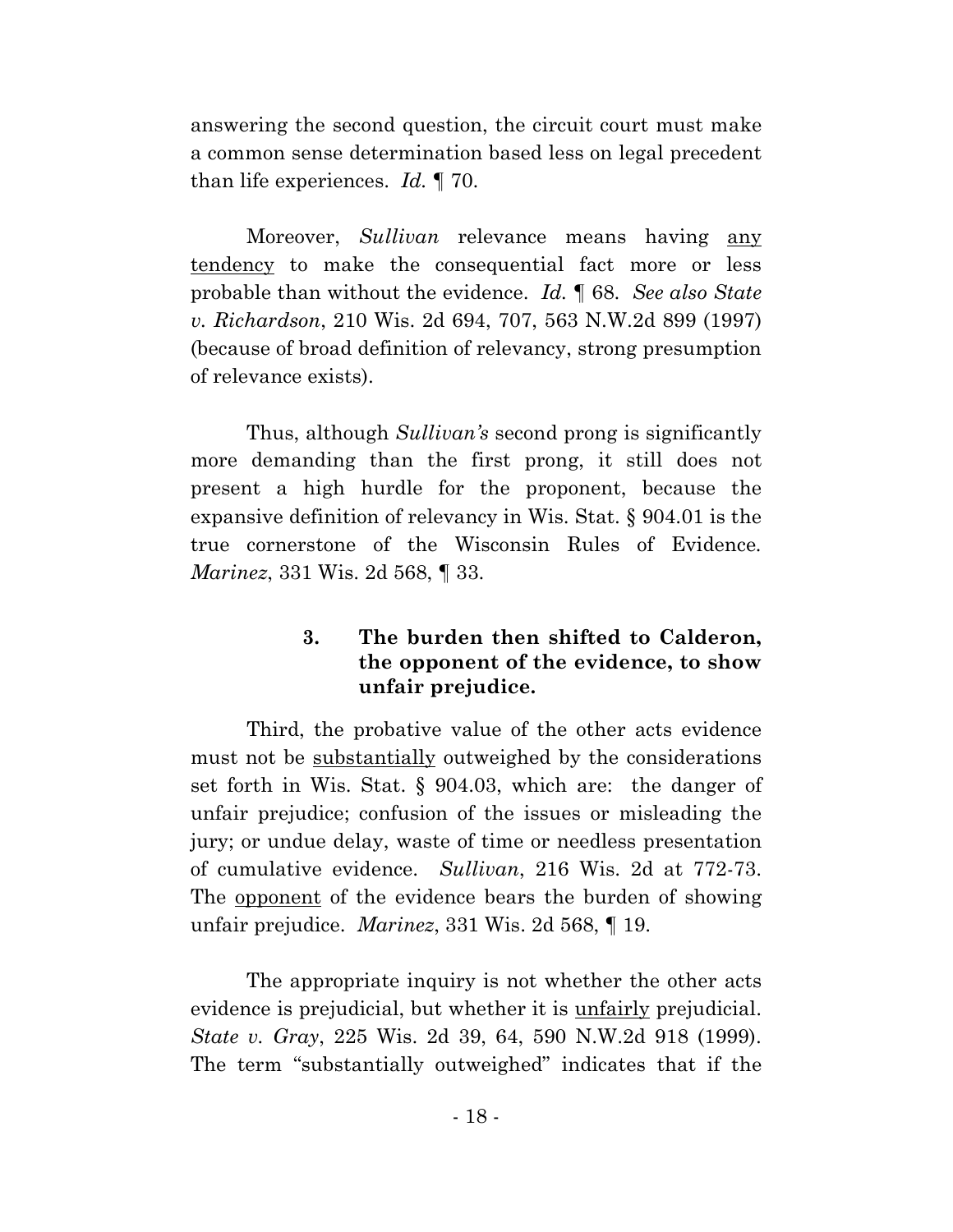probative value of the evidence is close or equal to its unfair prejudicial effect, the evidence must be admitted. *Payano*, 320 Wis. 2d 348, ¶ 80.

The evidence's probative value largely turns on the relevancy analysis from *Sullivan's* second prong. *Payano*, 320 Wis. 2d 348, ¶ 81. Evidence that is highly relevant has great probative value, whereas evidence that is only slightly relevant has low probative value. *Id.* The main consideration in assessing probative value of other acts evidence is the extent to which the proffered proposition is in substantial dispute—how badly needed is the evidence? *Id.*

In contrast, the evidence's prejudicial effect does not turn on whether the evidence has any tendency to harm the opposing party's case; but whether the evidence tends to influence the outcome of the case by improper means. *Payano*, 320 Wis. 2d 348, ¶ 89. As *Sullivan* makes clear:

Unfair prejudice results when the proffered evidence has a tendency to influence the outcome by improper means or if it appeals to the jury's sympathies, arouses its sense of horror, provokes its instinct to punish or otherwise causes a jury to base its decision on something other than the established propositions in the case.

*Sullivan*, 216 Wis. 2d at 789-90.

Therefore, the determination of unfair prejudice must be made with great care because "'[n]early all evidence operates to the prejudice of the party against whom it is offered.... The test is whether the resulting prejudice of relevant evidence is *fair or unfair.'*" *Payano*, 320 Wis. 2d 348, ¶ 88 (quoted source omitted).

Further, the circuit court's limitations on the testimony and arguments—particularly cautionary jury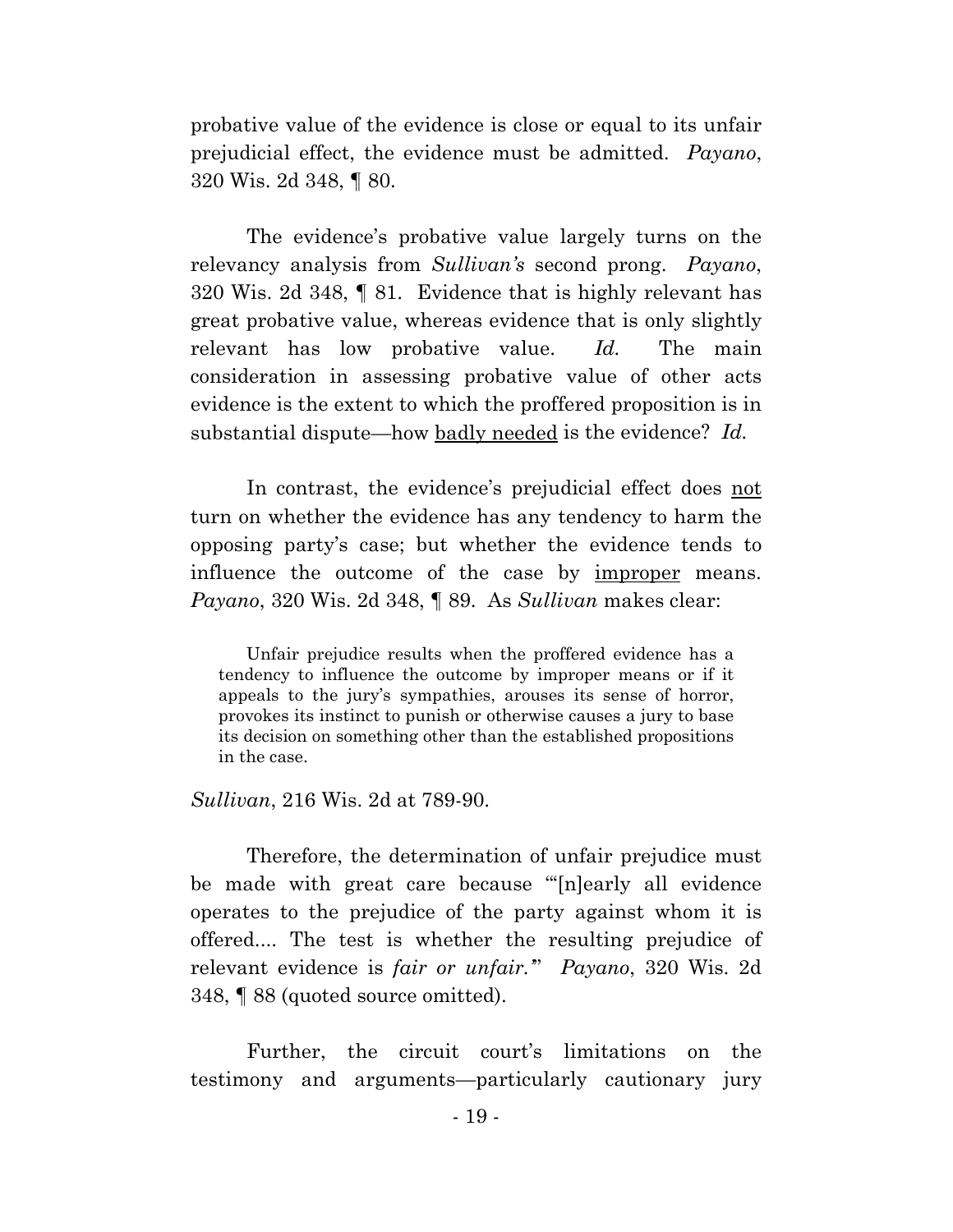instructions—can go a "long way" in limiting or mitigating the unfair prejudice that may result from the admission of other acts evidence. *Id.* ¶ 99.

**B. The circuit court properly exercised its discretion in admitting the other acts evidence for the purposes of establishing the shooter's identity and rebutting Calderon's contention that he did not know the gun was in the vehicle.**

Calderon does not dispute that identity and absence of knowledge—the State's two proffered purposes (6:3; 44:3-4 [R-Ap. 103-104])—are proper purposes for other acts evidence.[8](#page-29-0) And the law is clear that those purposes are proper. *Sullivan*, 216 Wis. 2d at 772 (proper purposes include identity and absence of knowledge or mistake).

Instead, Calderon cites a pre-*Sullivan* case, *State v. Johnson*, 184 Wis. 2d 324, 336, 516 N.W.2d 463 (Ct. App. 1994), in arguing that the general policy of the other acts statute is "one of exclusion" (Calderon's brief at 6). Similarly, Calderon cites *Whitty v. State*, 34 Wis. 2d 278, 294, 149 N.W.2d 557 (1967), another pre-*Sullivan* case, in arguing that the standards of relevancy for admitting other acts evidence "should be stricter" when used to prove identity (Calderon's brief at 7).

But post-*Sullivan* cases, such as *Hurley* and *Payano*, make clear that the statute is actually inclusionary and mandates exclusion in only one instance—when the evidence is used to prove the forbidden propensity inference. *Hurley*,

 <sup>8</sup>Calderon disputes the relevance of the evidence (Calderon's brief at 7-11), as will be discussed below, but he does not appear to dispute that the proffered purposes were proper.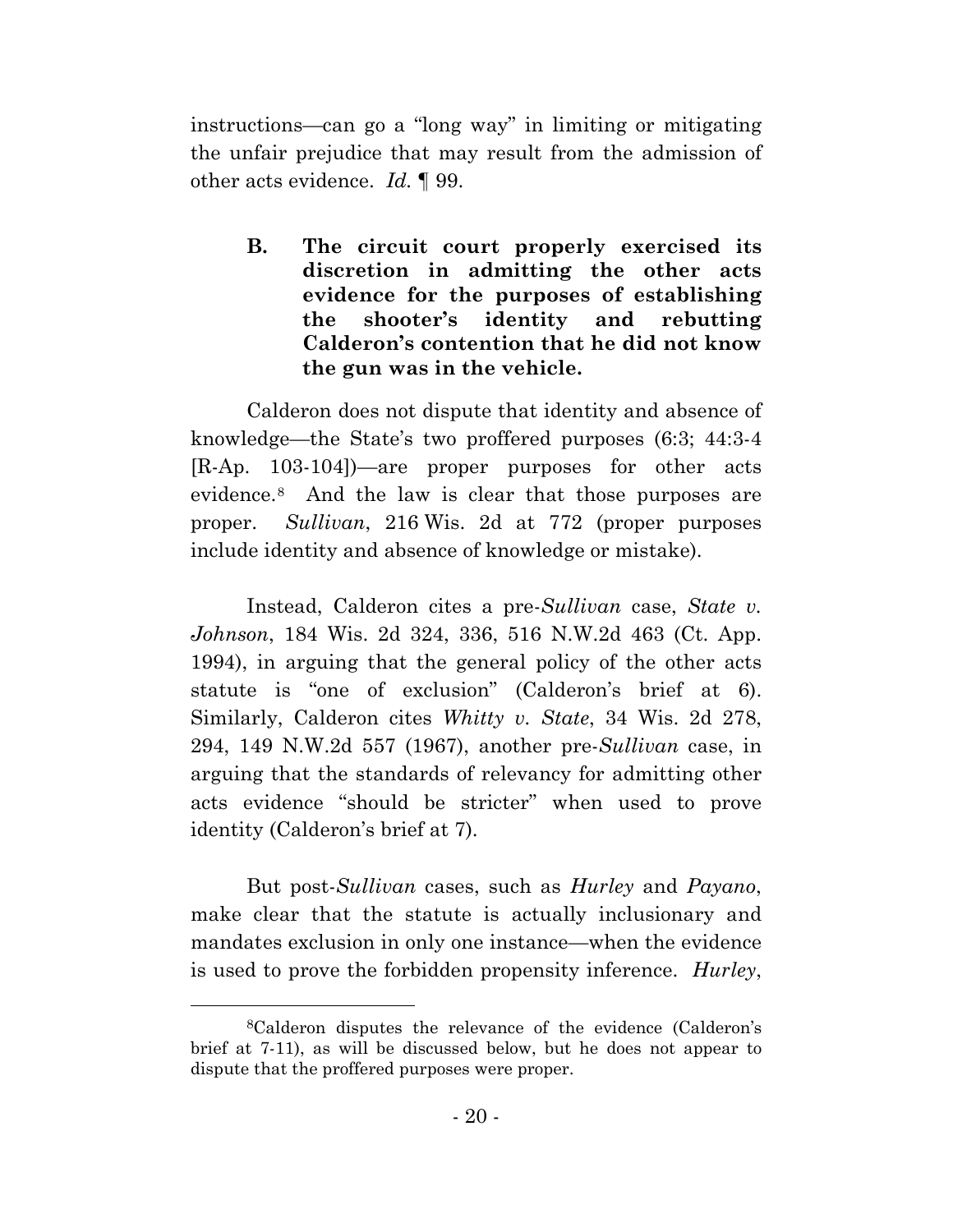361 Wis. 2d 529, ¶ 56; *Payano*, 320 Wis. 2d 348, ¶ 63. Accordingly, this court should reject Calderon's arguments outright, because those arguments rely on pre-*Sullivan* cases which have now been substantially changed post-*Sullivan*.

Here, the State—as proponent of the evidence identified two proper purposes for the evidence that were not related to the forbidden character inference, thereby easily satisfying the first step in the *Sullivan* analysis. *Payano*, 320 Wis. 2d 348, ¶ 63 & n.12 (first step is hardly demanding). *See also Marinez*, 331 Wis. 2d 568, ¶ 25 (identifying proper purposes is largely meant to develop framework for relevancy determination, and prohibition against propensity inference is main limiting factor).

The circuit court properly exercised its discretion in finding that both purposes were proper (44:4 [R-Ap. 104]). Although the court found that knowledge and absence of mistake were perhaps more acceptable purposes than identity in this case, the court found that both purposes were proper (*id.*).

This court should uphold the circuit court's decision as a proper exercise of discretion, because it was reasonable. *Payano*, 320 Wis. 2d 348, ¶¶ 40-41 (if there is reasonable basis for trial court's ruling, appellate court should affirm); *Hurley*, 361 Wis. 2d 529, ¶ 54 (circuit court does not erroneously exercise discretion unless no reasonable judge could make that decision).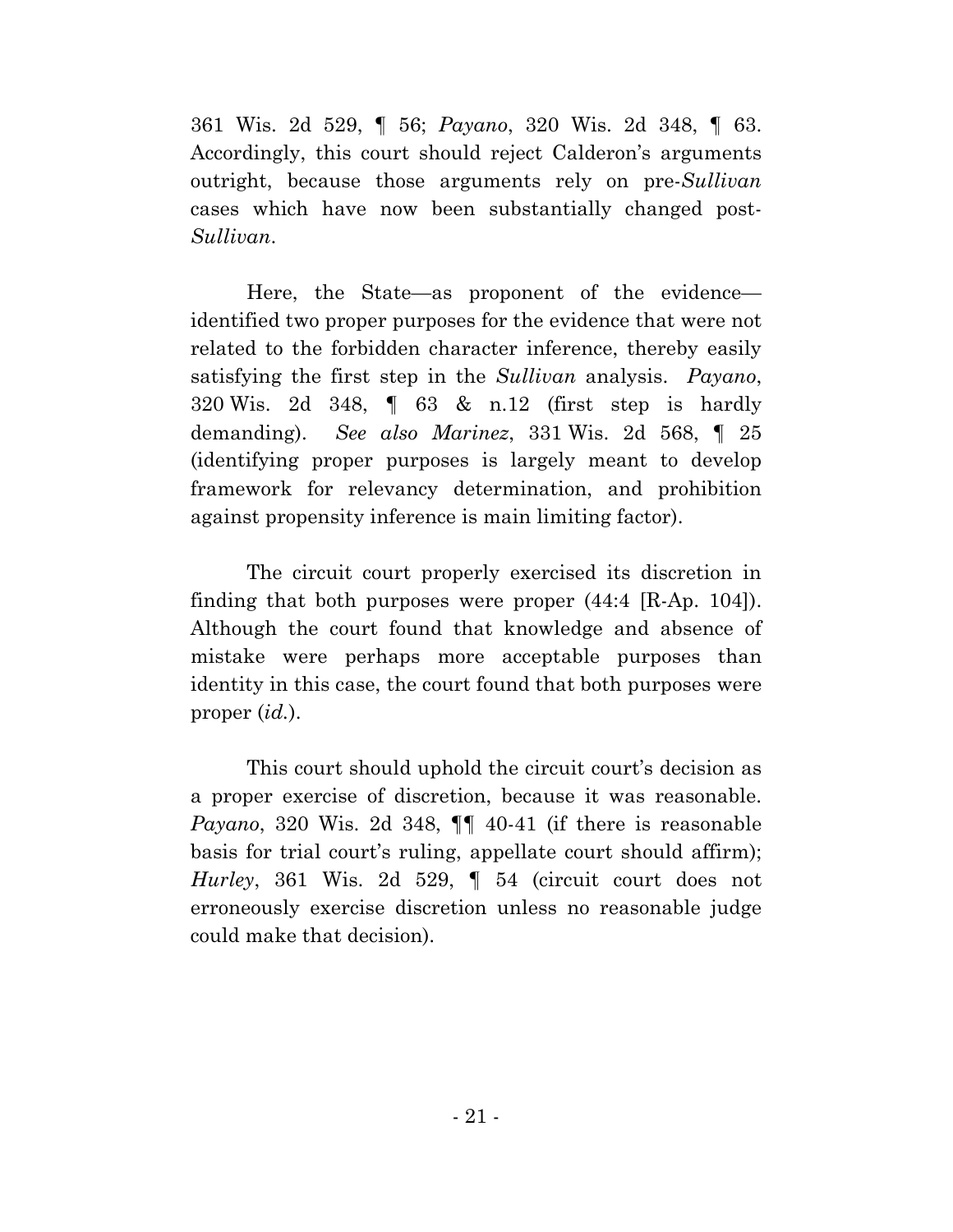- **C. The circuit court properly exercised its discretion in finding that the other acts evidence was relevant to establish that Calderon was the shooter, and to rebut Calderon's contention that he did not know the gun was in the vehicle.**
	- **1. Both the shooter's identity and Calderon's possession of the gun inside the vehicle were material facts of consequence.**

In assessing relevance, the circuit court first needed to determine whether the other acts evidence—that is, the victim's description of seeing Calderon with the gun previously—was a fact "of consequence" to the action. *Sullivan*, 216 Wis. 2d at 772; *Payano*, 320 Wis. 2d 348, ¶ 68. In answering this question, the court needed to assess the pleadings and the contested issues in the case. *Payano*, 320 Wis. 2d 348, ¶ 69.

Calderon does not dispute that both facts—the shooter's identity and his knowledge or possession of the gun inside the vehicle—were material facts of consequence at trial. Indeed, Calderon's whole defense to the reckless endangerment charge was that he was not the shooter and that he was not driving the vehicle at the time of the shooting (48:28-31). Similarly, Calderon's original opposition to the *Sullivan* motion (44:4 [R-Ap. 104]) and his defense at trial (48:28-31) were both predicated on Calderon's contention that he did not know the firearm was inside the vehicle, because the vehicle belonged to his sister and the gun was registered to someone else (47:43-45).

Therefore, the circuit court properly found that those facts were facts of consequence, because the "whole issue" in the case was whether Calderon "shot the gun and was he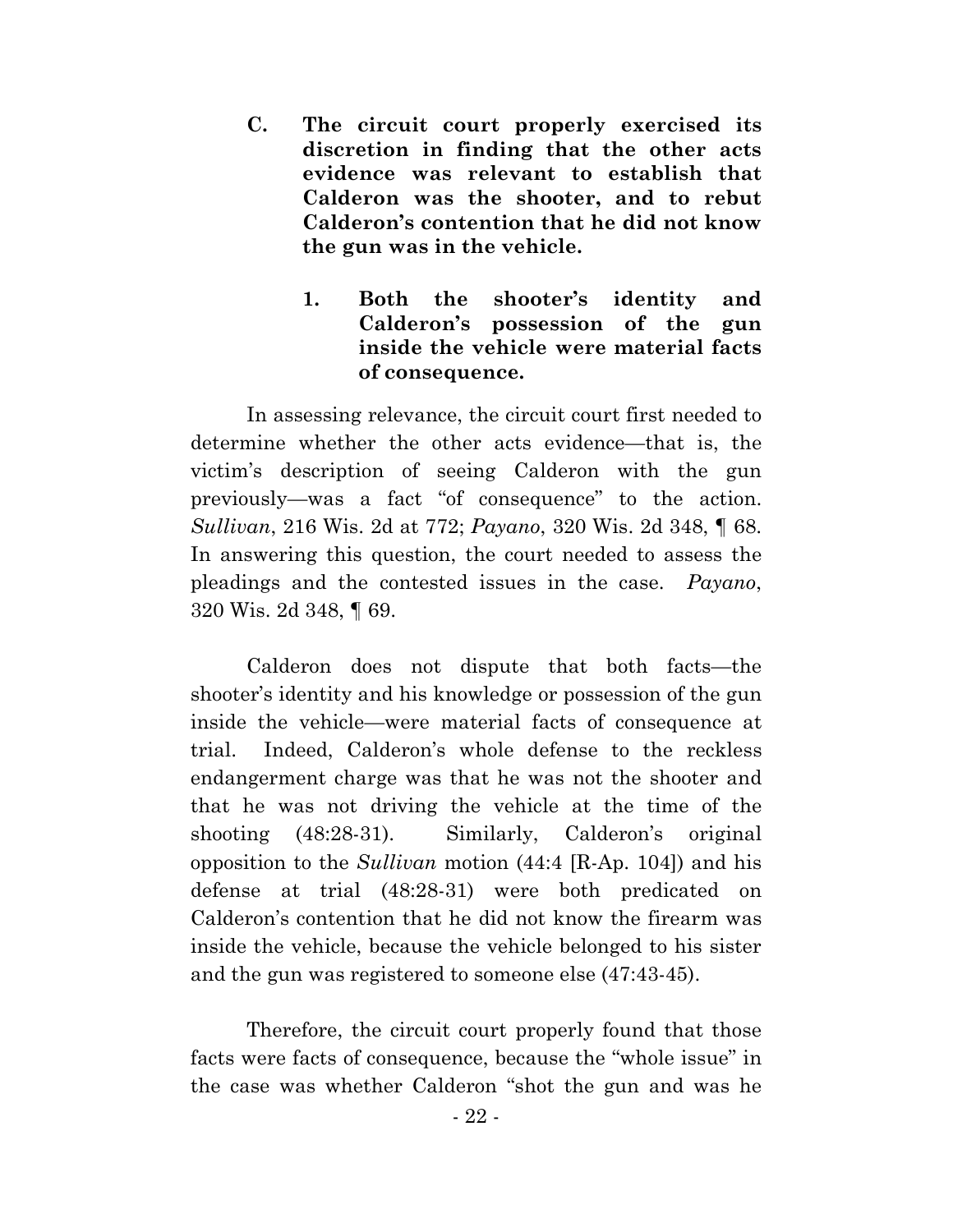found in the car with the gun shortly after?" (44:4 [R-Ap. 104]). Again, this court should affirm the circuit court's determination, because it was reasonable for the circuit court to conclude that those facts were consequential. *Payano*, 320 Wis. 2d 348, ¶¶ 40-41; *Hurley*, 361 Wis. 2d 529, ¶ 54.

> **2. The other acts evidence that the victim had seen Calderon with the same gun previously was highly probative to show that Calderon was the shooter and to show that Calderon had possession of the gun inside the vehicle.**

Calderon's main argument is that the other acts evidence was not relevant to the facts of consequence, because the evidence was not probative of those facts (Calderon's brief at 8-11). Specifically, Calderon asserts that it was "conjecture" that the gun found in his car was the same gun that the victim described, because the details of the gun the victim described were not sufficiently distinctive or similar to the gun that was actually found, and therefore failed to show his distinctive "imprint" (*id.*). But this argument is wrong on both the law and the facts.

On the law, Calderon misconstrues *Sullivan's* relevance standard, because the State did not need to prove that the gun the victim described was the same gun the police found, in order for the other acts to be admissible. Rather, to show relevance, the State only had to show that the other act (*i.e.,* the victim seeing Calderon with a gun previously) had any tendency to make the consequential facts (*i.e.,* that Calderon was the shooter and knew the gun was in the vehicle or had possession of the gun) more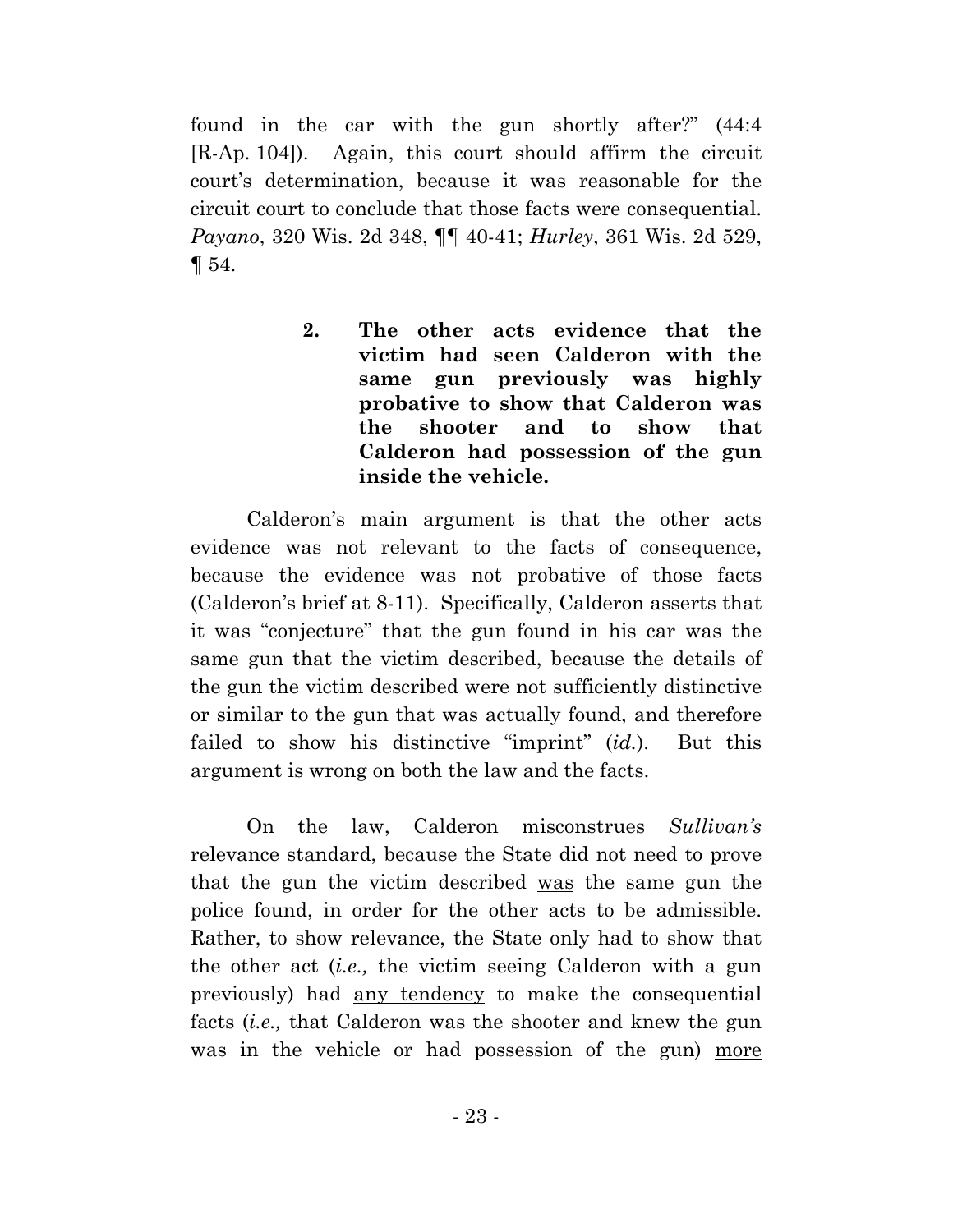probable than those facts would be without the evidence. *Sullivan*, 216 Wis. 2d at 772; *Payano*, 320 Wis. 2d 348, ¶ 67.

In other words, the State only needed to show that the evidence had some probative value in showing that Calderon was the shooter and knew the gun was in the vehicle or had control over it. *Payano*, 320 Wis. 2d 348, ¶¶ 67, 68 (proponent must convince judge that evidence has relevance apart from its tendency to shed light on defendant's character). Under this broad "any tendency" test of relevancy, the State easily met its burden. *Richardson*, 210 Wis. 2d at 707 (strong presumption of relevance exists).

In short, under the law, the State did not need to show that the gun was identical, or sufficiently similar to show Calderon's "imprint," in order for the gun to be relevant to Calderon's identity as the shooter or to be relevant his knowledge or possession of the gun inside the vehicle.<sup>9</sup> Rather, Calderon's previous possession of a similar or same gun was relevant, because his previous possession of the gun had a tendency to make his current possession of the gun in the vehicle more probable than it was without the evidence of his previous possession. *Sullivan*, 216 Wis. 2d at 772; *Payano*, 320 Wis. 2d 348, ¶ 67. Similarly, Calderon's previous possession of a similar or same gun had a tendency to make his identity as the shooter more probable than without the evidence. *Id.*

<span id="page-29-0"></span> <sup>9</sup>Even in *modus operandi* or "imprint" cases, the State only needs to show the acts are similar, not identical. *See, e.g., Hurley*, 361 Wis. 2d 529, ¶¶ 64-69 (strong similarities ensure high level of probativeness and outweigh any differences that might exist). But here, the State was not offering the other acts evidence to show Calderon's *modus operandi* or "imprint" in a series of crimes, but to show Calderon had knowledge or control over the gun in the vehicle (for the possession charge), and to show Calderon's identity as the shooter (for the reckless endangerment charge).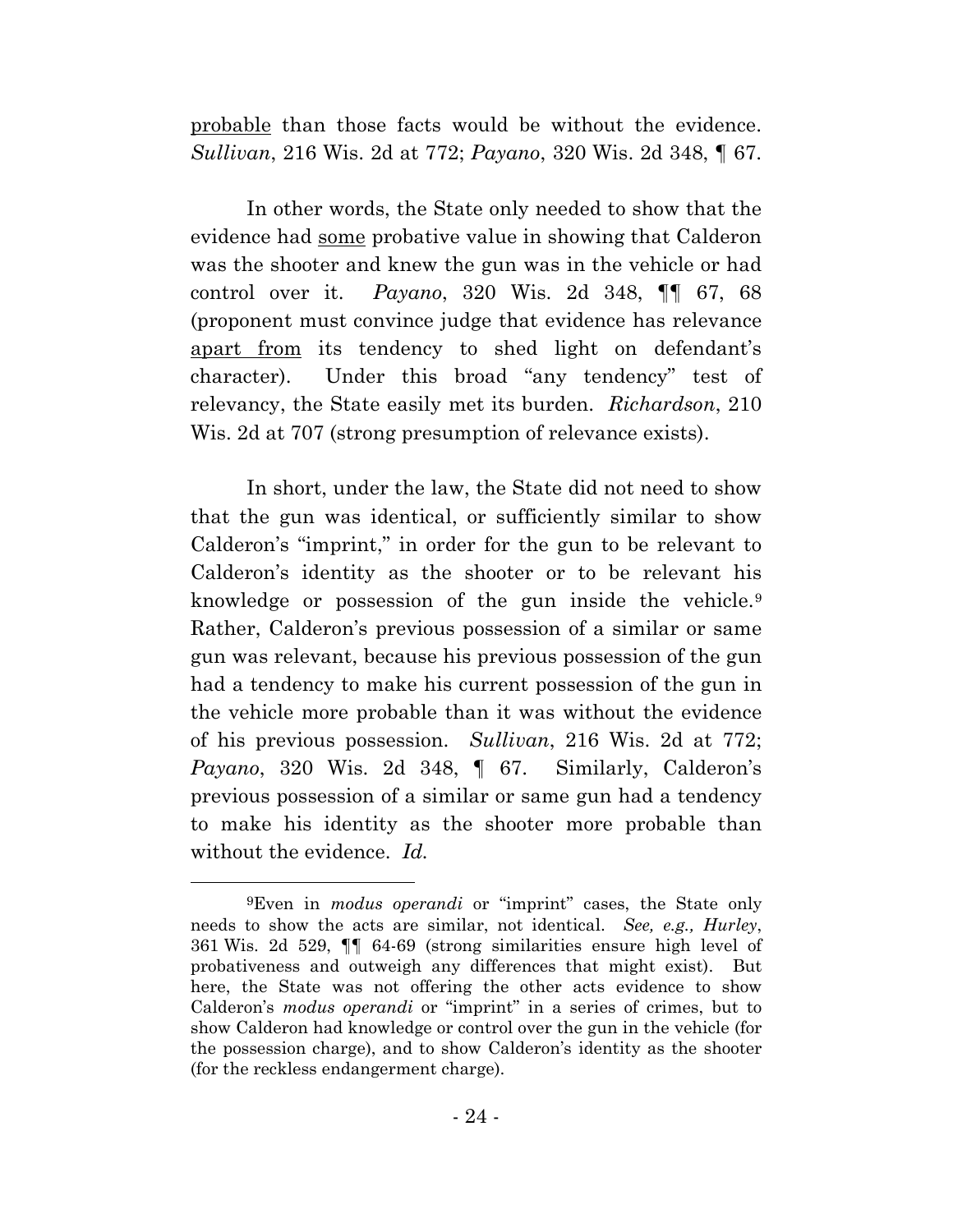Further, Calderon's argument—that the victim's description of the gun was vague and did not contain sufficient detail to show a distinctive "imprint" (Calderon's brief at 8-9)—is as wrong on the facts as it is on the law. At trial, the victim recanted her statement to Officer Brock about seeing Calderon with a silver, revolving barrel gun with a black handle (45:94, 98-99). But Officer Brock's testimony was clear that the victim told him she had seen Calderon with this very specific kind of gun, less than one month prior to the shooting incident (47:37-43).

For example, Officer Brock said the victim described the gun as being "[s]ilver with a black handle" (47:37-38). Further, after being shown pictures of different kinds of guns, the victim identified Calderon's gun as a revolver with a bulky cylinder on the side (47:38-39, 42-43). Officer Brock was clear that the gun found in Calderon's car matched the description of the gun the victim had described to him earlier (47:40-41).

Given these facts, the circuit court properly exercised its discretion when it found that the other acts evidence was admissible in proving Calderon's gun possession, because its probative value was "very high" (44:5 [R-Ap. 105]). As the court explained, "certainly whether or not he had that gun before does potentially go toward" the felon in possession charge, "as means of him knowing that that gun was there. It goes to prove that specific fact," and was "relevant even if it doesn't go to whether he actually fired the weapon" (*id.*).

The court later reiterated that it was proper for the victim to testify as to the other acts that "this was the handgun that looked like the one that was found in the car" (44:6 [R-Ap. 106]). This was not a decision that no reasonable judge could reach on the facts of the case, but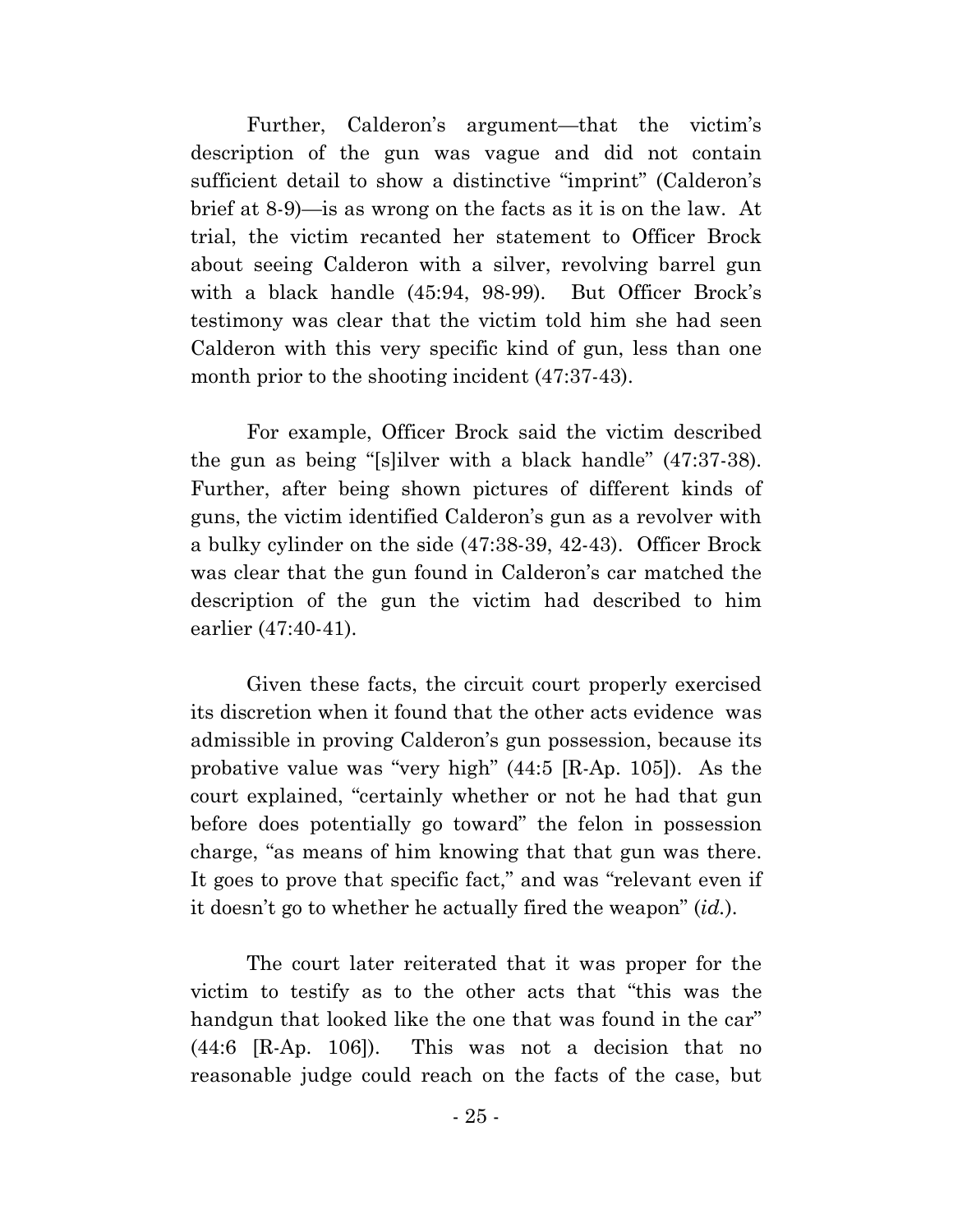was a common sense determination based less on legal precedent than life experiences. *Payano*, 320 Wis. 2d 348, ¶ 70.

Finally, Calderon argues that the fact that the victim had seen him with a gun previously was not sufficiently probative of his identity or his knowledge of the gun in the vehicle (Calderon's brief at 9-10). Specifically, he contends that the testimony did not reveal how, or in what manner, he possessed the gun previously, such as holding it or tucking it in his waistband, and the prior incident did not involve an automobile (Calderon's brief at 9-10). Calderon therefore concludes that the evidence was not probative of his possession of the gun inside the vehicle, because it did not prove where the gun was stored and did not prove Calderon's knowledge of the gun's hidden location (*id.* at 8-10).

But again, such similarities are not required for the evidence to be probative, given the facts of this case. Probativeness of the evidence is not overly legalistic, but is a common sense determination. *Payano*, 320 Wis. 2d 348, ¶ 70.

The State was not required to show how Calderon possessed the gun previously in order for the other acts evidence to be relevant to the charged act that he possessed the gun at the time of the crime. Rather, the State only needed to show that the other acts evidence that he previously possessed the gun was probative of the charged act that he possessed the gun at the time of the crime (*i.e.,* that the other acts evidence had any tendency to show the charged act was more probable than it would be without the other acts evidence).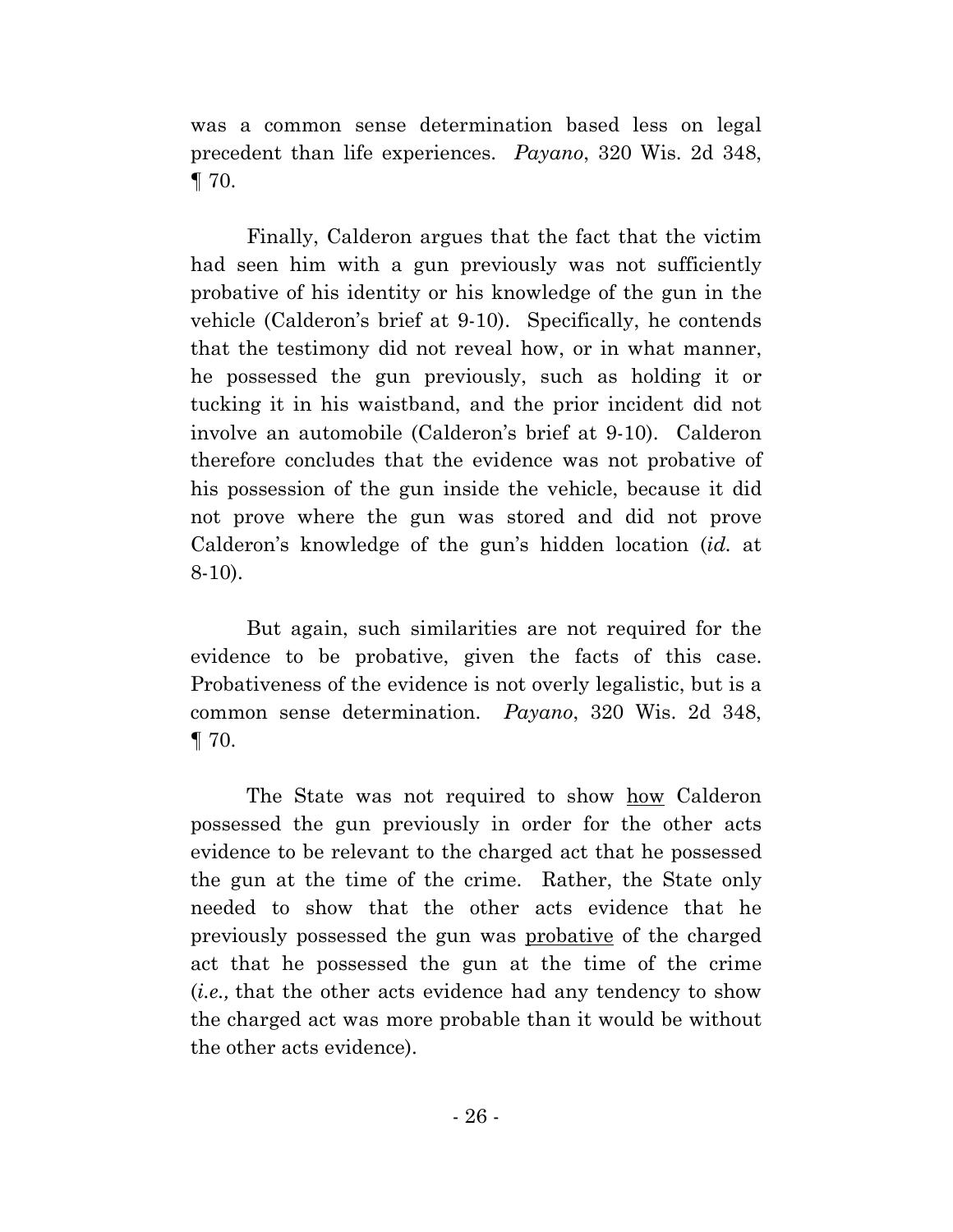And in order to make this showing, the State was not necessarily required to show that Calderon had knowledge of the gun's exact location or where it was stored within the vehicle. In order to show possession, the State was only required to show that Calderon had control over the vehicle, and that he had the intent to exercise control over the item inside the vehicle (13:4). The evidence of Calderon's prior control and possession over the gun was highly probative to show Calderon's possession or control over the gun at the time in question, and to rebut his contention that he had no knowledge of the weapon inside his sister's car.

In short, although *Sullivan's* relevance prong is significantly more demanding than the purpose prong, it still does not present a high hurdle for the proponent, because the expansive definition of relevancy in Wis. Stat. § 904.01 is the true cornerstone of the Wisconsin Rules of Evidence*. Marinez*, 331 Wis. 2d 568, ¶ 33. The circuit court properly found that the State, as the proponent of the evidence, met its burden in showing the relevance of the other acts evidence, and this court should affirm that reasonable exercise of discretion. *Payano*, 320 Wis. 2d 348, ¶¶ 40-41; *Hurley*, 361 Wis. 2d 529, ¶ 54.

**D. The circuit court properly exercised its discretion in finding that Calderon had not met his burden in showing that the probative value of the other acts evidence was substantially outweighed by the danger of unfair prejudice.**

Because the State had established permissible purposes for the other acts evidence, and had established the evidence's relevance and probative value, the burden of persuasion therefore shifted to Calderon to prove that the probative value of the evidence was substantially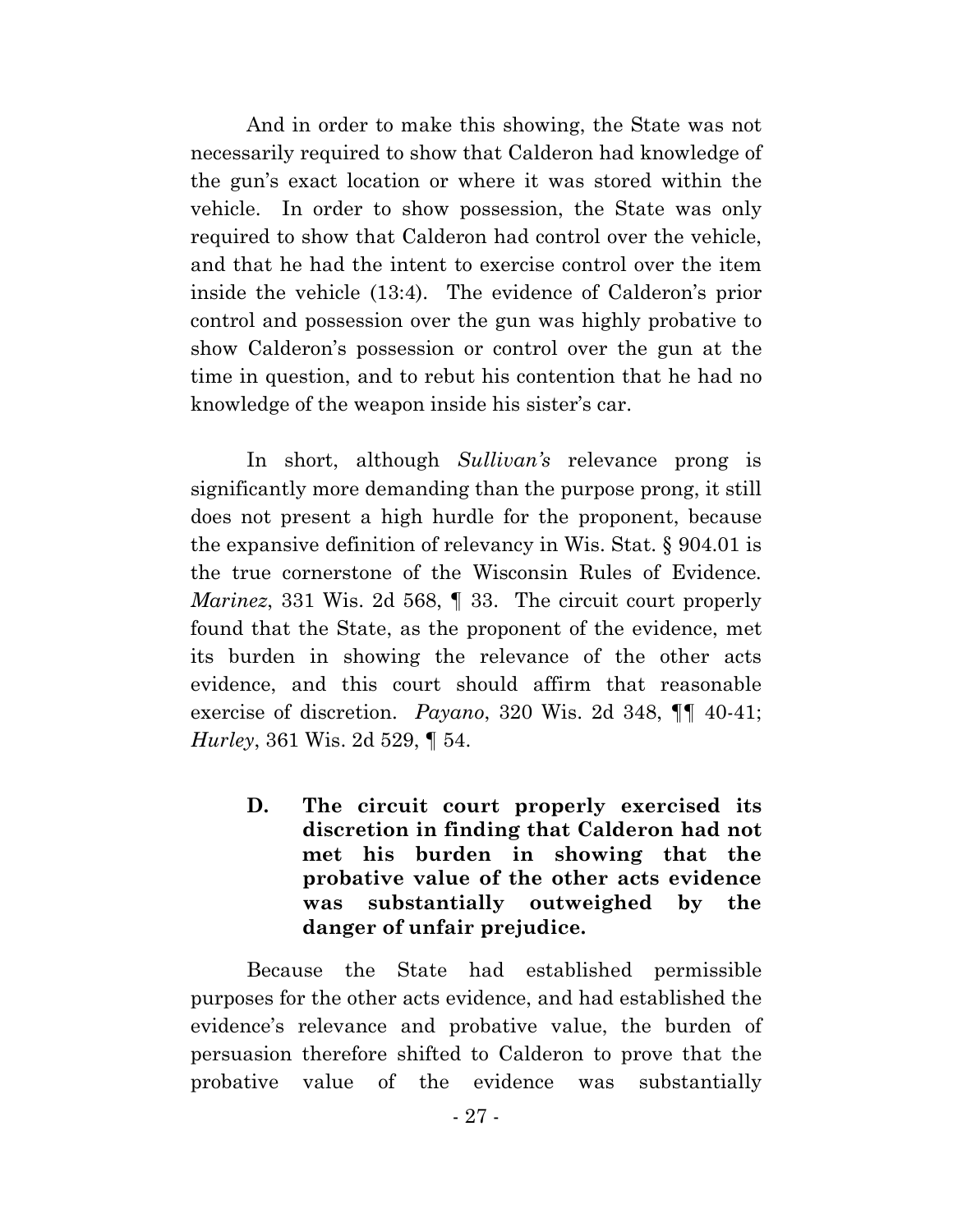outweighed by the danger of unfair prejudice. *Marinez*, 331 Wis. 2d 568, ¶ 41. And as the circuit court properly found, Calderon did not meet his burden (44:5 [R-Ap. 105]).

As the circuit court explained, the probative value of the evidence was "very high" and would not cause undue delay or confuse or mislead the jury (44:5 [R-Ap. 105]). More importantly, the court found that Calderon had not shown that the probative value of the evidence was substantially outweighed by the danger of unfair prejudice (*id.*).

Calderon argues that the other acts evidence was prejudicial because it allowed the jury to conclude that he was "an armed and dangerous man" (Calderon's brief at 11). Again, however, this argument is wrong on both the law and the facts.

On the law, the evidence was not inadmissible merely because it was prejudicial to Calderon. Nearly all evidence is prejudicial to the party against whom it is offered. *Payano*, 320 Wis. 2d 348, ¶ 88. The appropriate inquiry, which must be made with "great care," is whether the resulting prejudice is fair or unfair—that is, whether the evidence tends to influence the outcome of the case by improper means. *Id.* ¶¶ 88-89. Moreover, the term "substantially outweighed" indicates that if the probative value of the evidence is close or equal to its unfair prejudicial effect, the evidence must be admitted. *Id.* ¶ 80. Here, even if the evidence prejudiced Calderon, it did not substantially prejudice him, so it was properly admitted. *Id.*

On the facts, the evidence was not unfairly prejudicial to Calderon, because it did not have a tendency to influence the outcome by improper means or provoke the jury's instinct to punish Calderon or base its decision on something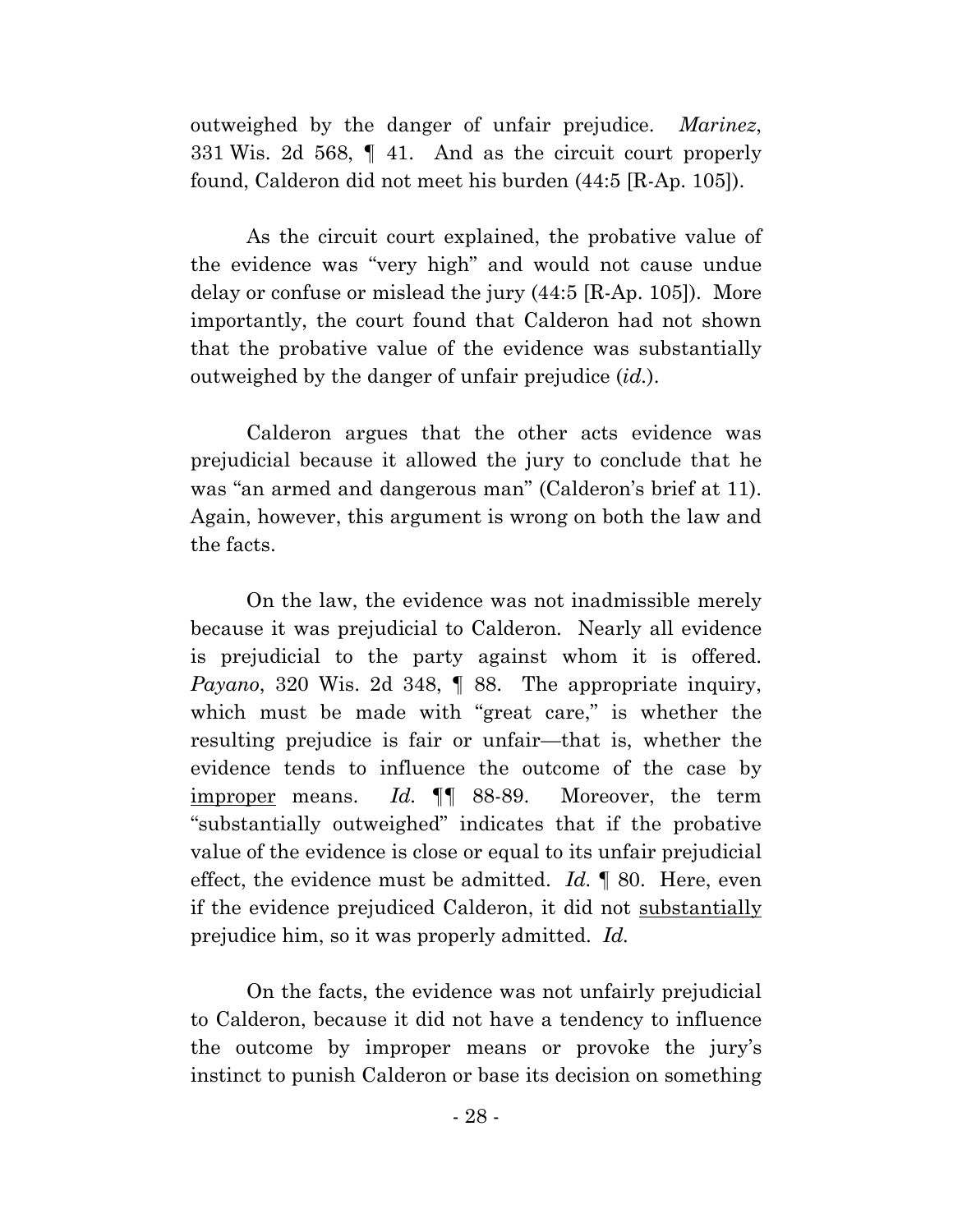other than the established propositions in the case. *Sullivan*, 216 Wis. 2d at 789-90. Based on the stipulation (11; 44:8-13 [R-Ap. 108-113]), the jury already knew that Calderon was a felon, and based on the charges (2:1-3), knew he was being charged with gun possession and reckless endangerment because of a drive-by shooting.

More importantly, from the established propositions in the case, the jury also already knew the following about Calderon:

- that Calderon had threatened the victim earlier by stating he was going to "kill her and air out her house" (45:105-106);
- that the victim's father believed she needed to get out of that house based upon Calderon's threats because "it was becoming a volatile situation real quick" (46:14), and was afraid "[t]hat the threats that were made prior to that point were actually being carried through" (46:16);
- that the victim's close friend believed the victim was "freaked out for her life" because of a "situation" with "Luigi," or Calderon, and wanted to be picked up and taken over to the friend's house where she would be more safe (46:33-37; 47:39); and
- that the officer who responded to the call for shots fired believed that Calderon's vehicle was involved in the shooting, called for backup, and effectuated a "high risk" traffic stop (46:60-63).

<span id="page-34-0"></span>In short, the jury already knew—from properly established propositions at trial—that the victim, her father, her friends, and the police all considered Calderon to be dangerous and believed he was armed, even without the jury knowing about the other acts evidence of Calderon's previous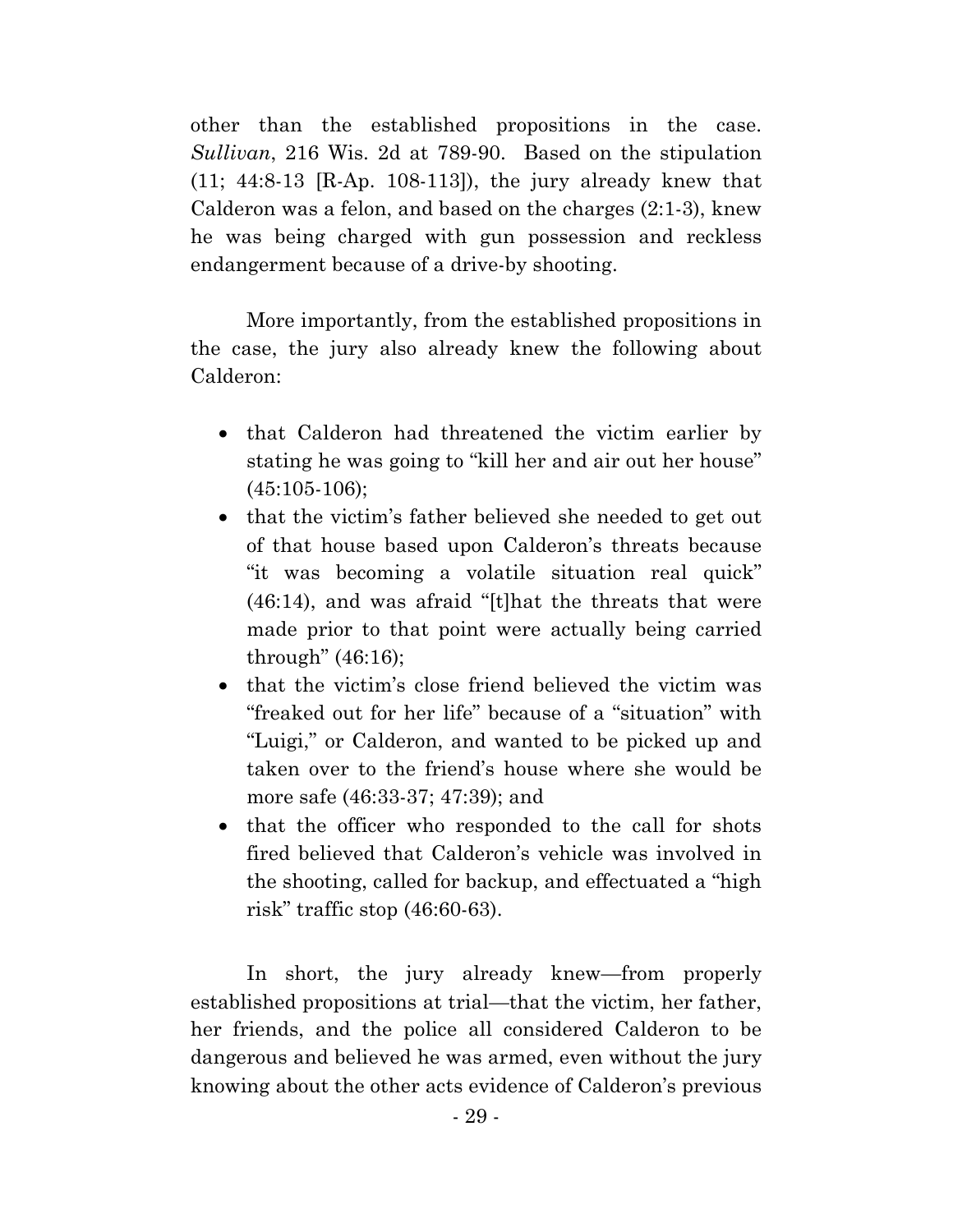gun possession. Thus, the other acts evidence did not influence the jury by improper means, because the evidence of the charged crimes already established those propositions at trial. *Sullivan*, 216 Wis. 2d at 789-90.

Indeed, the jury heard instructions that it was not supposed to be swayed by sympathy, prejudice, or passion (13:12), thereby mitigating the risk that the jury would convict Calderon based on improper means. *Payano*, 320 Wis. 2d 348, ¶ 99 (circuit court's limitations on other acts testimony, particularly cautionary jury instructions, go a "long way" in limiting or mitigating prejudice).

Calderon argues that, on the facts, the other acts evidence was not necessary to, or "badly needed" for, the State's case, because the State already had evidence that Calderon could reach, and therefore had control over, the weapon found in his vehicle (Calderon's brief at 9). *Payano*, 320 Wis. 2d 348, ¶ 81 (main consideration in assessing probative value of other acts evidence is extent to which proffered proposition is in substantial dispute, or how badly needed is the evidence).

Calderon is correct that the facts at trial already tended to establish that Calderon had possession of the gun in the vehicle. For one thing, Calderon was stopped with a gun in his vehicle about 15 minutes after the shooting, which was only about 20 minutes after Calderon drove by the victim's house in a threatening manner (46:15-16; 47:25-27, 41-42, 68-69). The traffic stop was also only about 20 blocks from the crime scene (46:73; 47:70-71).

For another thing, Calderon was the only occupant and driver of the vehicle (46:63-64), and the hidden fuse panel where the weapon was stored on the driver's side had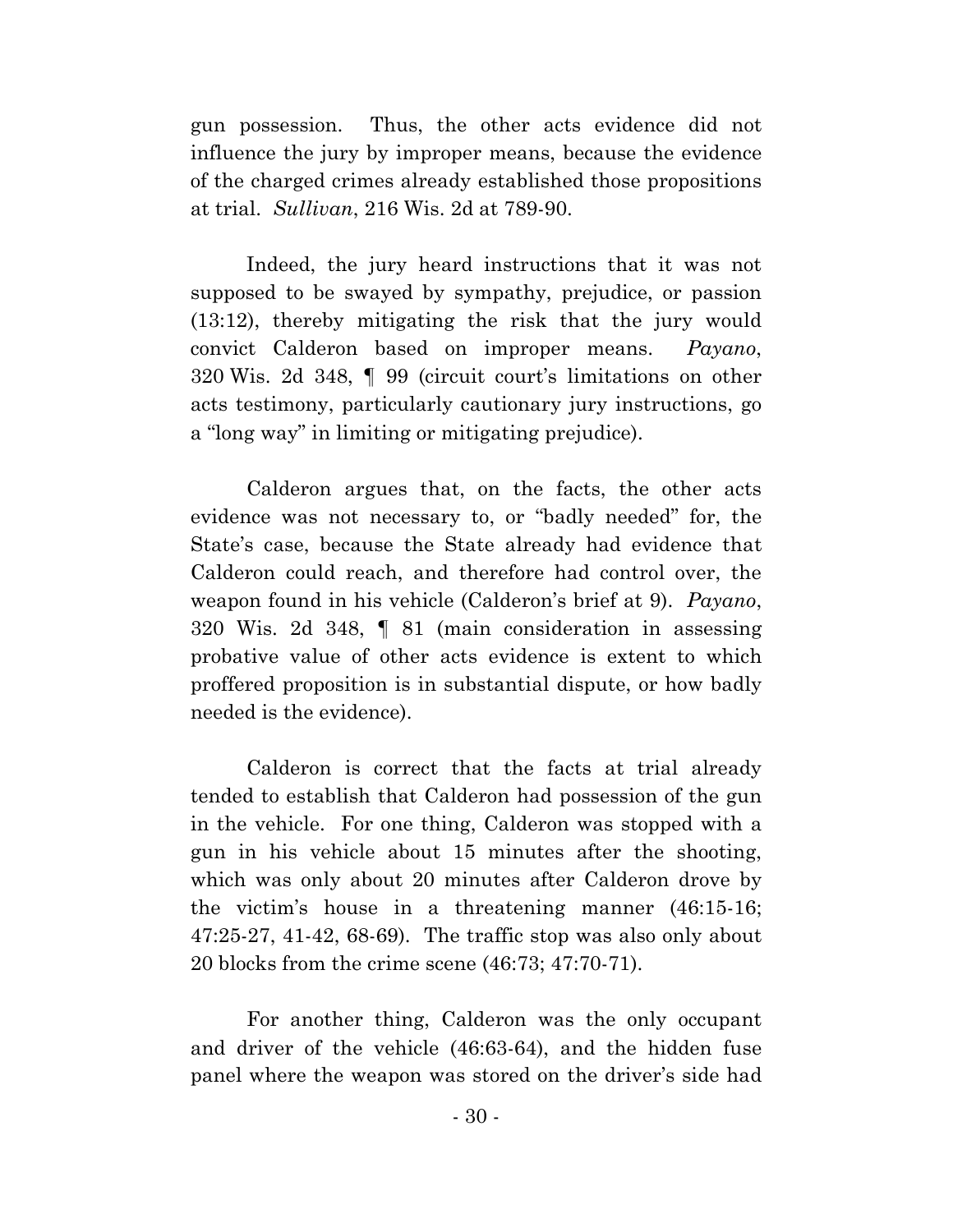been tampered with, was loose, and was easily removed by the officer (46:65-66, 85)—circumstantial evidence from which the jury could infer that Calderon had hidden the gun there.

But the State still needed the evidence of Calderon's prior gun possession in order to rebut Calderon's contention that he did not know the gun was there because it was his sister's car. And the State also still needed the other acts evidence in order to prove Calderon's identity as the shooter. Besides the prior act, there was no other evidence directly tying Calderon to the shooting, because neither Ed (46:17) nor Amanda (46:39-41, 55-56) could tell who the shooter was.

To be sure, there was other circumstantial evidence that Calderon was the shooter. Both Ed (46:22-23) and Amanda (47:25, 27) saw Calderon drive by no more than 10 to 15 minutes before the shooting, and the victim saw Calderon drive by about five minutes before the shooting (47:41-42). Amanda also saw the shooter with a dark hoodie on (47:25-26), and Calderon was arrested only a few minutes later wearing those clothes (46:80).

The jury also heard that Calderon had made threats to the victim earlier that day about shooting her house (45:105-106). And of course, the jury heard that the Ruger revolver found in Calderon's vehicle had five spent casings inside, and ballistics evidence matched the weapon to at least one bullet fired into the house (46:67-72).

But there was no direct evidence that Calderon was actually the shooter, so the State "badly needed" the other acts evidence, because it was the only evidence having the tendency to identify the shooter as Calderon rather than some unknown suspect. *Payano*, 320 Wis. 2d 348, ¶ 81. And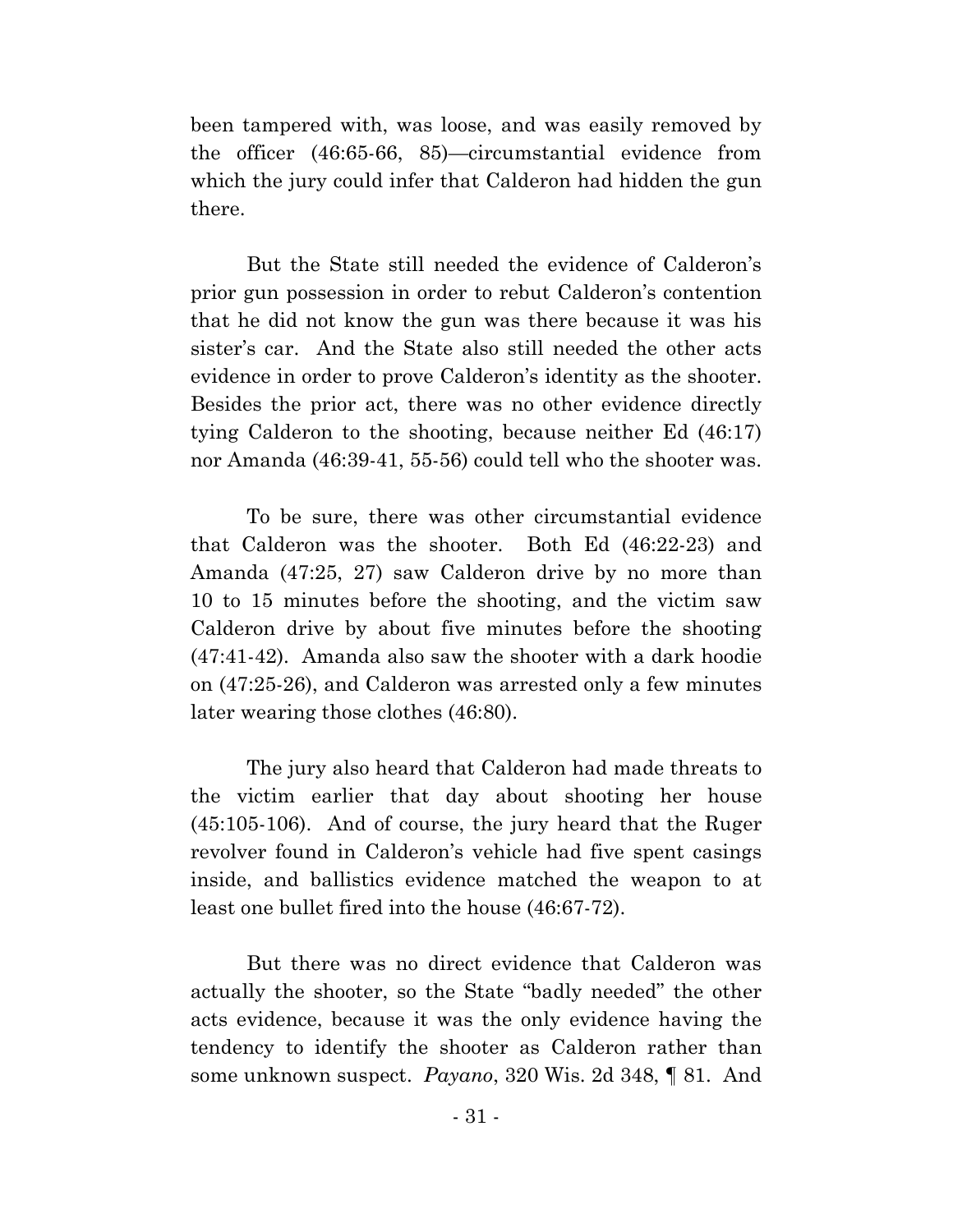it was also "badly needed" because it was the only evidence rebutting Calderon's defense that he did not know the gun was in the vehicle. *Id.*

In short, this court should affirm the circuit court's determinations that the other acts evidence was highly relevant, and that the probative value of the evidence was not substantially outweighed by the evidence's prejudicial effect. *Payano*, 320 Wis. 2d 348, ¶¶ 88-90. Even if this court may not have admitted the evidence, this is not the test on appeal. *Hurley*, 361 Wis. 2d 529, ¶ 28. The circuit court properly exercised its discretion because it examined relevant facts, applied a proper standard of law, and used a demonstrative rational process to reach a conclusion that a reasonable judge would reach. *Id.*

# **II. CALDERON'S DUE PROCESS RIGHT TO A FAIR TRIAL WAS NOT VIOLATED BECAUSE NO EVIDENCE OF CALDERON'S GANG INVOLVEMENT WAS ACTUALLY ADMITTED.**

Calderon argues that his due process rights were violated because Officers Tracy and Brock insinuated that he was a member of a gang (Calderon's brief at 12-14).[10](#page-44-0) As discussed below, however, this argument is not supported by the facts or by the law.

 <sup>10</sup>The State agrees with Calderon (Calderon's brief at 13) that this argument was preserved below, based upon Calderon's pre-trial motion *in limine* (7:1; 44:6-8 [R-Ap. 106-108]), and the sidebar at trial (47:51-55 [R-Ap. 114-118]).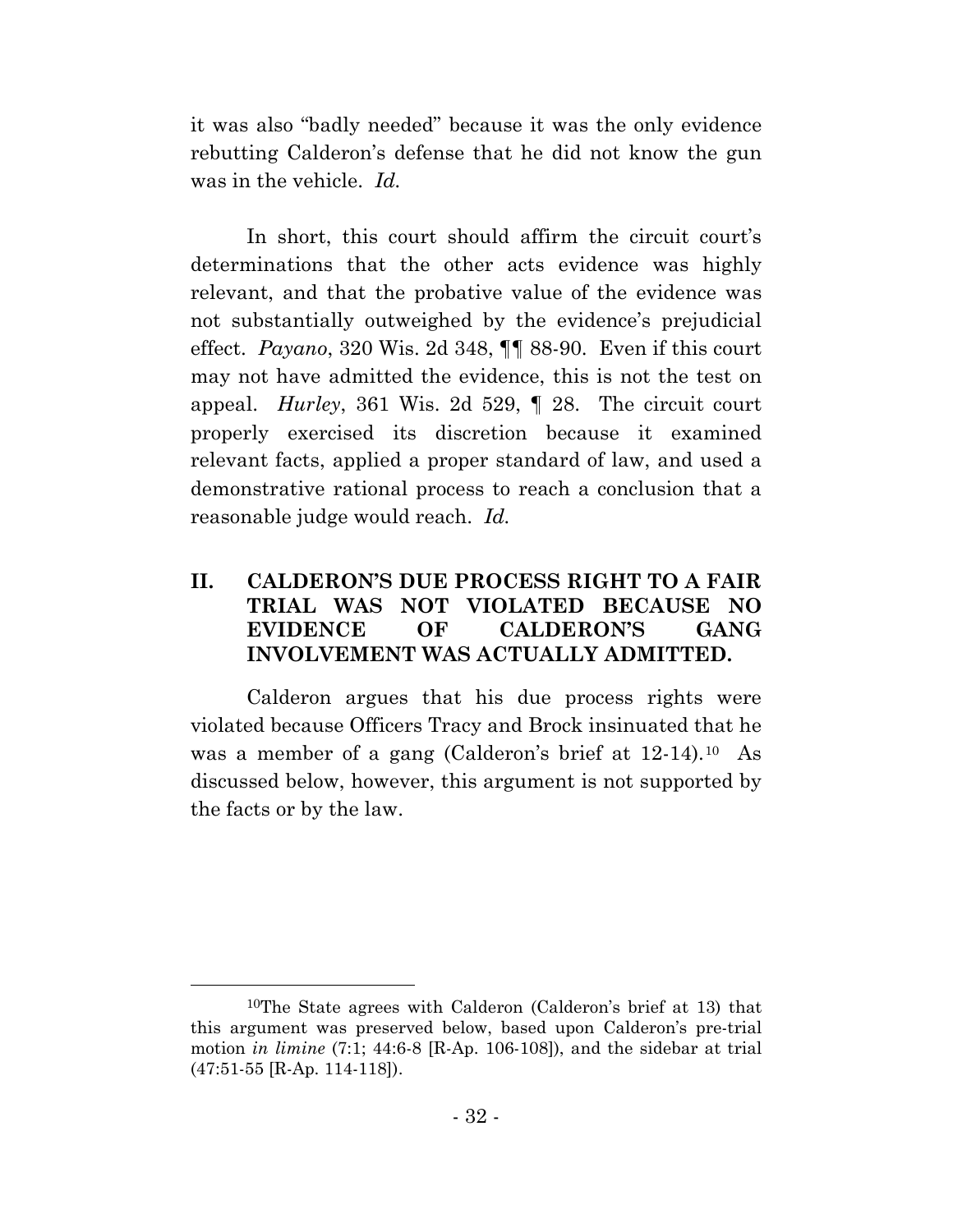**A. Calderon's due process argument is not supported by the facts.**

# **1. No evidence of Calderon's gang involvement was actually admitted.**

Contrary to Calderon's contention (Calderon's brief at 12-14), there was no actual admission or mention of any evidence of Calderon's gang involvement. Calderon argues that it was "highly likely" that the jury inferred he was a member of gang, and "certainly prejudicial" (*id.* at 13), but the record does not bear out this assertion.

For example, Calderon argues that the jury inferred he was a member of a gang based upon Officer Tracy's testimony that "Luigi" was "also a member of—" (Calderon's brief at 13-14). But both defense counsel (47:27) and the prosecutor (47:52-53 [R-Ap. 115-116]) quickly cut off the testimony before Officer Tracy could continue. The court also immediately struck Officer Tracy's answer (47:27), and later instructed the jury not to consider the stricken testimony (13:8; 48:12).

Further, as the prosecutor also noted at the sidebar, "nothing came out that was the subject of the motion in limine," and "right now no one has made mention of the defendant's gang affiliation" (47:53 [R-Ap. 116]). The circuit court agreed, explaining that "really this record does not spell out anything for the jurors," and the court had already stricken the answer and instructed the jury to disregard it (47:54 [R-Ap. 117]). The court concluded that the quick reaction to cut off the testimony was "good" and the comment did not rise to the level of mistrial or prejudice Calderon in any way  $(47.54 \text{ [R-Ap. 117]}).$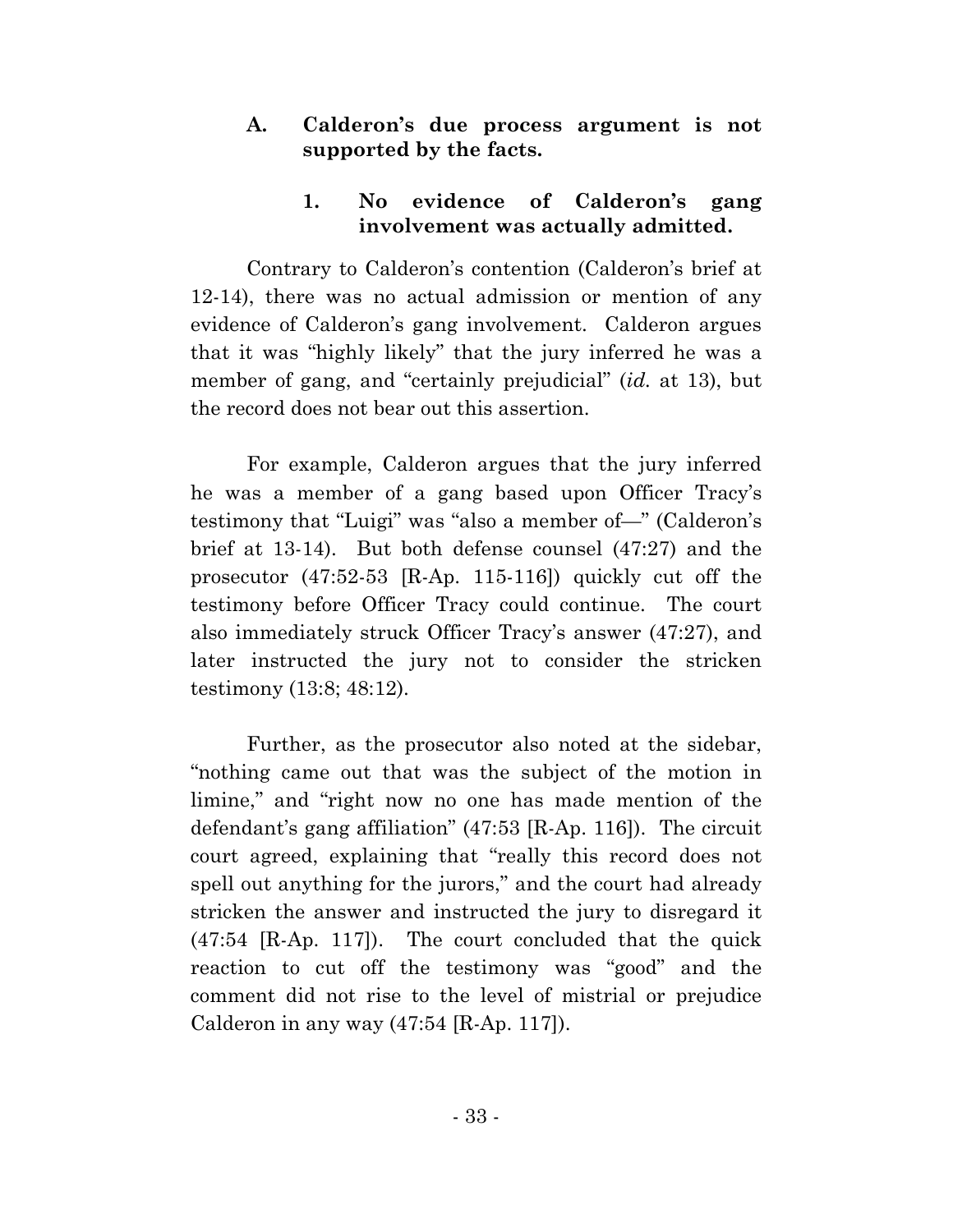Thus, the record is clear that there was absolutely no mention of Calderon's gang affiliation, in compliance with the court's ruling on the motion *in limine*.

# **2. The jury would not necessarily make an inference that Calderon was in a gang based upon the testimony of Officers Tracy and Brock.**

Moreover, contrary to Calderon's assertion (Calderon's brief at 13), the jury did not necessarily infer from the "member of" comment that Calderon was a "member of" a gang. The jury could have just as easily inferred that Calderon was "a member of the 4-H Club or Lion's Club," because no other details were mentioned from which the jury would necessarily draw the nefarious or sinister inference (47:53 [R-Ap. 116]) that Calderon espouses.

Similarly, Calderon argues that it was "highly likely" that the jury inferred he was a member of a gang based upon Officer Brock's testimony that the police knew his nickname and that he "had attracted police attention many times in the past," necessarily leading the jury to the impermissible propensity inference that Calderon was "at least a troublemaker" (Calderon's brief at 14). But again, Calderon's assertions are not supported by the evidence at trial.

First and foremost, Officer Brock did not actually testify that Calderon had attracted police attention "many times in the past." Rather, Officer Brock actually testified that he assisted in responding to the victim's call because the victim had mentioned "a nickname of a person that we are familiar with and have dealt with in the past" (47:35).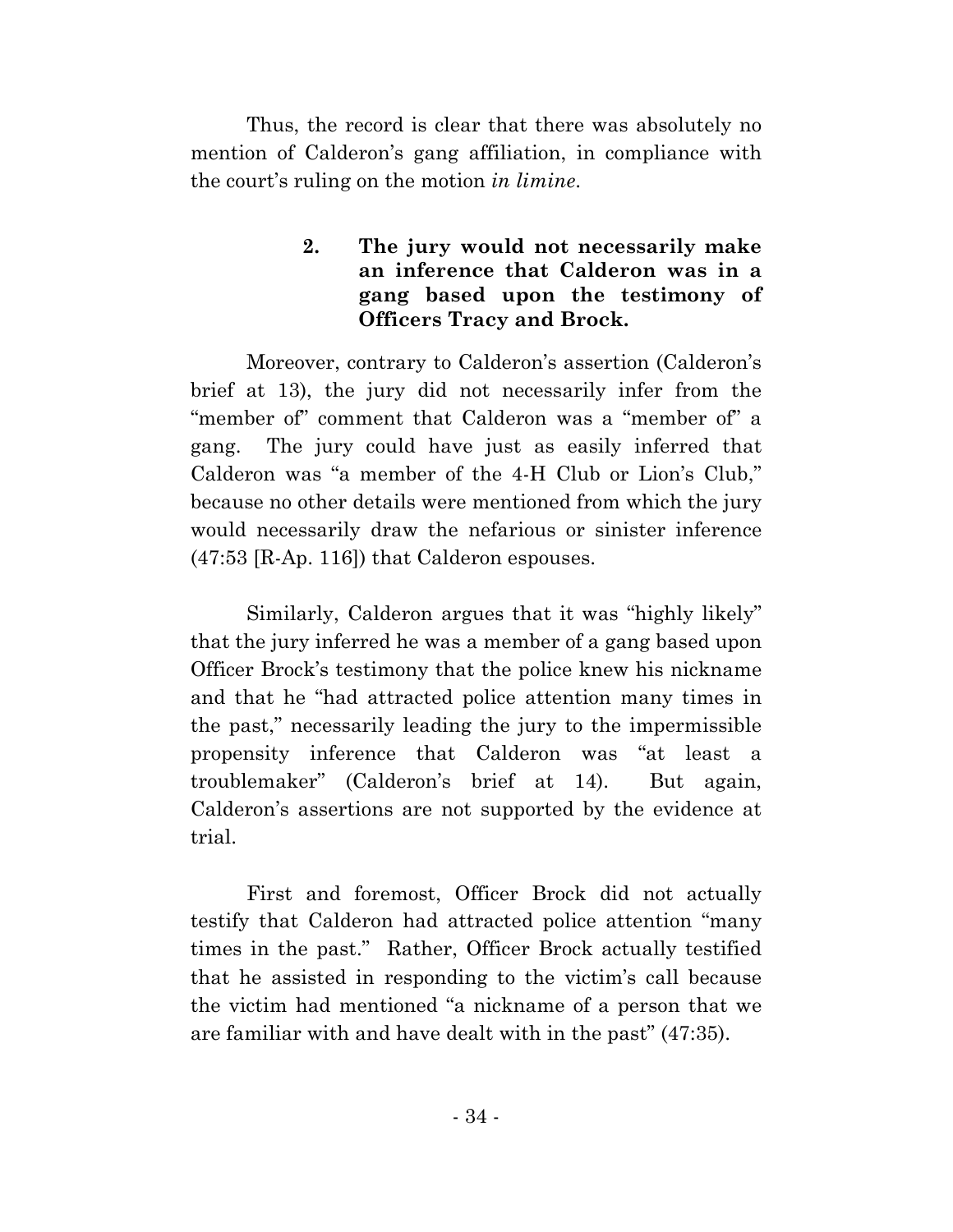But "familiar with" and "dealt with" are not synonymous with attracting police attention "many times," and Officer Brock's mere mention that he had previously "dealt with" and was "familiar with" Calderon did not necessarily imply anything sinister (47:53 [R-Ap. 116]). Indeed, Officer Brock's comment was made in passing, and was not dwelt upon (*id.*). There were no details of the previous interaction or interactions, and the mere fact that an officer had seen Calderon before in the community previously did not automatically mean that Calderon was a nefarious individual (*id.*).

Moreover, in Calderon's motion *in limine*, Calderon did not actually request to exclude any reference to the police's past contacts with Calderon (7:1; 44:6-8 [R-Ap. 106-108]), nor did the court's ruling prohibit reference to whether officers had ever seen Calderon before (47:53 [R-Ap. 116]). Rather, Calderon only asked to exclude any reference to (7:1; 44:6-8 [R-Ap. 106-108])—and the court's ruling only specifically prohibited mention of (47:53 [R-Ap. 116])— Calderon's gang affiliation, nothing else.

Finally, the record does not support Calderon's assertion that Officer Brock's knowledge of Calderon's nickname "Luigi" necessarily meant that the jury would infer that Calderon was part of a gang (Calderon's brief at 13). Before Officer Brock even testified about Calderon's nickname (47:3-36), both the victim's father, Ed (46:11-15, 22-23), and the victim's friend, Amanda (46:33-39), had already testified that Calderon's nickname was "Luigi."[11](#page-47-0)

 <sup>11</sup>The victim referred to Calderon as "Luis" but not "Luigi" (45:89-100).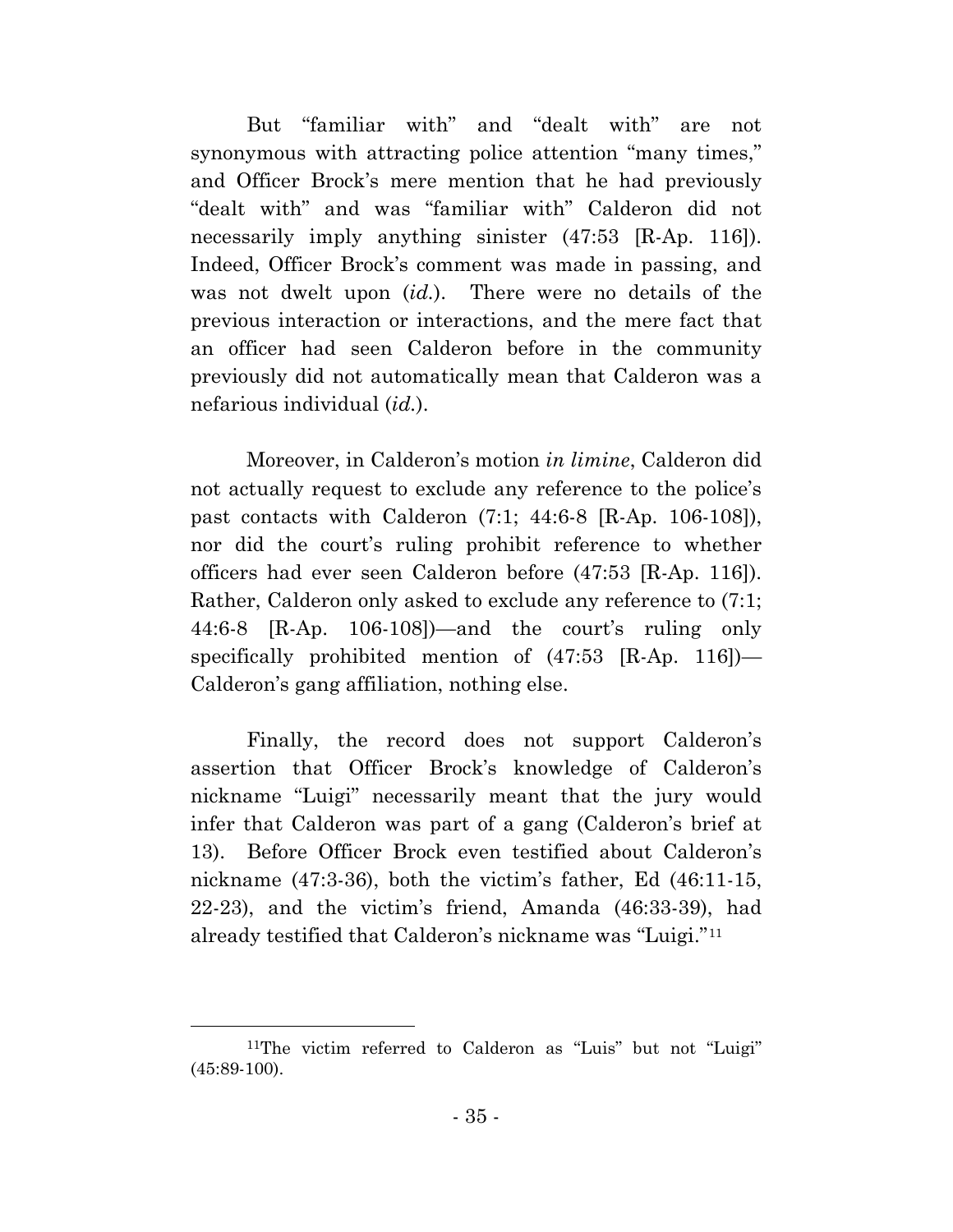In short, the evidence at trial simply does not bear out Calderon's assertion that the jury necessarily inferred that Calderon was a member of a gang, based upon the testimony of Officers Tracy and Brock.

# **B. Calderon's due process argument is not supported by the law.**

Further, the law does not support Calderon's argument that he was prejudiced by, or that his due process rights were violated by, the testimony of Officers Tracy and Brock.

# **1.** *Burton* **is distinguishable.**

Calderon cites *State v. Burton*, 2007 WI App 237, 306 Wis. 2d 403, 743 N.W.2d 152, in arguing that the circuit court failed to assess the "cumulative" level of prejudice (Calderon's brief at 13-14). But *Burton* does not have any application to Calderon's case, nor does *Burton* support Calderon's due process argument.

In *Burton*, this court reversed the defendant's conviction because the State's expert witness had extensively testified about how gang culture and gang involvement can change witnesses' statements, and about how gang culture and gangs permeated the witnesses' neighborhood, yet there was no basis to conclude that the defendant was part of a gang or even that his crimes were gang related. *Burton*, 306 Wis. 2d 403, ¶¶ 1, 7-9. This court found that such testimony was inadmissible because it was irrelevant and highly prejudicial. *Id.* ¶ 13.

In so holding, this court explained that the circuit court can, in its discretion, admit evidence of a defendant's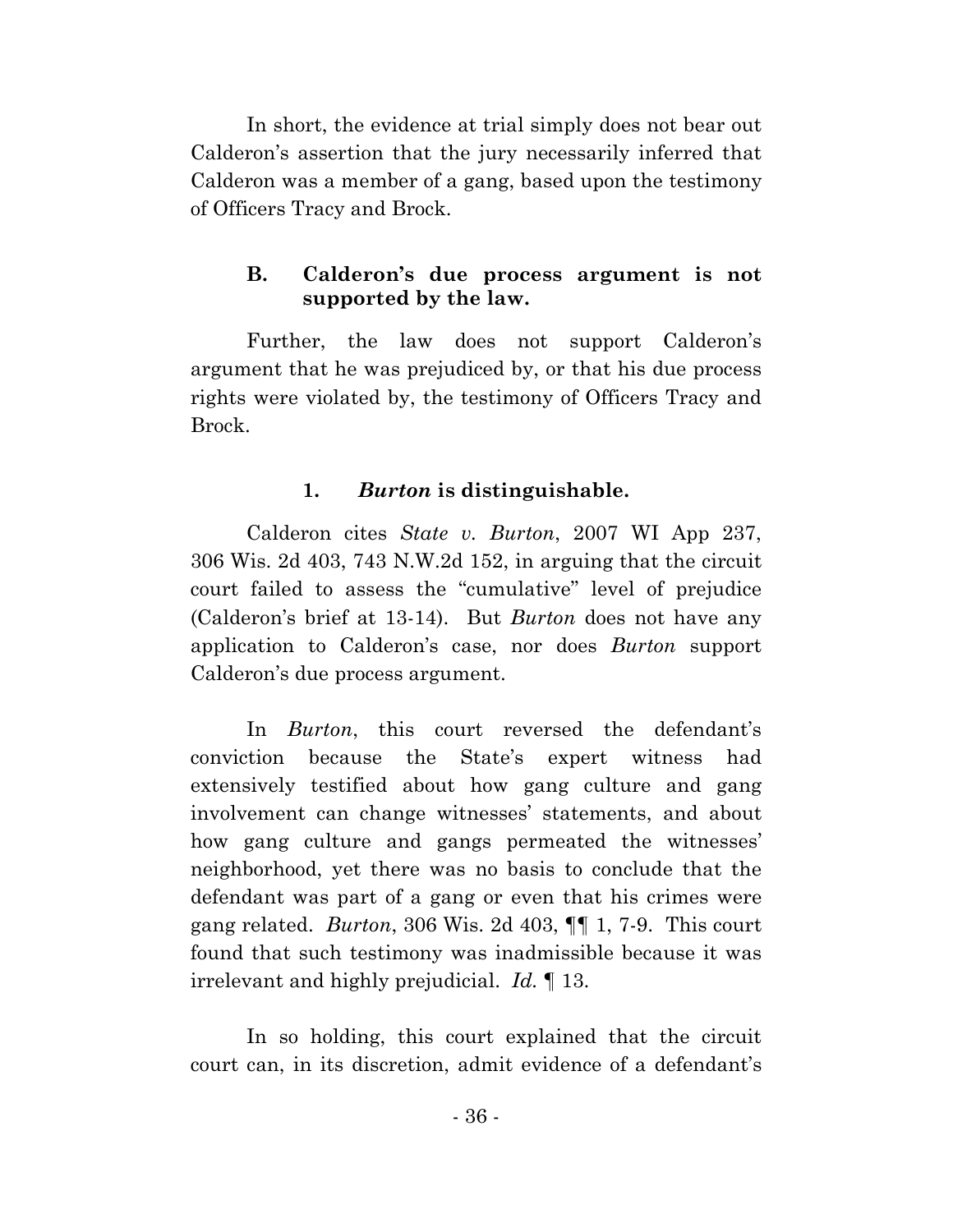gang affiliation in order to show bias or motive. *Burton*, 306 Wis. 2d 403, ¶¶ 13-17. But in *Burton*, this court found that the circuit court had engaged in faulty logic and had improperly extended relevant case law in concluding that the evidence was admissible in the defendant's case. *Id.* ¶¶ 18-19.

In *Burton*, not only was there no evidence that the defendant was actually a member of a gang or even that he subscribed to gang culture, but the State's entire line of questioning was also designed to support the prosecution's theory that the defendant's motive was gang-related. *Burton*, 306 Wis. 2d 403, ¶¶ 18-19. Accordingly, this court ruled that the circuit court improperly exercised its discretion in admitting the gang-related evidence, and that the error was not harmless because it pervaded the State's entire case. *Id.* ¶¶ 19-21.

*Burton*, however, is entirely distinguishable from Calderon's case, for two reasons. First, unlike in *Burton*, the circuit court here actually ruled to exclude the evidence (44:6-8 [R-Ap. 106-108]; 47:51-55 [R-Ap. 114-118]), not to admit it. *Compare Burton*, 306 Wis. 2d 403, ¶¶ 7-9. Here, no one is disputing that the circuit court properly exercised its discretion by excluding any reference to Calderon's gang involvement. Thus, *Burton's* entire discussion—of whether the circuit court had properly exercised its discretion in admitting the evidence—has no relevance because the evidence was actually excluded in Calderon's case.

Second, unlike in *Burton*, the officers here did not testify extensively about gang culture, gang violence, or gang involvement. Rather, as discussed above, the comment that Calderon was "a member of—" was made in passing, quickly dealt with, and not emphasized, such that it did not "spell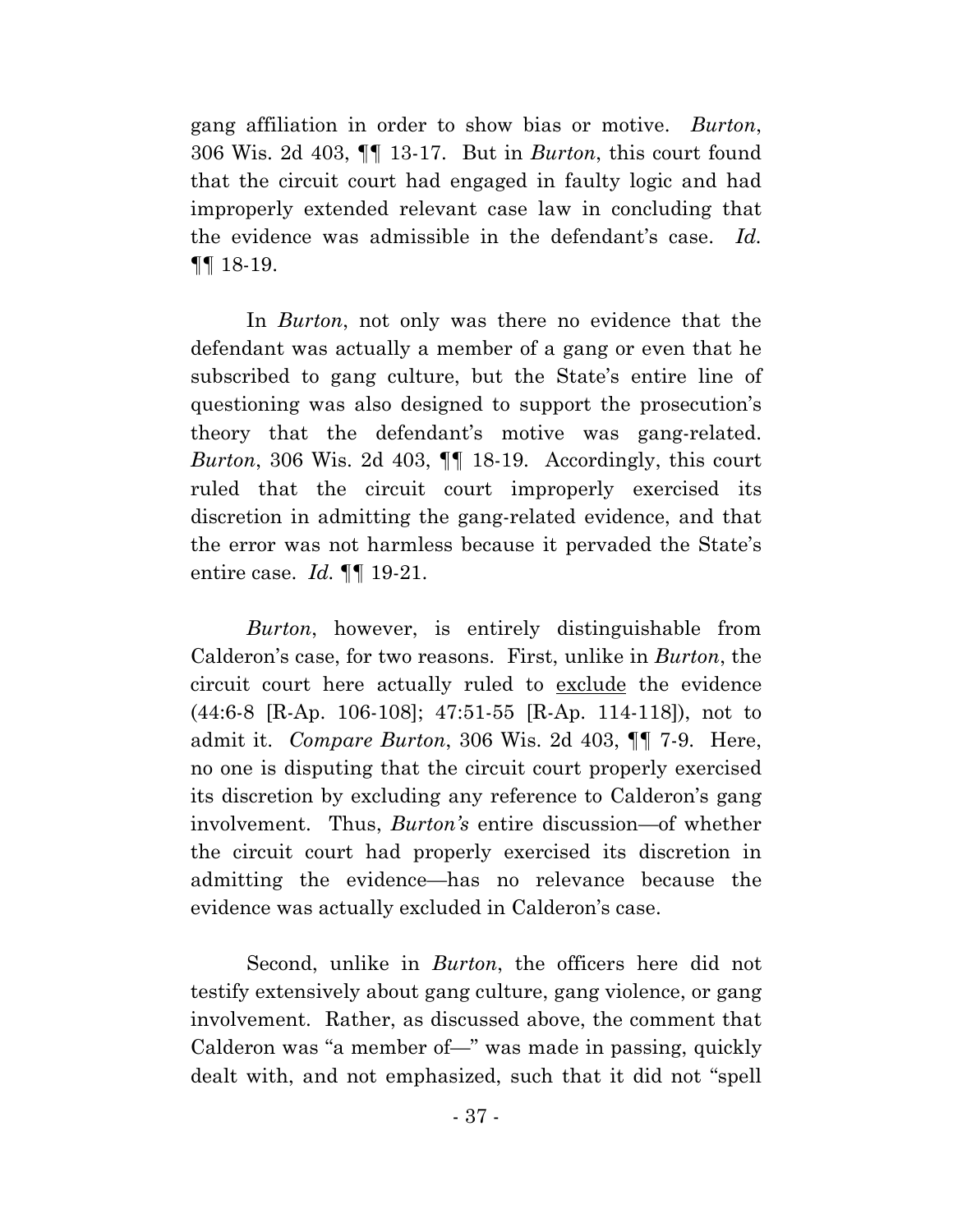out anything for the jurors" (47:53-54 [R-Ap. 116-117]). Indeed, unlike in *Burton*, the prosecutor here did not even want to elicit any testimony about Calderon's gang involvement, because the State's theory of the case was that Calderon's crimes were motivated by domestic violence, not any kind of gang retaliation (44:7-8 [R-Ap. 107-108]).

# **2.** *Long* **is controlling.**

To the extent that the jury inferred anything negative about Calderon's prior police contacts, however, it was much more likely that the jury inferred that the police knew Calderon because Calderon had engaged in previous domestic violence against the victim, or because Calderon was a felon, not because the jury inferred that police knew Calderon to be a member of a gang.

For example, the jury already knew from the charges that Calderon was a repeat offender of domestic abuse and recklessly endangering safety (2:1-3). And the jury also knew from the trial testimony that Calderon and the victim had previously been romantically involved and had a son together, but that the relationship was over and Calderon had threatened the victim right before the shooting (45:89-92, 105-106; 46:33-36). And of course, the jury knew from the stipulation that Calderon was a felon (11; 44:8-13 [R-Ap. 108-113]). From these facts, the jury could obviously (and properly) infer that Calderon had had prior police contacts.

Moreover, to the extent that the jury inferred that the police knew Calderon to be a domestic violence perpetrator, such an inference was permissible, because that inference provided a motive for the victim to testify falsely at trial. *See, e.g., State v. Long*, 2002 WI App 114, ¶¶ 1, 17-18, 255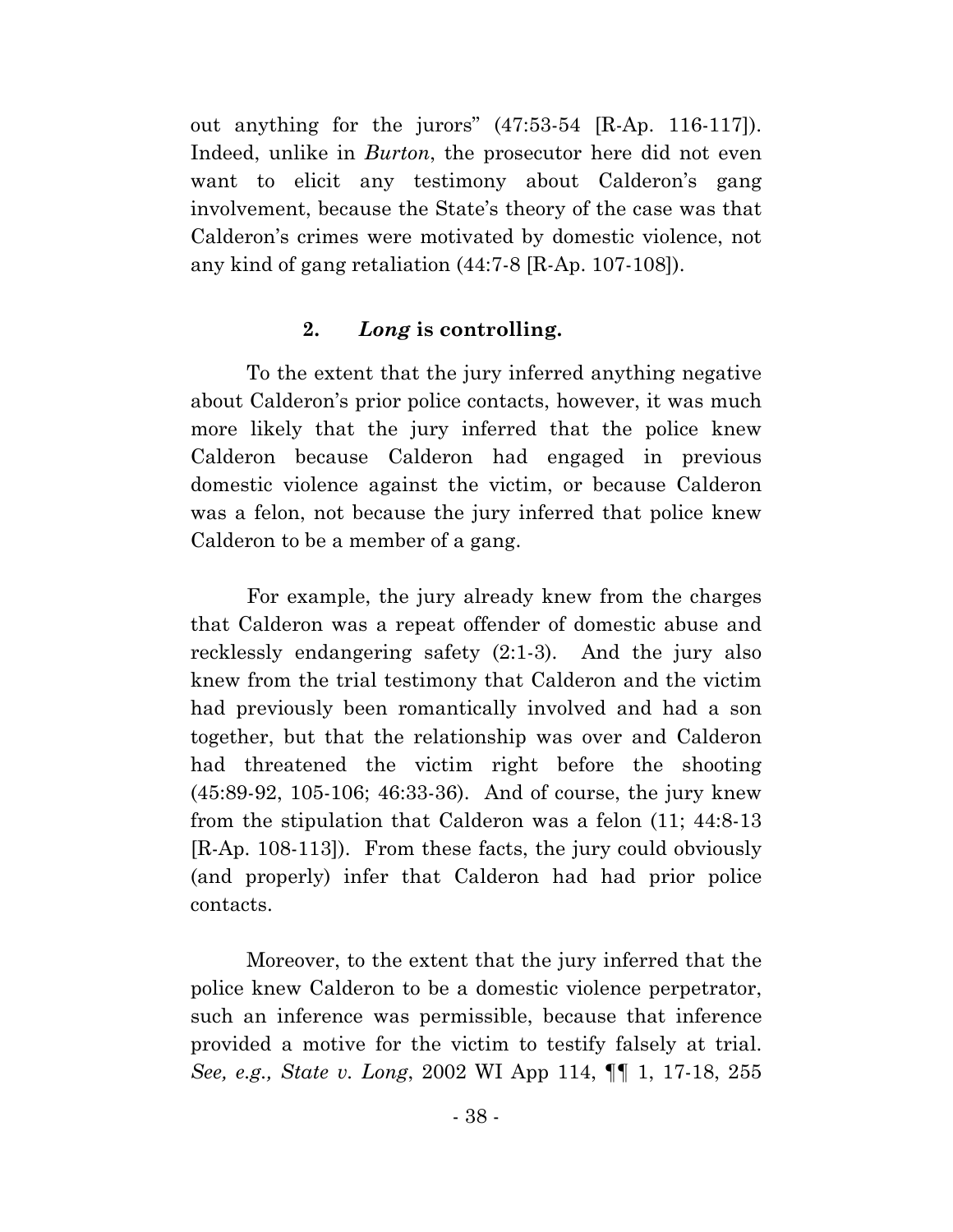Wis. 2d 729, 647 N.W.2d 884 (evidence of defendant's gang affiliation admissible to show possible bias of witnesses in shaping their testimony, including motive to falsely testify).[12](#page-51-0) 

As the State noted in its closing argument, the case was "a domestic violence case" (48:18), which explained why the victim was scared of Calderon and testified at trial that she could not remember what she told police (48:23). In rebuttal, the State similarly argued that the victim "misremember[ed] things," either out of love for, or out of fear of, Calderon (48:34). As the prosecutor argued, the victim was uncooperative and did not want to testify against Calderon at trial because she was "terrified of him," adding that "[d]omestic violence cases are not clean. They're not nice. They are sloppy" (48:37).

For that reason, the *Long* case is instructive and controlling here. As in *Long*, the prosecutor here did not belabor the issue of Calderon's prior police contacts, and only spoke in general terms that the victim had mentioned "Luigi" as someone whom they were "familiar with and ha[d] dealt with in the past" (47:35), without providing any further details. *Long*, 255 Wis. 2d 729, ¶ 23. Nor did the prior police contacts play any role—let alone a prominent one—in either the State's opening statement or closing argument. *Long*, 255 Wis. 2d 729, ¶ 23. In its opening statement, the State only referenced once that Calderon was a convicted

<span id="page-44-0"></span> <sup>12</sup>That the victim was a State witness does not alter the analysis or conclusion. *Long*, 255 Wis. 2d 729, ¶ 22 (admission of evidence of gang affiliation for impeachment purposes not altered by fact that witnesses were called as State witnesses). *See also* Wis. Stat. § 906.07 (witness credibility can be attacked by anyone, including party calling witness).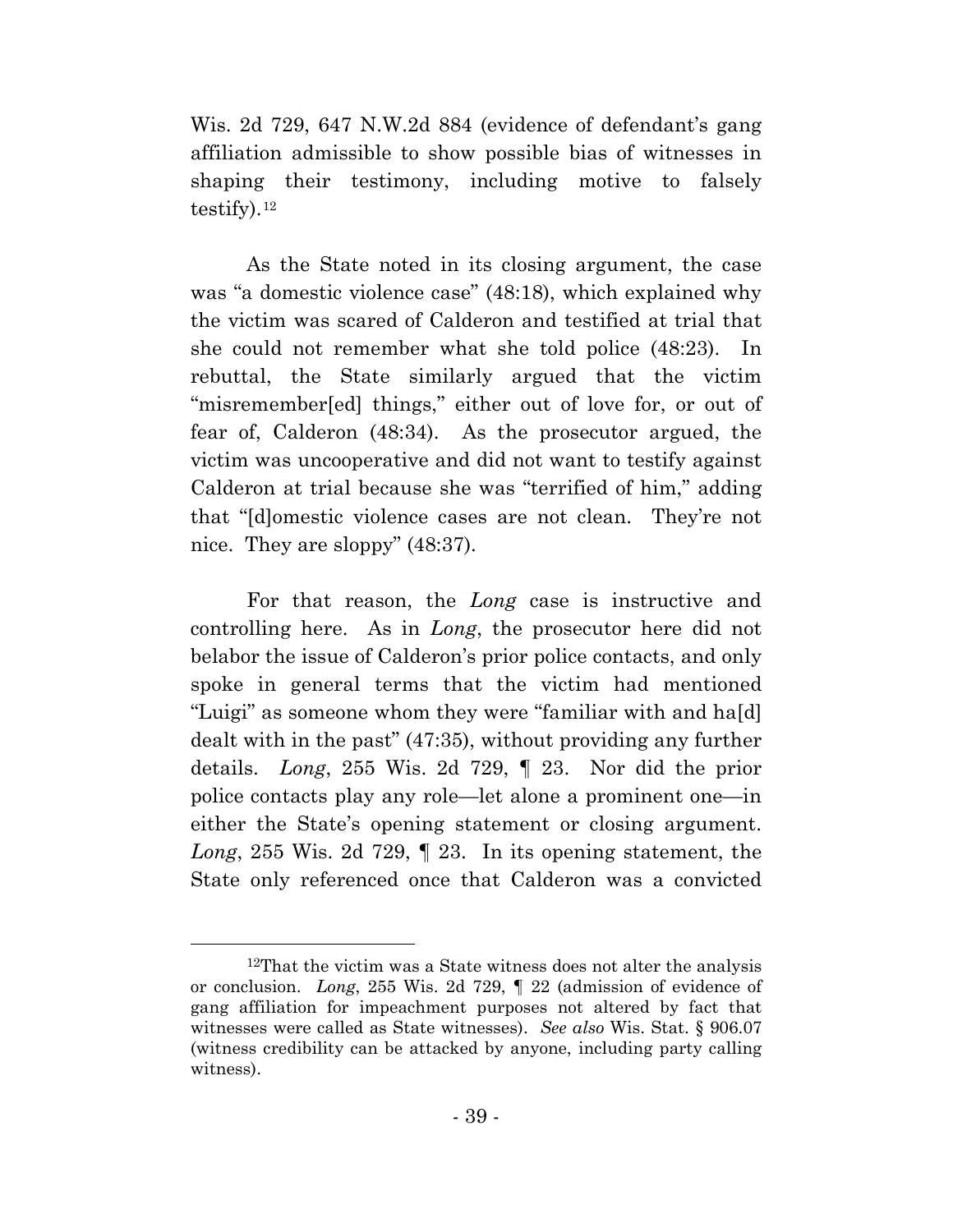felon (45:84), and in its closing argument, did not reference Calderon's prior police contacts at all.

Thus, as in *Long*, this court should not be convinced that the evidence of Calderon's police contacts, or any possible suggestion of his gang membership, "so permeated the trial as to create a risk of unfair prejudice or confusion of the issues." *Long*, 255 Wis. 2d 729, ¶ 23. Rather, as the circuit court concluded here, this court should also conclude that the isolated comments did not violate the court's pretrial order, nor did the comments rise to the level of mistrial or prejudice Calderon in any way (47:54 [R-Ap. 117]).

In short, Calderon's case is much more like *Long* than *Burton*, because the evidence about which Calderon complains was brief, was not emphasized, and did not lead to the inference that Calderon propounds. To the extent any inferences were made, however, the evidence was properly admissible to show the victim's motive to falsely testify. *Long*, 255 Wis. 2d 729, ¶¶ 17-18.

**C. Any inference that Calderon was in a gang was harmless error, because it is clear beyond a reasonable doubt that the jury still would have convicted Calderon absent the error.**

As already discussed, there is nothing in the record to support Calderon's assertion that the jury necessarily inferred that he committed the crimes because he was a bad person or a member of a gang. But even if the jury drew those impermissible propensity inferences, the error was harmless.

Contrary to Calderon's assertion (Calderon's brief at 14-15), it is clear beyond a reasonable doubt that a rational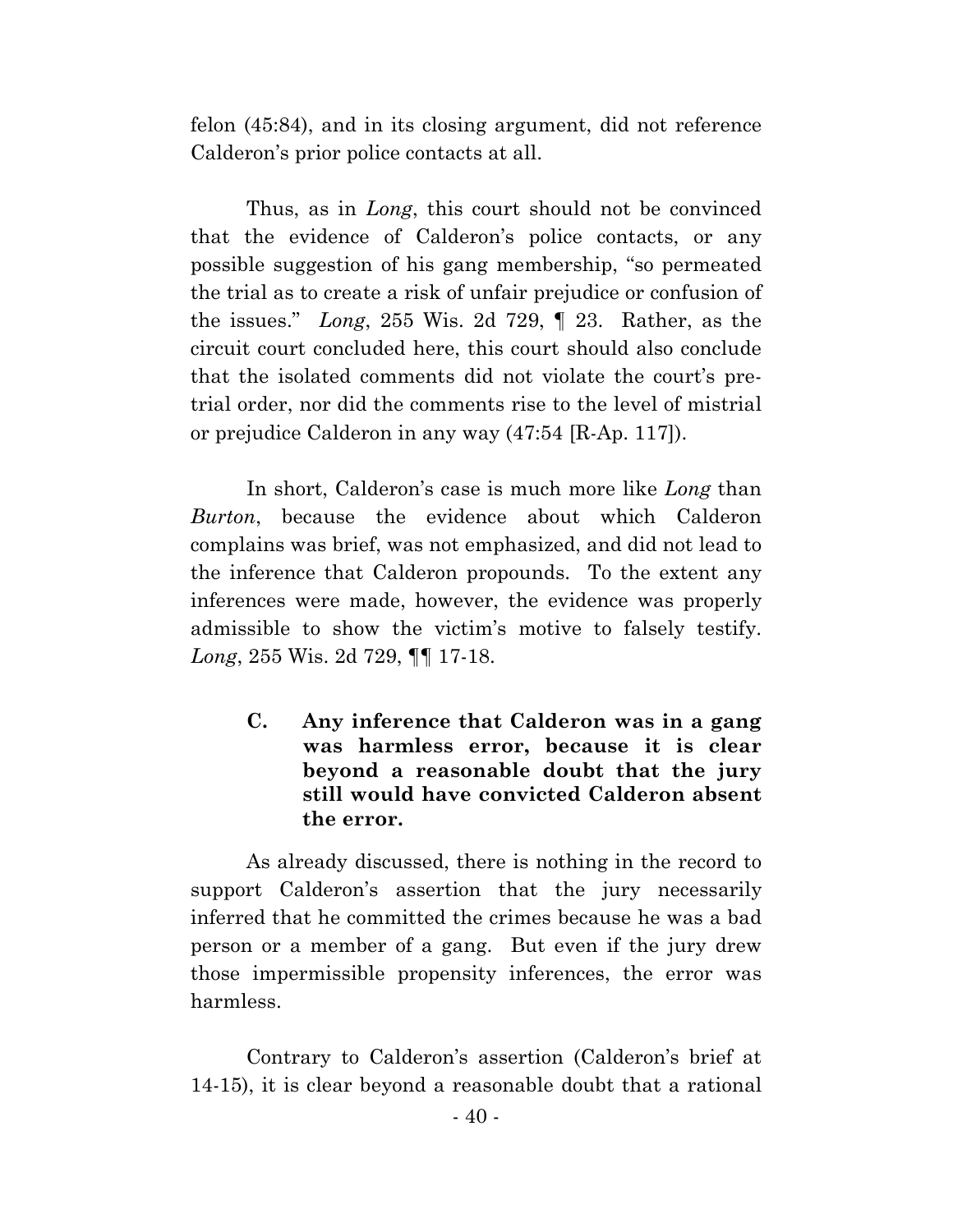jury would still have found Calderon guilty absent the error. *State v. Harvey*, 2002 WI 93, ¶¶ 46-47, 254 Wis. 2d 442, 647 N.W.2d 189. This court need only look to the totality and strength of the credible evidence supporting the guilty verdicts to reach that conclusion. *See, e.g., State v. Ziebart,*  2003 WI App 258, ¶ 26, 268 Wis. 2d 468, 673 N.W.2d 369; *State v. Hunt*, 2003 WI 81, ¶¶ 77-82, 263 Wis. 2d 1, 666 N.W.2d 771.

As already discussed, even without the reference to Calderon's prior police contacts, and even without any inference that Calderon was in a gang, the jury already heard evidence:

- that Calderon had threatened the victim earlier that day (45:105-106);
- that it was a volatile situation  $(46:14-16)$ ;
- that Amanda was going to pick up the victim to stay at Amanda's house because the victim feared for her life (46:33-37; 47:39);
- that both Ed and Amanda saw Calderon drive by not more than 10 to 15 minutes before the shooting (46:22-23, 43-44, 47:25-30, 41-42);
- that Calderon was stopped with a gun in his vehicle about 15 minutes after the shots were fired, wearing the same clothes that Amanda described (46:43-44, 63-66, 80; 47:25-26); and
- that the gun found inside Calderon's vehicle had five spent casings inside, and ballistics matched the weapon to at least one bullet fired into the house (46:67-72).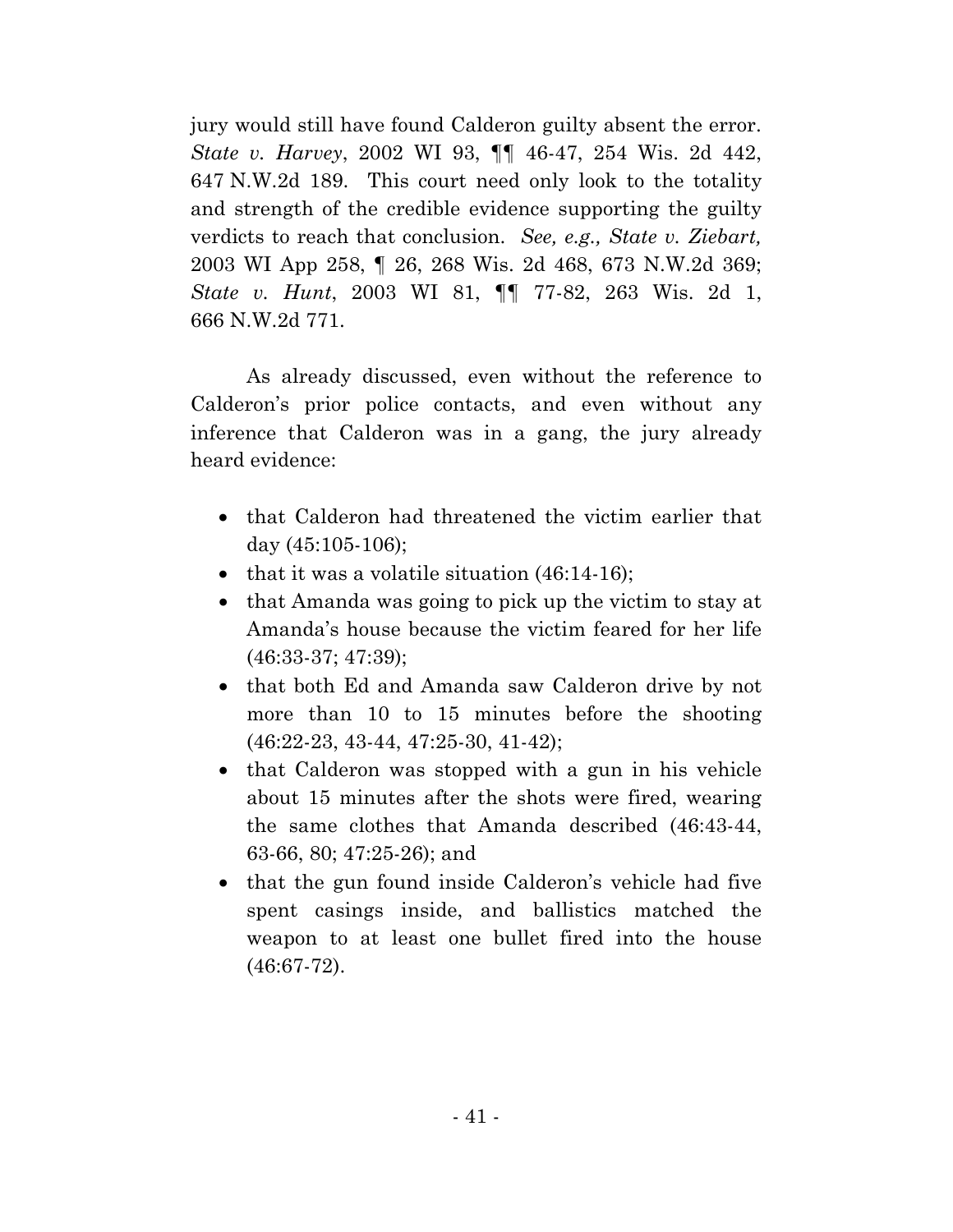In short, this court should affirm Calderon's conviction, because sufficient untainted evidence existed to convict Calderon, absent any error or improper inference that might have existed. *See, e.g., Hunt*, 263 Wis. 2d 1, ¶¶ 77-82.

### **CONCLUSION**

For the reasons set forth, the State respectfully requests that this court AFFIRM the judgment of conviction.

Dated this 2nd day of September, 2015.

Respectfully submitted,

BRAD D. SCHIMEL Attorney General

SARAH K. LARSON Assistant Attorney General State Bar #1030446

Attorneys for Plaintiff-Respondent

<span id="page-47-0"></span>Wisconsin Department of Justice Post Office Box 7857 Madison, Wisconsin 53707-7857 (608) 261-0666 (608) 266-9594 (Fax) larsonsk@doj.state.wi.us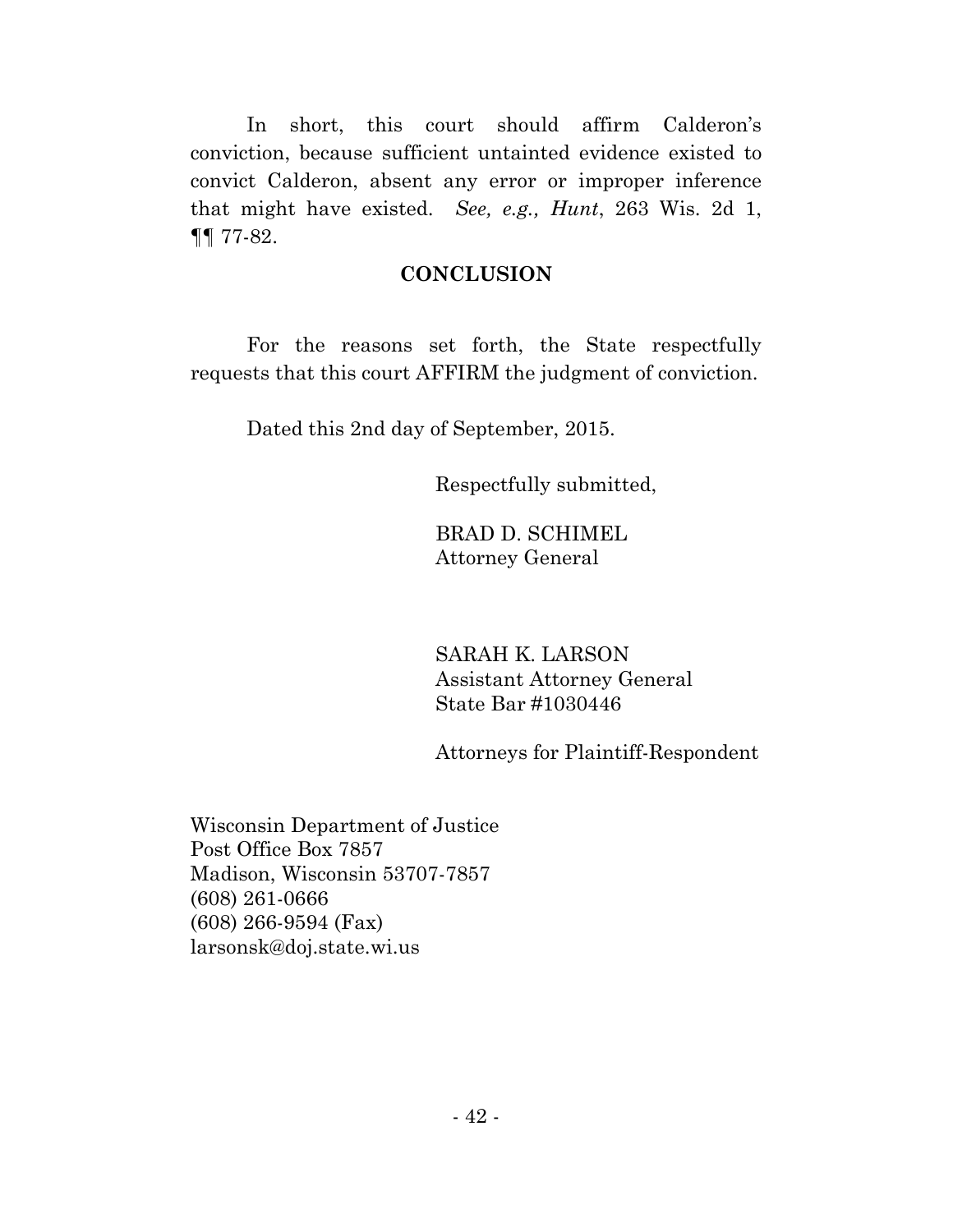#### CERTIFICATION

I hereby certify that this brief conforms to the rules contained in Wis. Stat.  $\S$  809.19(8)(b) and (c) for a brief produced with a proportional serif font. The length of this brief is 10,766 words.

> Sarah K. Larson Assistant Attorney General

\_\_\_\_\_\_\_\_\_\_\_\_\_\_\_\_\_\_\_\_\_\_\_\_\_\_\_

## CERTIFICATE OF COMPLIANCE WITH WIS. STAT. § (RULE) 809.19(12)

I hereby certify thatI have submitted an electronic copy of this brief, excluding the appendix, if any, which complies with the requirements of Wis. Stat. § (Rule) 809.19(12).

I further certify that this electronic brief is identical in content and format to the printed form of the brief filed as of this date.

A copy of this certificate has been served with the paper copies of this brief filed with the court and served on all opposing parties.

Dated this 2nd day of September, 2015.

Sarah K. Larson Assistant Attorney General

\_\_\_\_\_\_\_\_\_\_\_\_\_\_\_\_\_\_\_\_\_\_\_\_\_\_\_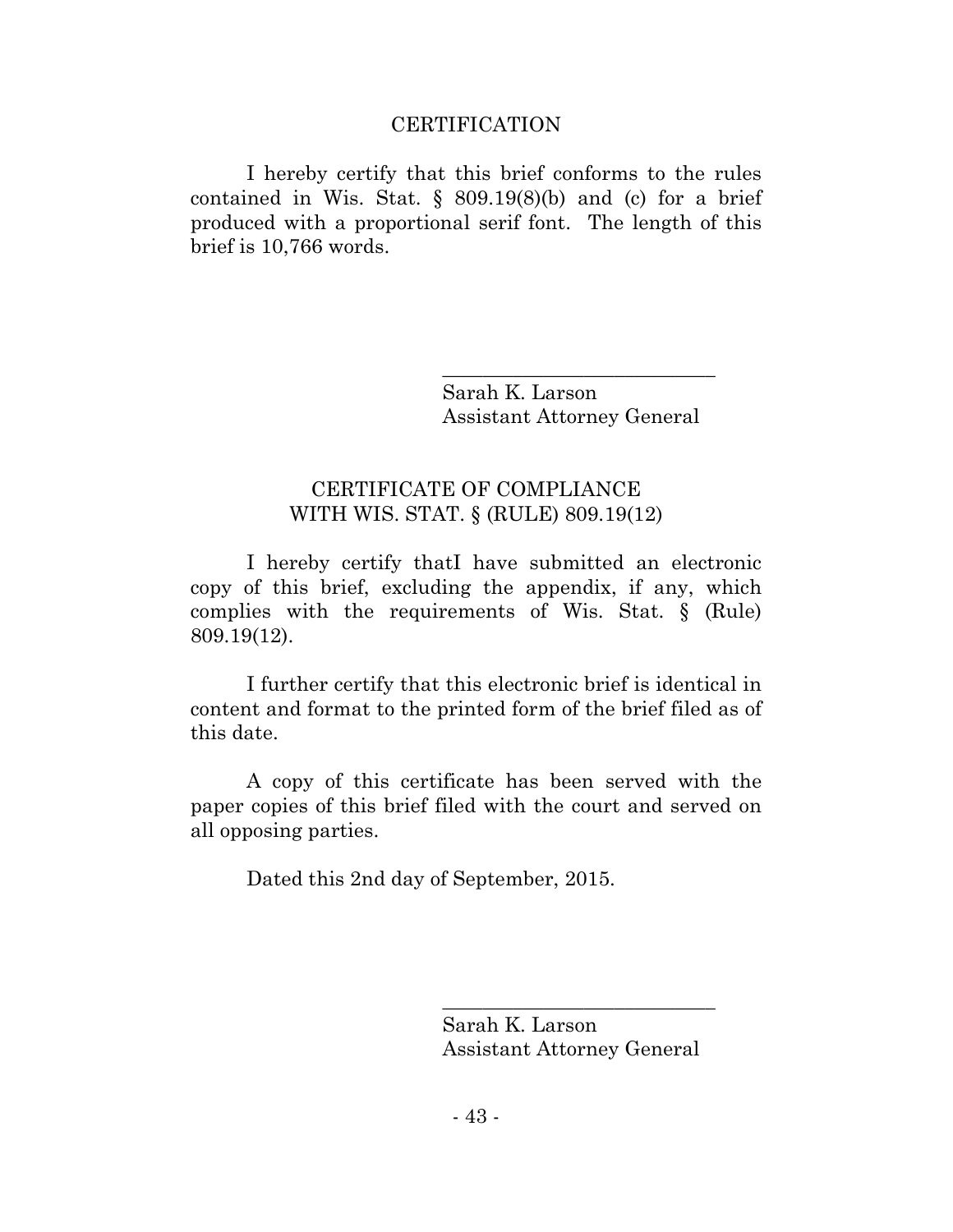#### STATE OF WISCONSIN

## C O U R T O F A P P E A L S

#### DISTRICT I

Case No. 2014AP2252-CR

STATE OF WISCONSIN,

Plaintiff-Respondent,

v.

LUIS CALDERON-ENCARNACION, JR.

Defendant-Appellant.

ON APPEAL FROM A JUDGMENT OF CONVICTION AND AN ORDER DENYING A POSTCONVICTION MOTION FOR SENTENCE MODIFICATION, ENTERED IN THE CIRCUIT COURT FOR WAUKESHA COUNTY, THE HONORABLE MICHAEL O. BOHREN, PRESIDING

### SUPPLEMENTAL APPENDIX OF PLAINTIFF-RESPONDENT

BRAD D. SCHIMEL Attorney General

SARAH K. LARSON Assistant Attorney General State Bar #1030446

Attorneys for Plaintiff-Respondent

Wisconsin Department of Justice Post Office Box 7857 Madison, Wisconsin 53707-7857 (608) 261-0666 (608) 266-9594 (Fax) larsonsk@doj.state.wi.us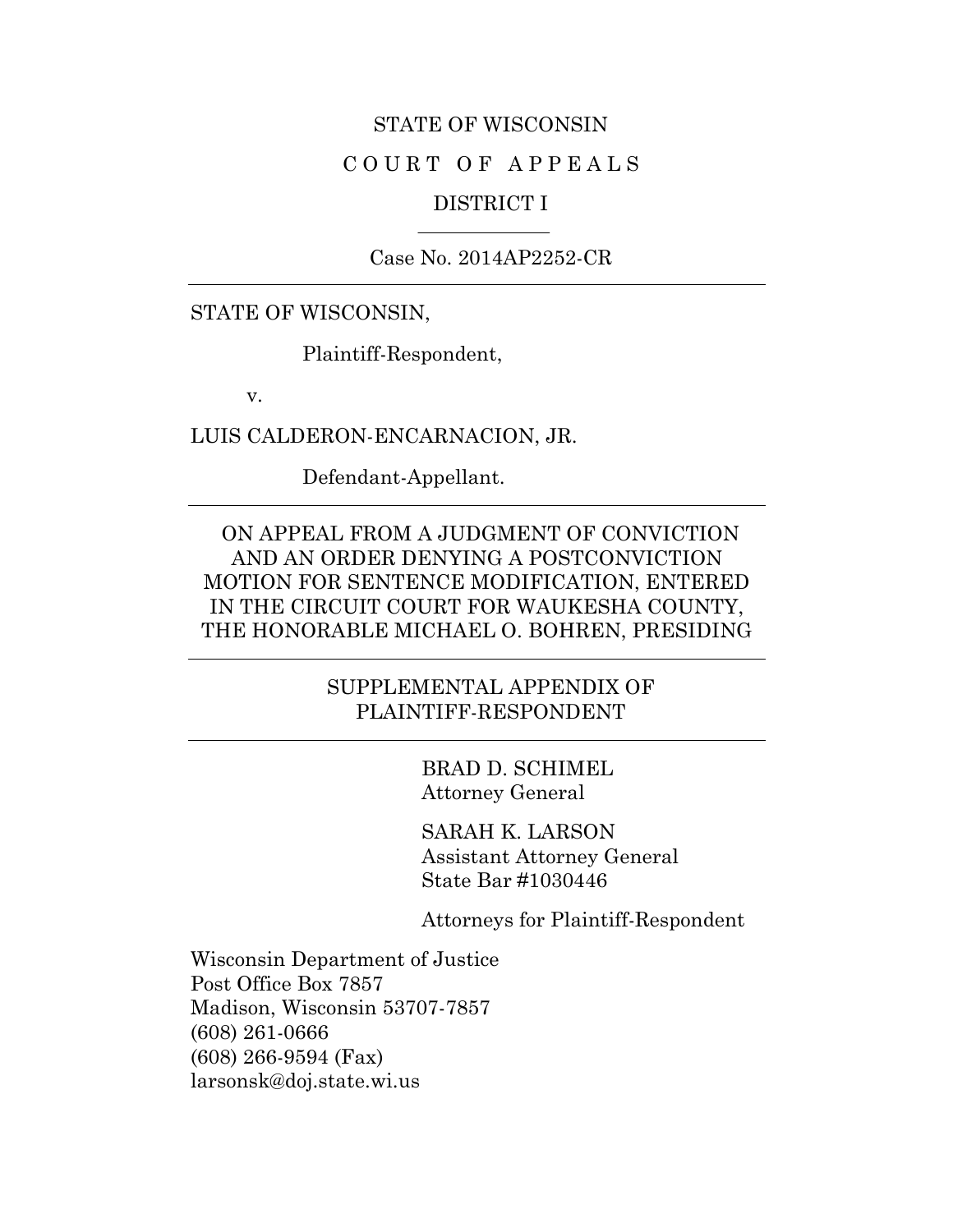## INDEX TO SUPPLEMENTAL APPENDIX

Item Page

| Transcript of Jury Trial |  |
|--------------------------|--|
| held on June 3, 2013     |  |
|                          |  |
|                          |  |

| Excerpt of Transcript of Jury Trial |  |
|-------------------------------------|--|
| held on May 29, 2013                |  |
|                                     |  |

### APPENDIX CERTIFICATION

I hereby certify that filed with this brief, either as a separate document or as a part of this brief, is a supplemental appendix that complies with the content requirements of Wis. Stat.  $\S$  (Rule) 809.19(2)(a); that is, the record documents contained in the respondent's supplemental appendix fall into one of the categories specified in sub.  $(2)(a)$ .

I further certify that if the record is required by law to be confidential, the portions of the record included in the appendix are reproduced using first names and last initials instead of full names of persons, specifically including juveniles and parents of juveniles, with a notation that the portions of the record have been so reproduced to preserve confidentiality and with appropriate references to the record.

Dated this 2nd day of September, 2015.

\_\_\_\_\_\_\_\_\_\_\_\_\_\_\_\_\_\_\_\_\_\_\_\_\_\_\_